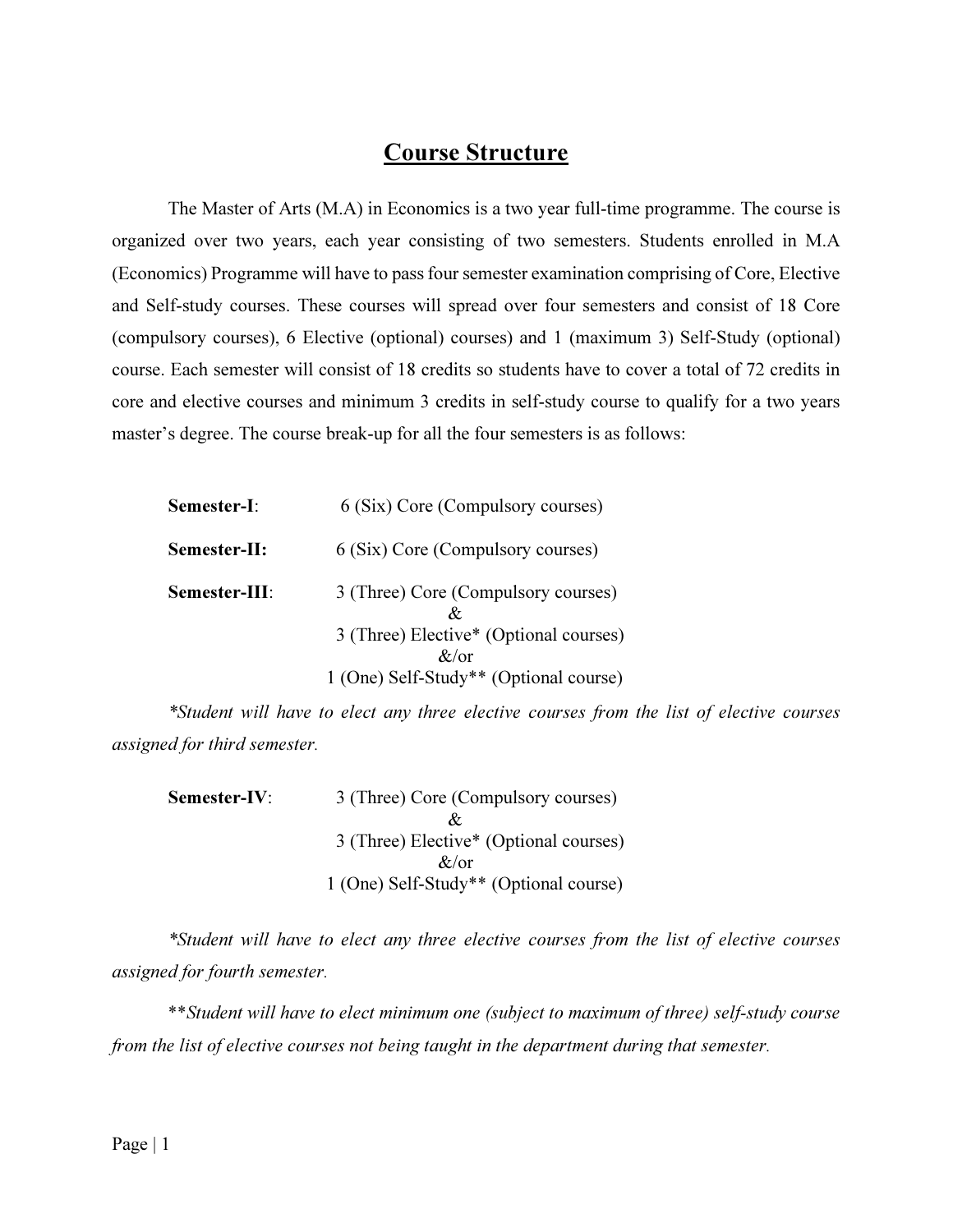# M.A (Economics) First year Semester-I

# Total credits: 18

| Course No.     | <b>Name of the Course</b>      | <b>Credits</b> | Contact | <b>Marks</b> |      |
|----------------|--------------------------------|----------------|---------|--------------|------|
|                |                                |                | hours   | Internal     | End- |
|                |                                |                |         | sessional    | term |
|                |                                |                |         | tests        | Exam |
| SOS/ECO(C)/101 | Micro Economics-I              | 3              | 45      | 40           | 60   |
| SOS/ECO(C)/102 | <b>International Economics</b> | 3              | 45      | 40           | 60   |
| SOS/ECO(C)/103 | Quantitative Methods and       | 3              | 45      | 40           | 60   |
|                | <b>Statistical Analysis</b>    |                |         |              |      |
| SOS/ECO(C)/104 | Macro Economics-I              | 3              | 45      | 40           | 60   |
| SOS/ECO(C)/105 | <b>Monetary Economics</b>      | 3              | 45      | 40           | 60   |
| SOS/ECO(C)/106 | Indian Economic Policies       | 3              | 45      | 40           | 60   |

Note: All courses are Core (compulsory courses) in the first semester.

# First year Semester-II

| <b>Total credits: 18</b> |                              |                |         |                       |                  |
|--------------------------|------------------------------|----------------|---------|-----------------------|------------------|
| Course No.               | <b>Name of the Course</b>    | <b>Credits</b> | Contact | <b>Marks</b>          |                  |
|                          |                              |                | hours   | Internal<br>sessional | End-term<br>Exam |
|                          |                              |                |         | tests                 |                  |
| SOS/ECO(C)/201           | Micro Economics-II           | 3              | 45      | 40                    | 60               |
| SOS/ECO(C)/202           | <b>International Finance</b> | 3              | 45      | 40                    | 60               |
|                          | and Policy                   |                |         |                       |                  |
| SOS/ECO(C)/203           | Gender Economics             | 3              | 45      | 40                    | 60               |
| SOS/ECO(C)/204           | Macro Economics-II           | 3              | 45      | 40                    | 60               |
| SOS/ECO(C)/205           | Economics of Human           | 3              | 45      | 40                    | 60               |
|                          | Development                  |                |         |                       |                  |
| SOS/ECO(C)/206           | Research                     | 3              | 45      | 40                    | 60               |
|                          | Methodology                  |                |         |                       |                  |

Note: All courses are Core (compulsory courses) in the Second semester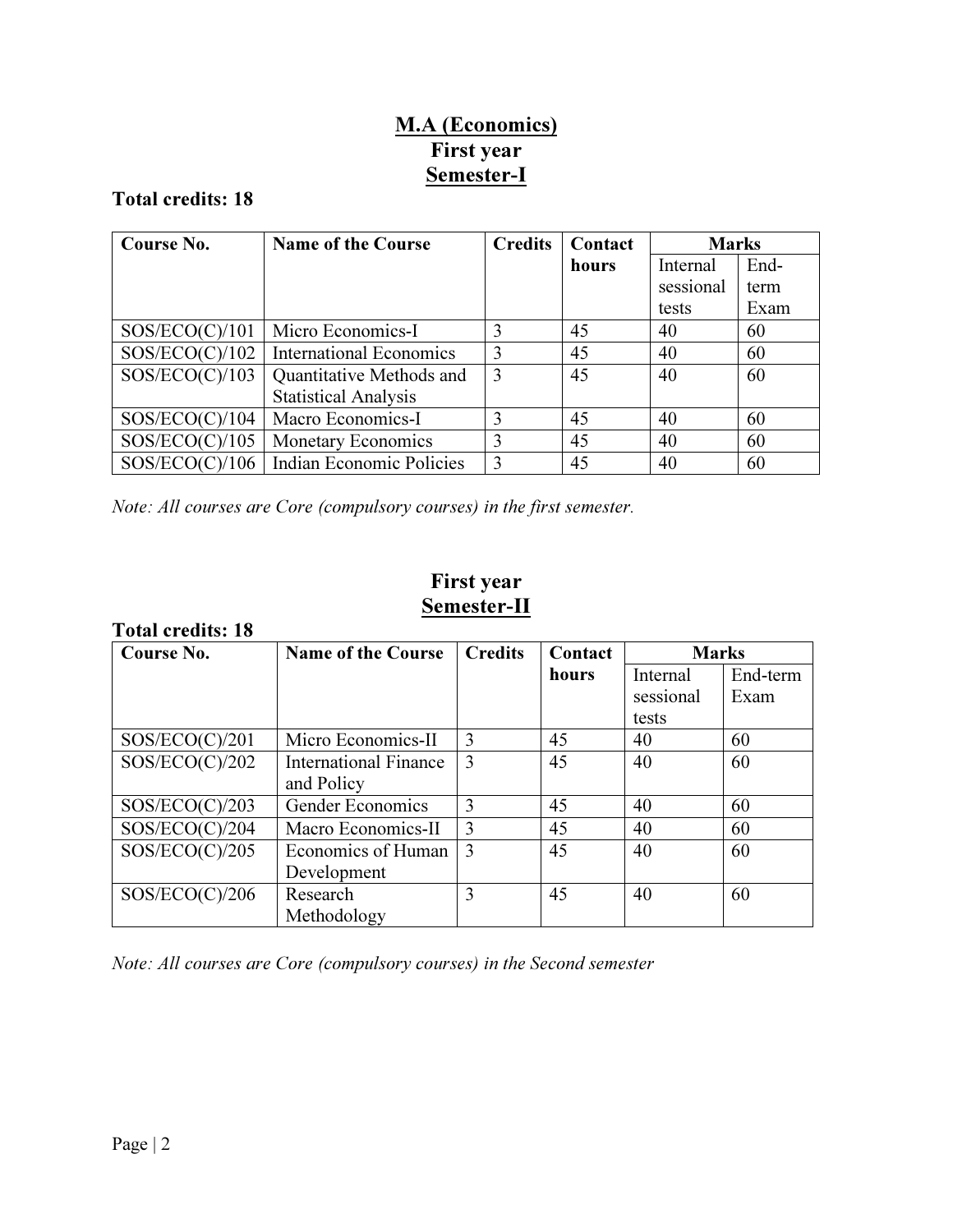# M.A (Economics) Second year Semester-III

# Total credits: 18

| Course No.                                   | Name of the                                                                      | <b>Credits</b>              | Contact | <b>Marks</b> |             |
|----------------------------------------------|----------------------------------------------------------------------------------|-----------------------------|---------|--------------|-------------|
|                                              | Course                                                                           |                             | hours   | Internal     | End-term    |
|                                              |                                                                                  |                             |         | sessional    | examination |
|                                              |                                                                                  |                             |         | tests        |             |
|                                              |                                                                                  | <b>Compulsory Courses</b>   |         |              |             |
| SOS/ECO(C)/301                               | <b>Public Finance</b>                                                            | 3                           | 45      | 40           | 60          |
| SOS/ECO(C)/302                               | Demography-I                                                                     | 3                           | 45      | 40           | 60          |
| SOS/ECO(C)/303                               | Dissertation                                                                     | 3                           | 45      | 40           | 60          |
| <b>Elective Courses</b>                      |                                                                                  |                             |         |              |             |
| SOS/ECO(E)/304                               | Elective course-1                                                                | 3                           | 45      | 40           | 60          |
| SOS/ECO(E)/304                               | Elective course-2                                                                | 3                           | 45      | 40           | 60          |
|                                              | $SOS/ECO(E)/304$   Elective course -3                                            | 3                           | 45      | 40           | 60          |
|                                              | List of Elective courses for Third Semester (Student can elect any three courses |                             |         |              |             |
| from the following list of Elective Courses) |                                                                                  |                             |         |              |             |
| $SOS/ECO(E)/304$ (a)                         |                                                                                  | Agricultural Economics-I    |         |              |             |
| $SOS/ECO(E)/304$ (b)                         |                                                                                  | Labour Economics-I          |         |              |             |
| $SOS/ECO(E)/304$ (c)                         |                                                                                  | <b>Industrial Economics</b> |         |              |             |
| $SOS/ECO(E)/304$ (d)                         |                                                                                  | Regional Economics          |         |              |             |
| $SOS/ECO(E)/304$ (e)                         | <b>Economics of Rural Development</b>                                            |                             |         |              |             |
| $SOS/ECO(E)/304$ (f)                         |                                                                                  | Econometrics-I              |         |              |             |
| SOS/ECO $(E)$ 304 $(g)$ .                    | <b>Financial Institutions and Market</b>                                         |                             |         |              |             |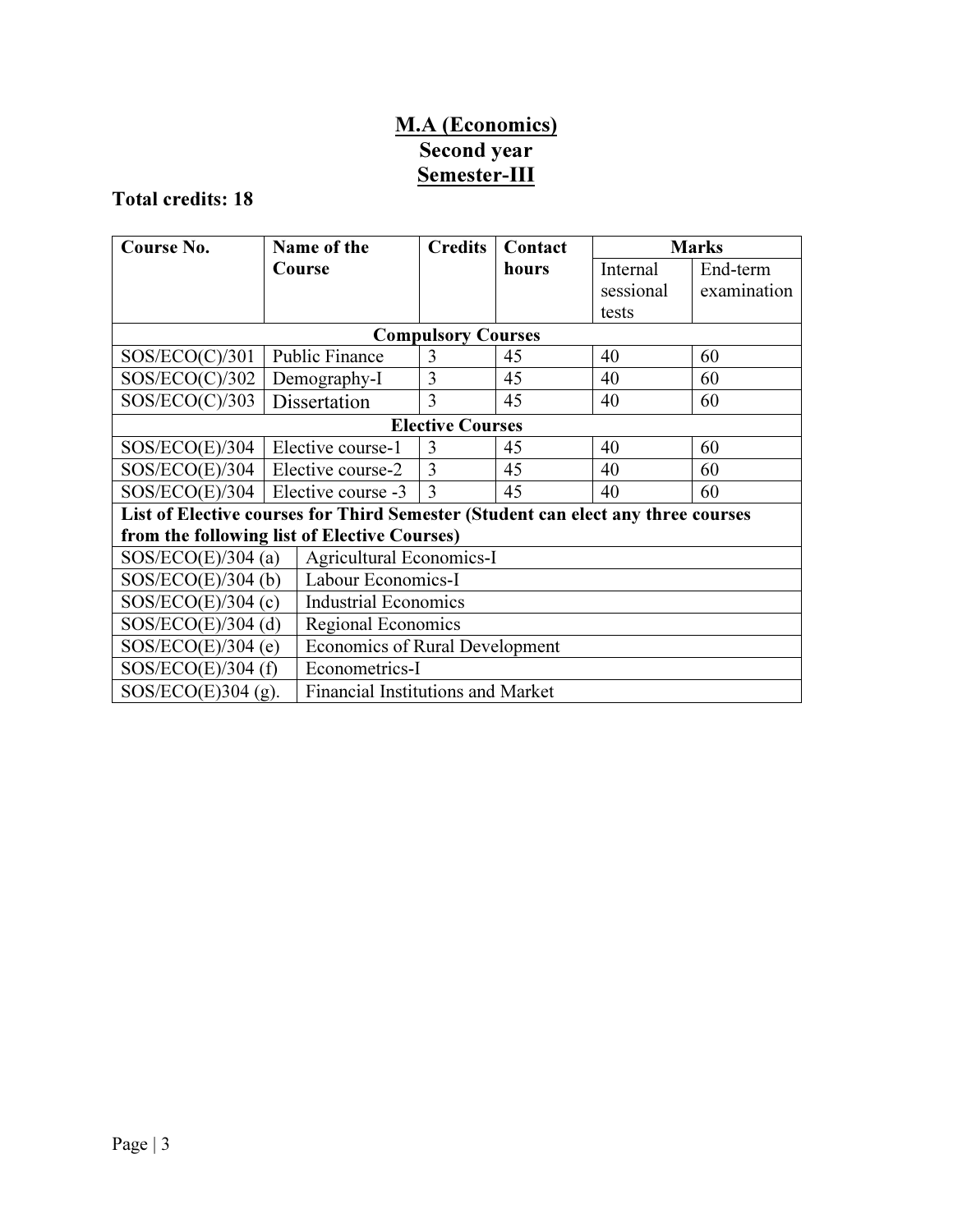# M.A (Economics) Second year Semester-IV

Total credits: 18

| Course No.                                                                        | Name of the                  | <b>Credits</b>                   | Contact | <b>Marks</b> |             |  |
|-----------------------------------------------------------------------------------|------------------------------|----------------------------------|---------|--------------|-------------|--|
|                                                                                   | Course                       |                                  | hours   | Internal     | End-term    |  |
|                                                                                   |                              |                                  |         | sessional    | examination |  |
|                                                                                   |                              |                                  |         | tests        |             |  |
|                                                                                   |                              | <b>Compulsory Courses</b>        |         |              |             |  |
| SOS/ECO(C)/401                                                                    | <b>Indian Public</b>         | 3                                | 45      | 40           | 60          |  |
|                                                                                   | Finance                      |                                  |         |              |             |  |
| SOS/ECO(C)/402                                                                    | Demography-II                | 3                                | 45      | 40           | 60          |  |
| SOS/ECO(C)/403                                                                    | Economics of                 | 3                                | 45      | 40           | 60          |  |
|                                                                                   | Growth and                   |                                  |         |              |             |  |
|                                                                                   | Development                  |                                  |         |              |             |  |
|                                                                                   |                              | <b>Elective Courses</b>          |         |              |             |  |
| SOS/ECO(E)/404                                                                    | Elective course-1            | $\mathcal{R}$                    | 45      | 40           | 60          |  |
| $SOS/ECO(E)/404$   Elective course-2                                              |                              | $\overline{3}$<br>45<br>40<br>60 |         |              |             |  |
| $SOS/ECO(E)/404$   Elective course -3                                             |                              | 3<br>45<br>40<br>60              |         |              |             |  |
| List of Elective courses for Fourth Semester (Student can elect any three courses |                              |                                  |         |              |             |  |
| from the following list of Elective Courses)                                      |                              |                                  |         |              |             |  |
| $SOS/ECO(E)/404$ (a)                                                              | Agricultural Economics-II    |                                  |         |              |             |  |
| $SOS/ECO(E)/404$ (b)                                                              | Labour Economics-II          |                                  |         |              |             |  |
| $SOS/ECO(E)/404$ (c)                                                              | History of Economic Thought  |                                  |         |              |             |  |
| $SOS/ECO(E)/404$ (d)                                                              |                              | Development Planning             |         |              |             |  |
| $SOS/ECO(E)/404$ (e)                                                              |                              | <b>Environmental Economics</b>   |         |              |             |  |
| $SOS/ECO(E)/404$ (f)                                                              |                              | Econometrics-II                  |         |              |             |  |
| SOS/ECO(E)/404(g)                                                                 | Field Study and Project Work |                                  |         |              |             |  |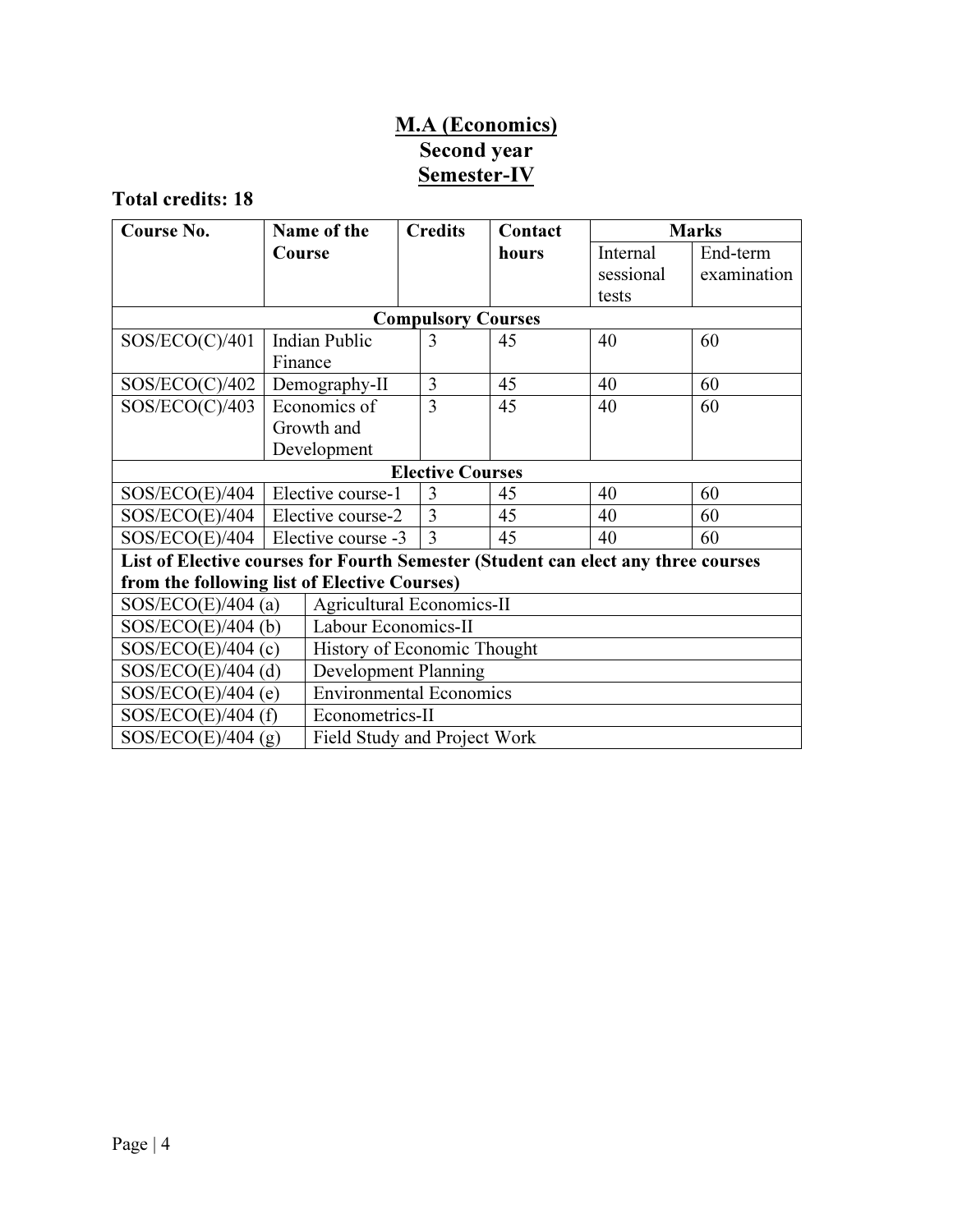# M.A (Economics) SEMESTER-I

# MICRO ECONOMICS-I

Course Title: Micro Economics-I Course code: SOS/ECO (C) / 101 Credits: 3 (Three) Maximum Marks: 100 (a) End-semester Examination: 60 Marks (b) Sessional Assessment: 40 Marks Duration of End-semester Examination: 2 Hours

#### SYLLABUS

- Unit-1 Theories of consumer behavior: Indifference curve approach; Price, Income and Substitution effects (Hicks and Slutsky); Revealed preference theory; Applications of Indifference Curve Analysis; The Consumer's surplus (Marshall and Hicks).Elasticity (Price, cross, income) of demand and Supply and their applications; Revision of Demand theory by Hicks; Linear expenditure system; Indirect utility function
- Unit-2:. Recent developments in demand; Neumann Morgenstern hypothesis Savage hypothesis – Markowitz hypothesis – Bandwagon effect – Veblen effect – demand and supply equilibrium; Cob-web theorem; Lagged adjustment in inter-related markets.
- Unit-3:. Law of variable proportions and Returns-to-scale; Producer's equilibrium; Production functions: Cobb-Douglas and CES functions Cost and Revenue Analysis; Cost Functions – short run and long run costs, Modern theory of Costs. Linear Programming;
- Unit-4: Marginal Approach for Firm's equilibrium; Alternative Theories of the Firm: Managerial Theory of the Firm: Baumol's Theory of Sales Revenue Maximisation; Behavioural Theory of the Firm: Cyert and March model; Limit Pricing Principle: Contribution of Bains.

#### Recommended Reading List

H.L. Ahuja (2008), Advanced Economic Theory, S.Chand publication, New Delhi Koutsoyiannis, A. (1979), Modern Microeconomics, (2nd Edition), Macmillan Press, London.

Page | 5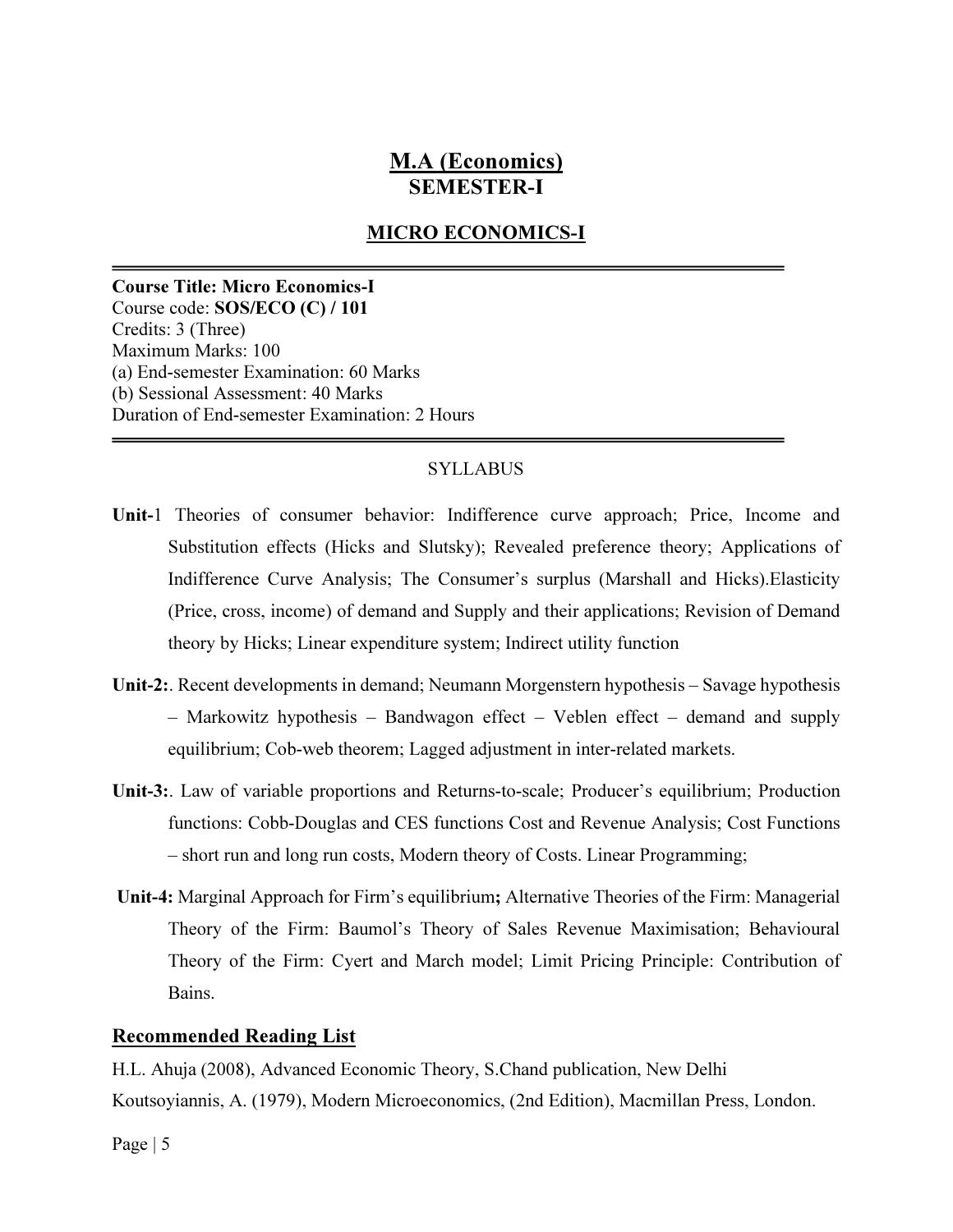- Kreps, David M. (1990), A Course in Microeconomic Theory, Princeton University Press, Princeton.
- Layard, P.R.G. and A.W. Walters (1978), Microeconomic Theory, McGraw Hill, New York
- Sen, A. (1999), Microeconomics: Theory and Applications, Oxford University Press, New Delhi.
- Stigler, G. (1996), Theory of Price, (4th Edition), Prentice Hall of India, New Delhi
- Varian, H. (2000), Microeconomic Analysis, W.W. Norton, New York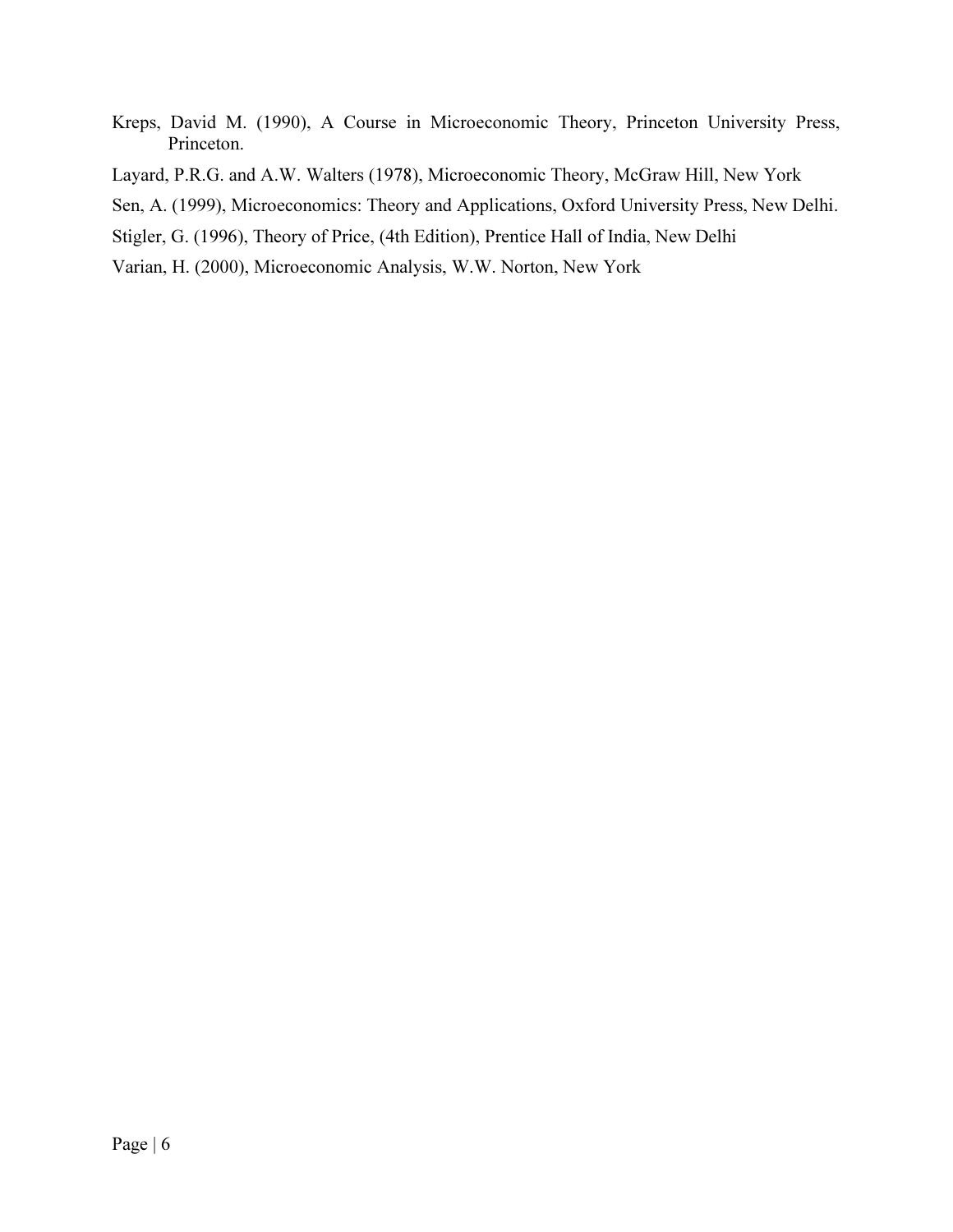## INTERNATIONAL ECONOMICS

Course Title: International Economics Course code: SOS/ECO (C) / 102 Credits: 3 (Three) Maximum Marks: 100 (a) End-semester Examination: 60 Marks (b) Sessional Assessment: 40 Marks Duration of End-semester Examination: 2 Hours

#### SYLLABUS

- Unit-1: Theories of international trade: Absolute and Comparative cost advantage theory and its refinements, Opportunity cost theory; Law of Reciprocal demand: Offer curve analysis.
- Unit-2 Modern theories of international trade: Heckscher-Ohlin theorem, Leontief Paradox, Factor-price equalization theorem; Kravis and Linder theories of trade, The Rybczynski theorem – concept and policy implications of immiserizing growth
- Unit-3 Effects of economic growth on international trade; Measurement of Gains from Trade and their Distribution; Terms of Trade: Concepts, their uses and limitations; Hypothesis of Secular Deterioration of Terms of Trade, Terms of Trade and LDCs; Trade as an Engine of Growth
- Unit-4: Free Trade versus Protection; Tariffs, Quotas and Non-Tariffs Barriers: Economics Effects of Tariffs and Quotas on National Income, Output and Employment, Terms of Trade and Income Distribution; Impact of Non-Tariffs Barriers.

#### Recommended Reading List

- Bhagwati, J. (Ed.) (1981), International Trade, Selected Readings, Cambridge, University Press, Massachusetts.
- Carbough, R.J. (1999), International Economics, International Thompson Publishing, New York.
- Chacholiades, M. (1990), International Trade : Theory and Policy, McGraw Hill, Kogakusha, Japan.
- Dana, M.S. (2000), International Economics : Study, Guide and Work Book, (5th Edition), Routledge Publishers, London.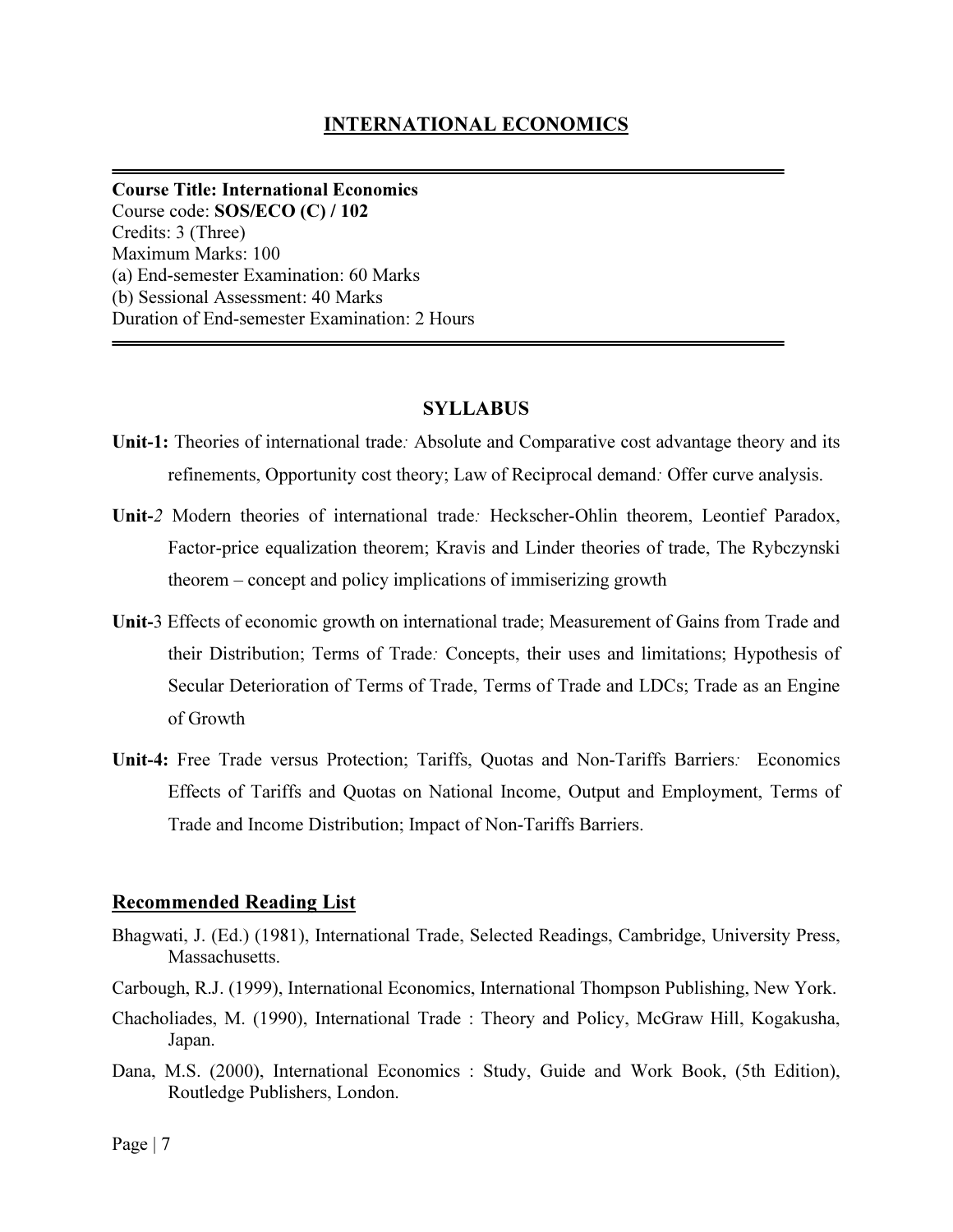Dunn, R.M. and J.H. Mutti (2000), International Economics, Routledge, London

Kenen, P.B. (1994), The International Economy, Cambridge University Press, London

Kindleberger, C.P. (1973), International Economics, R.D. Irwin, Homewood

- King, P.G. (1995), International Economics and International Economic Policy : A Reader, McGraw Hill International, Singapore.
- Krugman, P.R. and M. Obstfeld (1994), International Economics : Theory and Policy, Glenview, Foresman.

Salvatore, D. (1997), International Economics, Prentice Hall, Upper Saddle River, N.J., New York.

Soderston, Bo (1991), International Economics, The Macmillan Press Ltd., London.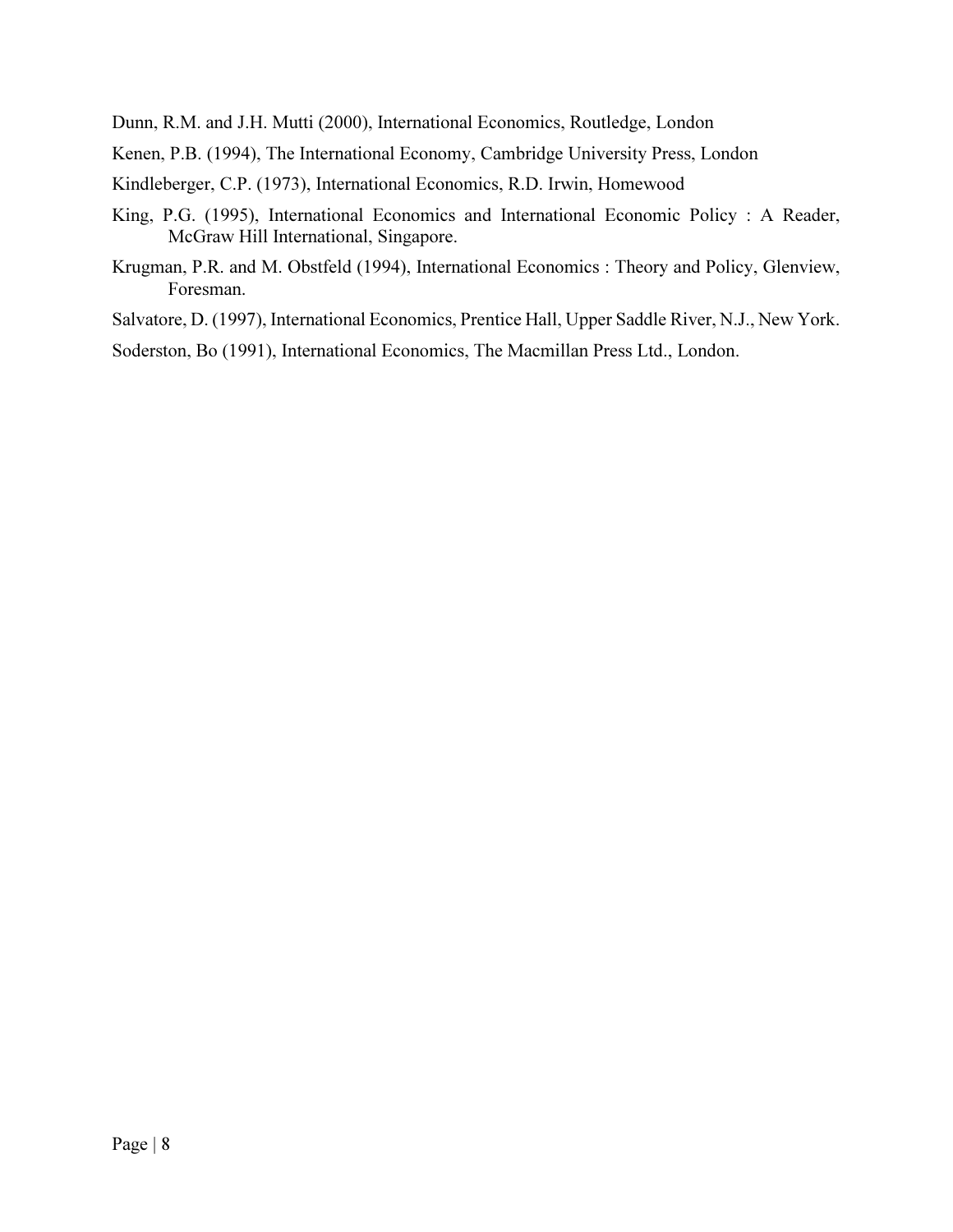# QUANTITATIVE METHODS AND STATISTICAL ANALYSIS

Course Title: Quantitative Methods and Statistical Analysis Course code: SOS/ECO (C) / 103 Credits: 3 (Three) Maximum Marks: 100 (a) End-semester Examination: 60 Marks (b) Sessional Assessment: 40 Marks Duration of End-semester Examination: 2 Hours

## SYLLABUS

Unit-1: Statistics: Meaning, nature, subject-matter and limitations; Role of Statistics in economic analysis; Choice of an appropriate measure of central tendency, dispersion and skewness.

Unit-2: Correlation: Meaning, Methods for calculating coefficient of simple correlation; Regression: Analysis in case of one explanatory variable only; Association of attributes

Unit-3: Interpolation and Extrapolation: Binomial, Newton and Lagrange methods; Time Series: Components, Moving average and Least squares methods for calculation of secular trend. Index Numbers: Fisher method, Time Reversal and Factor Reversal Tests.

Unit-4 Role of Mathematics in Economic theory and its limitations; Differentiation: Meaning and Rules, Problem of Maxima & Minima in single and multivariate functions; Matrix: Types, Simple operations on matrices; Determinants: Basic properties of determinants, Solution of simultaneous equations with determinant method.

### Recommended Reading List

- Allen, R.G.D. (1974), Mathematical Analysis for Economists, Macmillan Press and ELBS, London.
- Chiang, A.C. (1986), Fundamental Methods of Mathematical Economics, McGraw Hill, New York.
- Gupta, S.C. (1993), Fundamentals of Applied Statistics, S. Chand & Sons, New Delhi.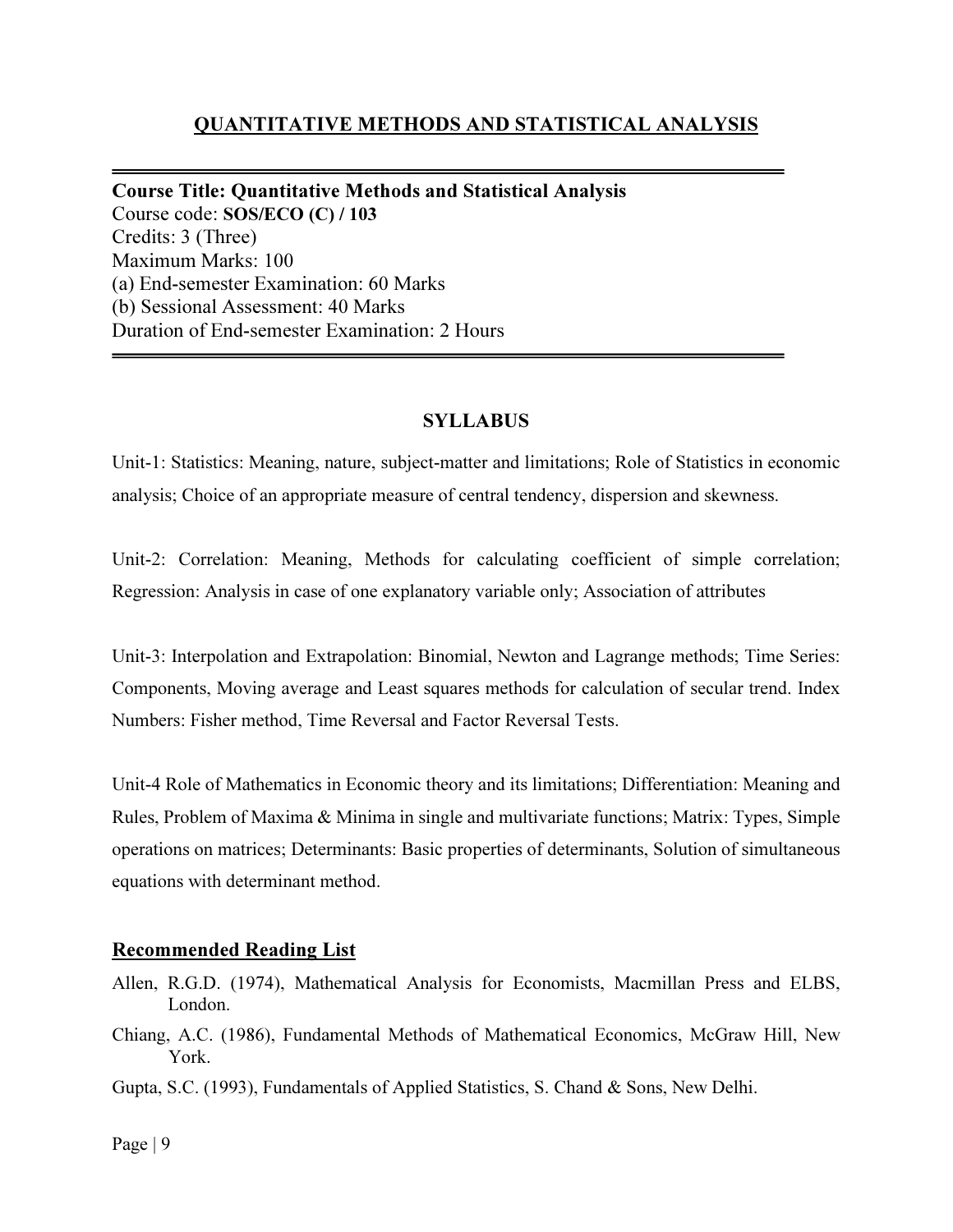Handry, A.T. (1999), Operations Research, Prentice Hall of India, New Delhi.

- Monga, G.S. (1972), Mathematics and Statistics for Economists, Vikas Publishing House, New Delhi.
- Speigal, M.R. (1992), Theory and Problems of Statistics, McGraw Hill Book Co., London.
- Taha, H.A. (1997), Operations Research : An Introduction (6th Edition), Prentice Hall of India Pvt. Ltd., New Delhi.

Yamane, Taro (1975), Mathematics for Economists, Prentice Hall of India, New Delhi.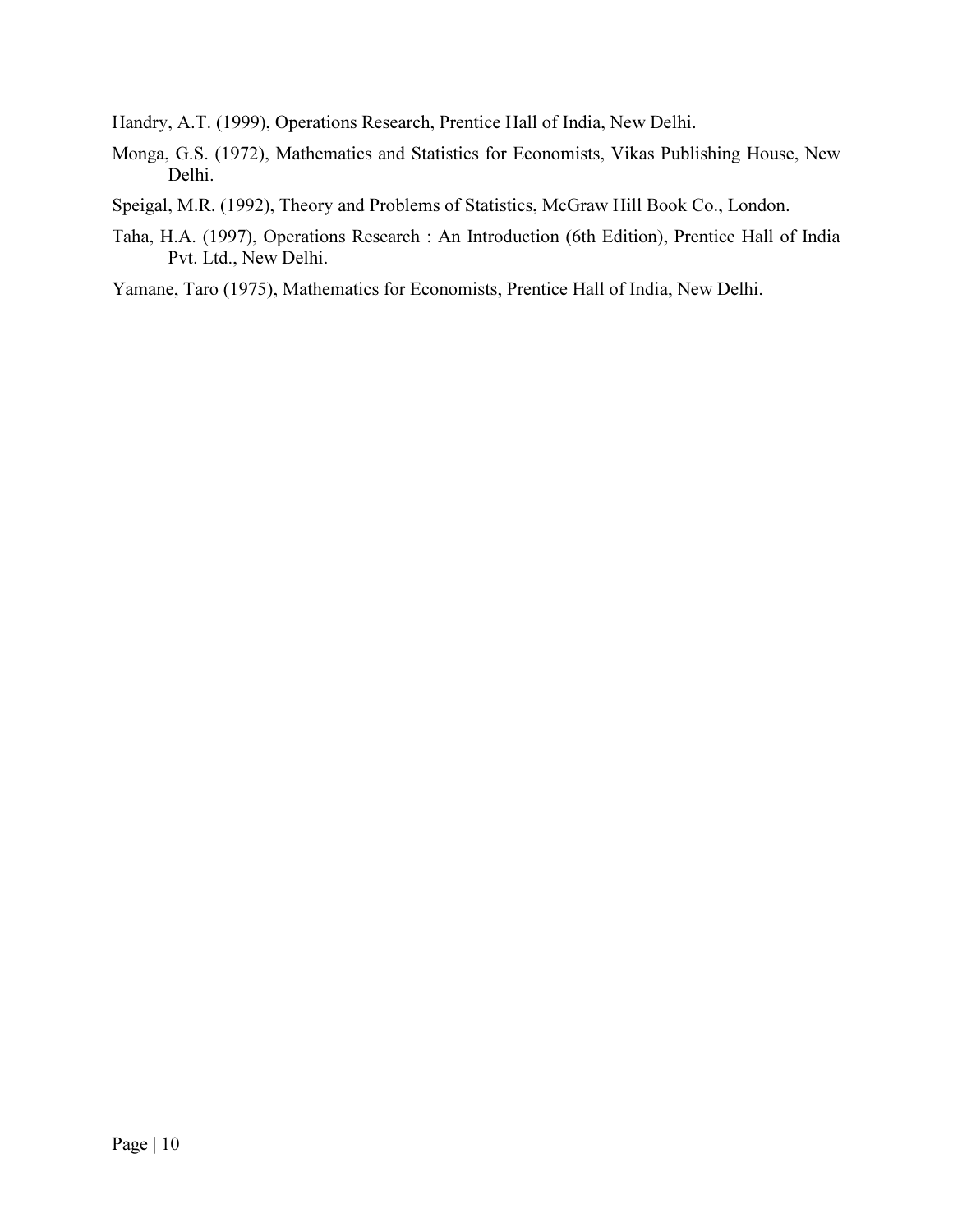Course Title: Macro Economics - I Course code: SOS/ECO (C) / 104 Credits: 3 (Three) Maximum Marks: 100 (a) End-semester Examination: 60 Marks (b) Sessional Assessment: 40 Marks Duration of End-semester Examination: 2 Hours

# SYLLABUS

- Unit-1: Major issues and importance of Macroeconomics; Macro-economic Paradoxes, Meaning and concepts of National Income; Circular flow of income in two, three and four sector economy; Measurement of National Income and Net Economic Welfare
- Unit-2: Classical theory of full employment: Say's Law of Market and wage-price flexibility; Keynes Theory of Income and Employment, Macro-economic equilibrium: AS-AD modelwith variable prices, Friedman's Natural Rate Hypothesis
- Unit-3: Consumption functions: Concept, Psychological law of consumption; importance of consumption function; Consumption function puzzle: Kuznets's Consumption Function; Post-Keynesian Theories of Consumption: Relative Income Theory of consumption; Life Cycle theory of consumption, Permanent Income theory of consumption
- Unit-4: Investment functions: Marginal Efficiency of Capital, Investment multiplier, Limitations of working of Keynesian Multiplier in developing economies; Accelerator: concept and working; Interaction of multiplier and accelerator; Investment behavior – influence of policy measures on investment, Tobin's q Theory of Investment, impact of inflation on investment

### Recommended Reading List

Ackley,G. (1978), Macroeconomics : Theory and Policy, Macmillan, New York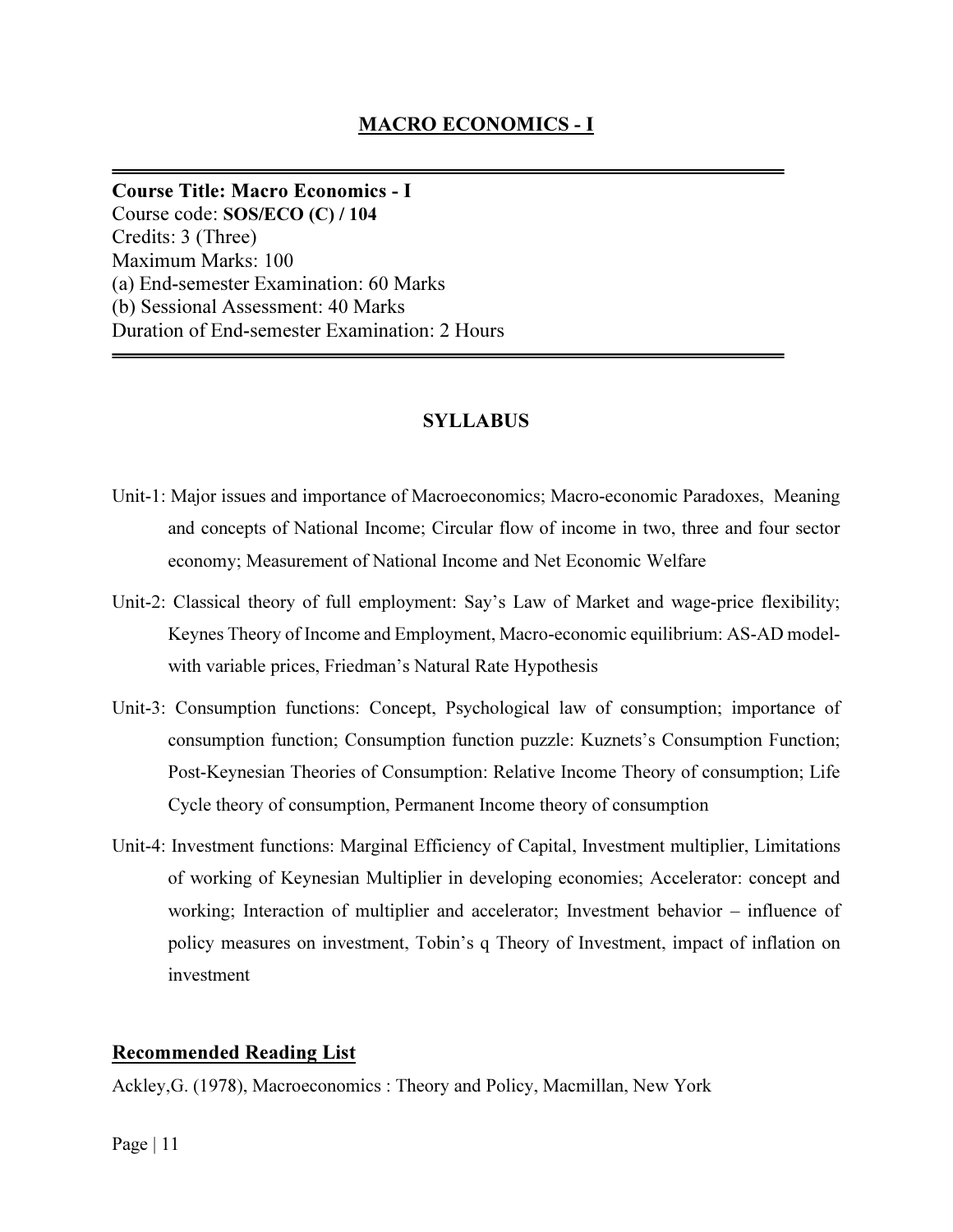- Blackhouse, R. and A. Salansi (Eds.) (2000), Macroeconomics and the Real World (2 Vols.), Oxford University Press, London
- Branson, W.A. (1989), Macroeconomic Theory and Policy, (3rd Edition), Harper and Row, New York
- Dornbusch, R. and F. Stanley (1997), Macroeconomics, McGraw Hill, Inc., New York
- Hall, R.E. and J.B. Taylor (1986), Macroeconomics, W.W. Norton, New York
- Heijdra, B.J. and V.P. Fredericck (2001), Foundations of Modern Macroeconomics, Oxford University Press, New Delhi
- Jha, R. (1991), Contemporary Macroeconomic Theory and Policy, Wiley Eastern Ltd., New Delhi
- Romer, D.L. (1996), Advanced Macroeconomics, McGraw Hill Company Ltd., New York
- Scarfe, B.L. (1977), Cycles, Growth and Inflation, McGraw Hill, New York
- Shapiro, E. (1996), Macroeconomic Analysis, Galgotia Publications, New Delhi
- Surrey, M.J.C. (Ed.) (1976), Macroeconomic Themes, Oxford University Press, Oxford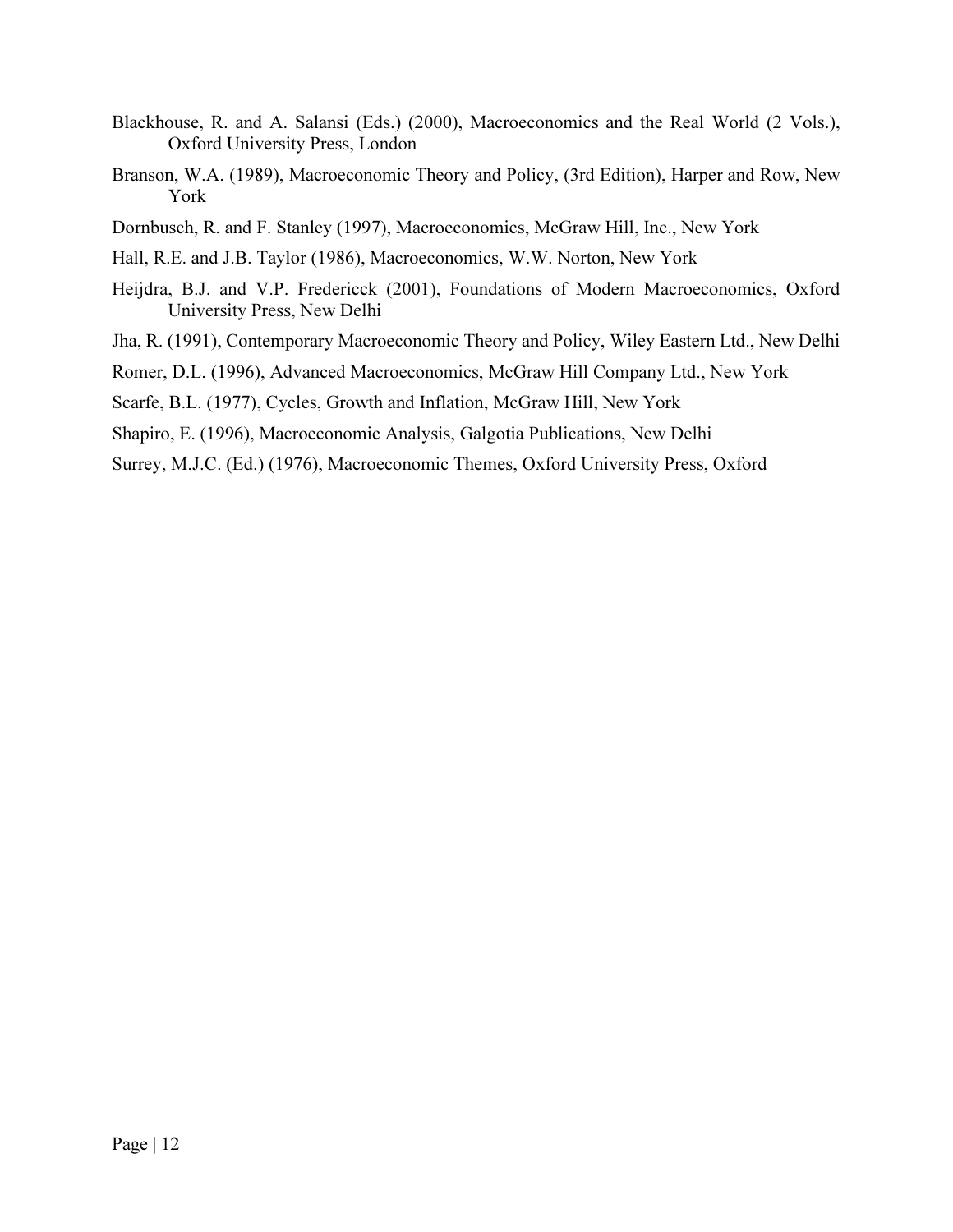### MONETARY ECONOMICS

Course Title: Monetary Economics Course code: SOS/ECO (C) / 105 Credits: 3 (Three) Maximum Marks: 100 (a) End-semester Examination: 60 Marks (b) Sessional Assessment: 40 Marks Duration of End-semester Examination: 2 Hours

#### SYLLABUS

- Unit-1: Nature and Functions of Money; Classification of money; Role of money in Economic development, Role of money in capitalist and socialist economies; Meaning and types of monetary standards.
- Unit-2: Supply of Money: Measures of Money Supply, High powered money and money multiplier; factors affecting money supply, monetary transmission mechanism.
- Unit-3 Demand for Money: Theories of demand for money Classical approach to demand for money – Quantity theory approach, Fisher's equation, Cambridge quantity theory, Keynes' Liquidity Preference approach; Patinkin, Baumol and Tobin approaches.
- Unit-4: Credit creation by Commercial Banks and Credit creation Multiplier; Central Bank: Functions and Role; Monetary Policy: Objectives, tools and effectiveness

#### Recommended Reading List

- Dornbusch, R. and F. Stanley (1997), Macroeconomics, McGraw Hill, Inc., New York.
- Gupta, S.B. (1995), Monetary Planning in India, Oxford University Press, New Delhi
- Gupta, S.B. (2003), Monetary Economics-Institutions, Theory and Policy, S.Chand publication, New Delhi
- Gurley, J. and E.S. Shaw (1960), Money in a Theory of Finance, Brookings Institution, Washington.
- Hall, R.E. and J.B. Taylor (1986), Macroeconomics, W.W. Norton, New York.
- Heijdra, B.J. and V.P. Fredericck (2001), Foundations of Modern Macroeconomics, Oxford University Press, New Delhi.

Page  $| 13$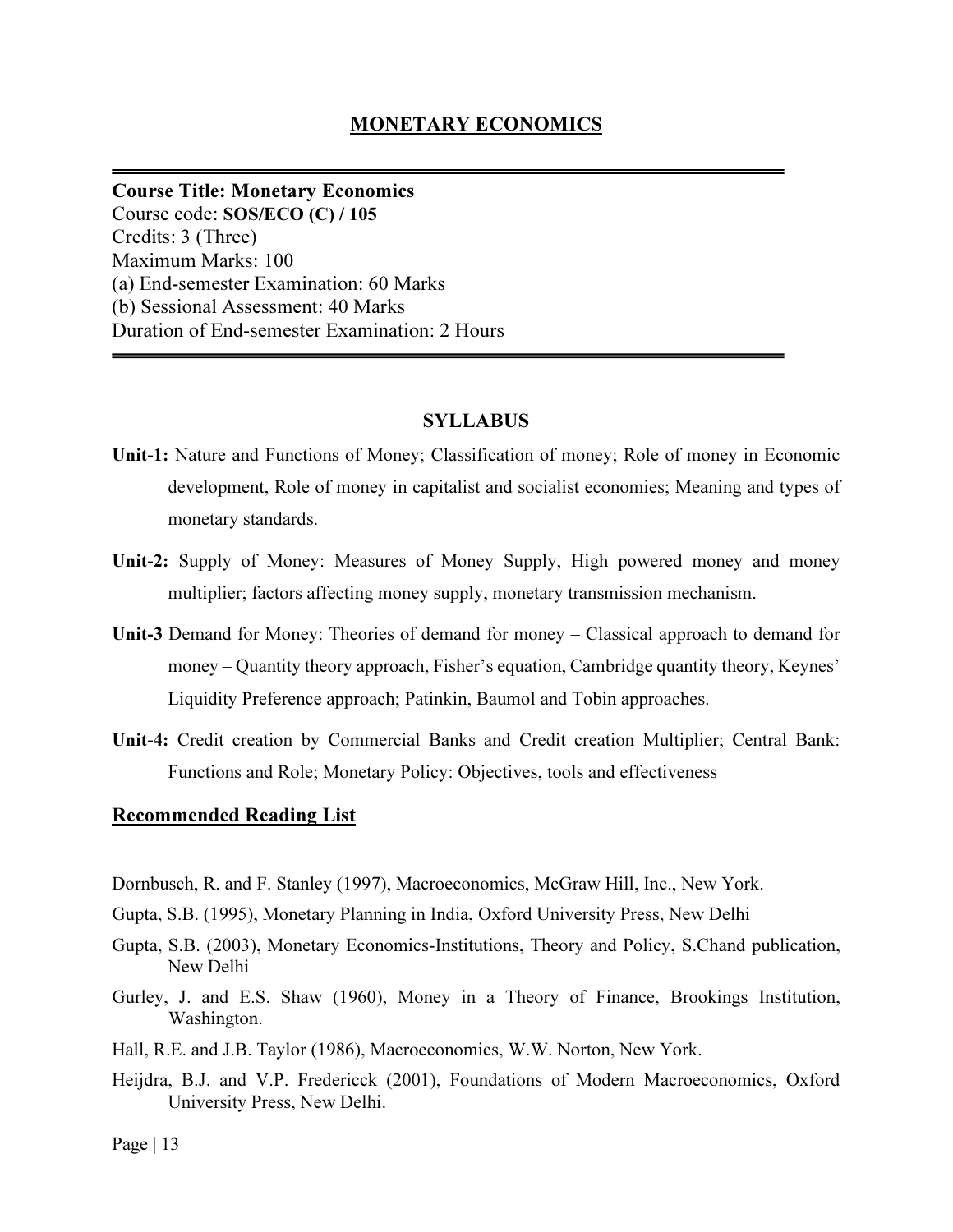Jha, R. (1991), Contemporary Macroeconomic Theory and Policy, Wiley Eastern Ltd., New Delhi.

- Mckinen, G.E. (1978), Money, The Price Level and Interest Rates, Prentice Hall of India, New Delhi.
- Reddy, Y.V. (2000), A Review of Monetary and Financial Sector Reforms in India A Central Banker's Perspective, UBSPD, New Delhi.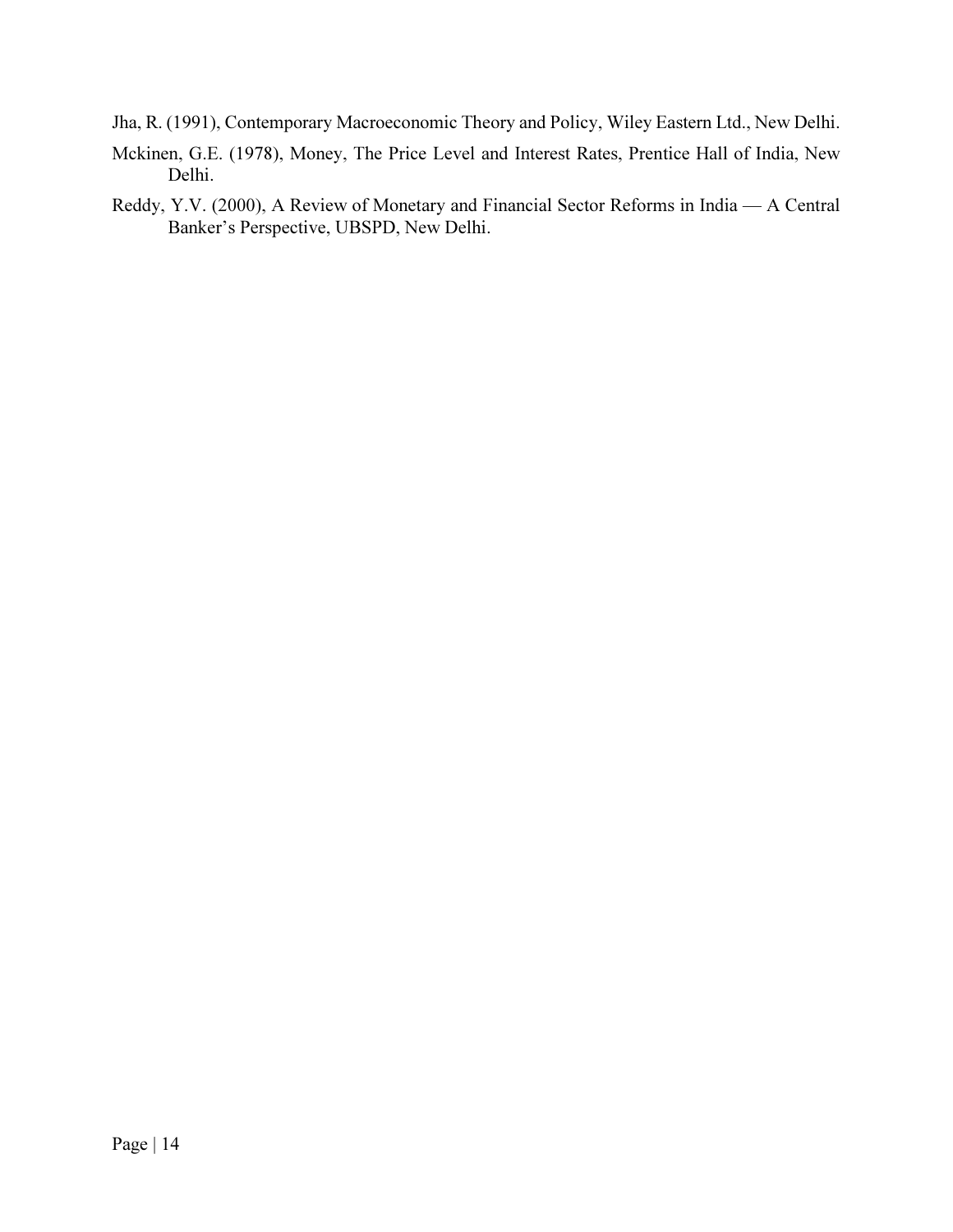### INDIAN ECONOMIC POLICIES

Course Title: Indian Economic Policies Course code: SOS/ECO (C) / 106 Credits: 3 (Three) Maximum Marks: 100 (a) End-semester Examination: 60 Marks (b) Sessional Assessment: 40 Marks Duration of End-semester Examination: 2 Hours

#### SYLLABUS

Unit-1: Economic Planning in India: Planning process in India, Planning approaches in different five year plans, Role of NDC and Planning Commission, NITI Aayog and three years action plan

- Unit-2: Development of Indian Economic Policies: Gandhian approach, Nehruvian approach, LPG, PURA.
- Unit-3: Recent Economic reforms in agricultural and industrial sectors, financial markets and foreign trade.
- Unit-4: Policies/Programs dealing with economic problems: Food security, MNREGA, SGRY, VDIS, Demonetization

#### Recommended Reading List

- Ahluwalia, I.J. and I.M.D. Little (Eds.) (1999), India's Economic Reforms and Development (Essays in honour of Manmohan Singh), Oxford University Press, New Delhi.
- Bardhan, P.K. (9th Edition) (1999), The Political Economy of Development in India, Oxford University Press, New Delhi.
- Bawa, R.S. and P.S. Raikhy (Ed.) (1997), Structural Changes in Indian Economy, Guru Nanak Dev University Press, Amritsar
- Brahmananda, P.R. and V.R. Panchmukhi (Eds.) (2001), Development Experience in the Indian Economy : Inter-State Perspectives, Bookwell, Delhi.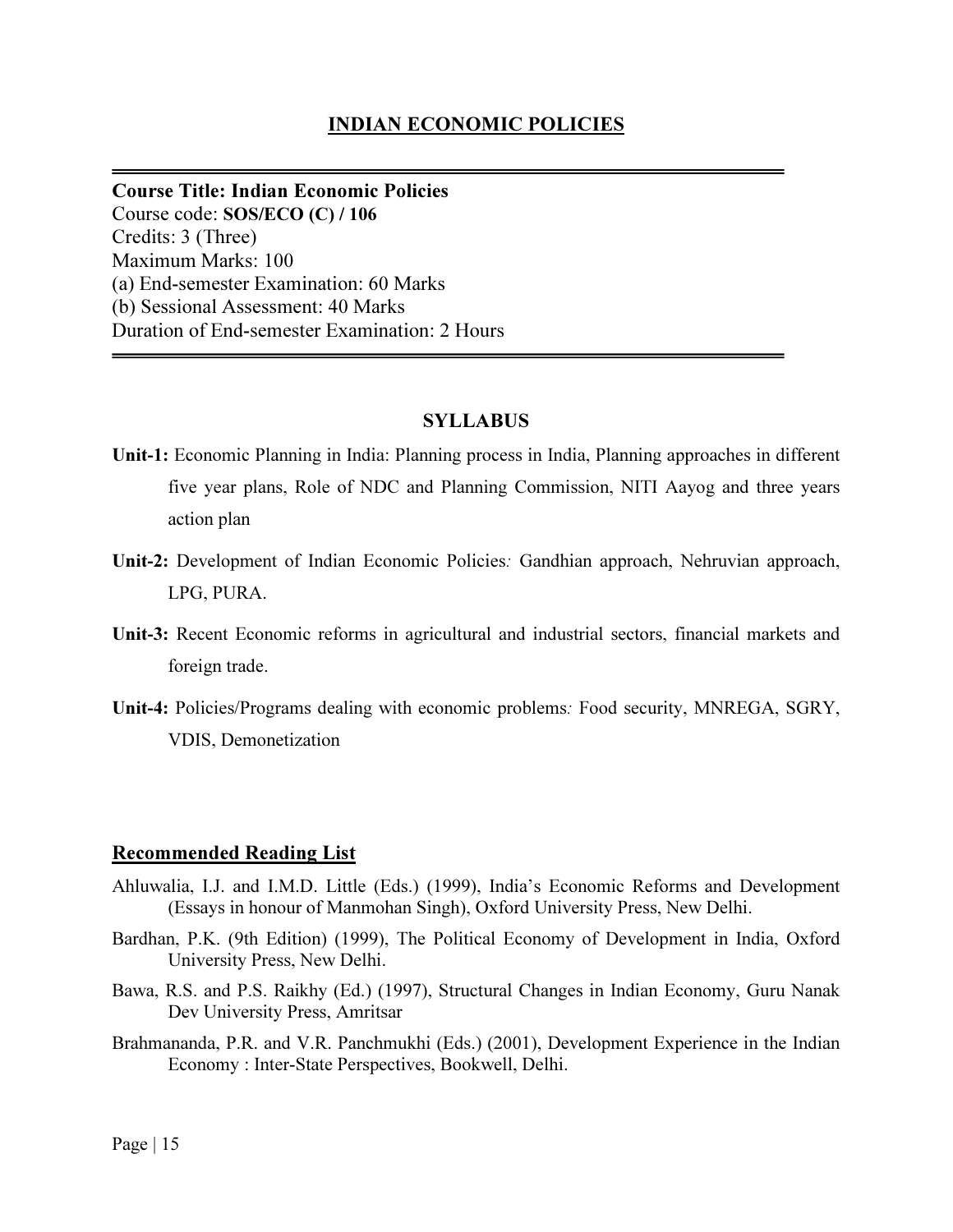- Chakravarty, S. (1987), Development Planning: The Indian Experience, Oxford University Press, New Delhi.
- Dantwala, M.L. (1996), Dilemmas of Growth: The Indian Experience, Sage Publications, New Delhi.
- Datt, R. (Ed.) (2001), Second Generation Economic Reforms in India, Deep & Deep Publications, New Delhi.
- Government of India, Economic Survey, (Annual), Ministry of Finance, New Delhi.
- Jain, A.K. (1986), Economic Planning in India, Ashish Publishing House, New Delhi.
- Jalan, B. (1992), The Indian Economy Problems and Prospects, Viking, New Delhi.
- Jalan, B. (1996), India's Economic Policy Preparing for the Twenty First Century, Viking, New Delhi.
- Joshi, V. and I.M.D. Little (1999), India : Macro Economics and Political Economy, 1964- 1991, Oxford University Press, New Delhi.
- Parikh, K.S. (1999), India Development Report 1999-2000, Oxford University Press, New Delhi.
- Reserve Bank of India, Report on Currency and Finance, (Annual).
- Sandesara, J.C. (1992), Industrial Policy and Planning, 1947-1991 : Tendencies, Interpretations and Issues, Sage Publications, New Delhi.
- Sen, R.K. and B. Chatterjee (2001), Indian Economy : Agenda for 21st Century (Essays in honour of Prof. P.R. Brahmananda), Deep & Deep Publications, New Delhi.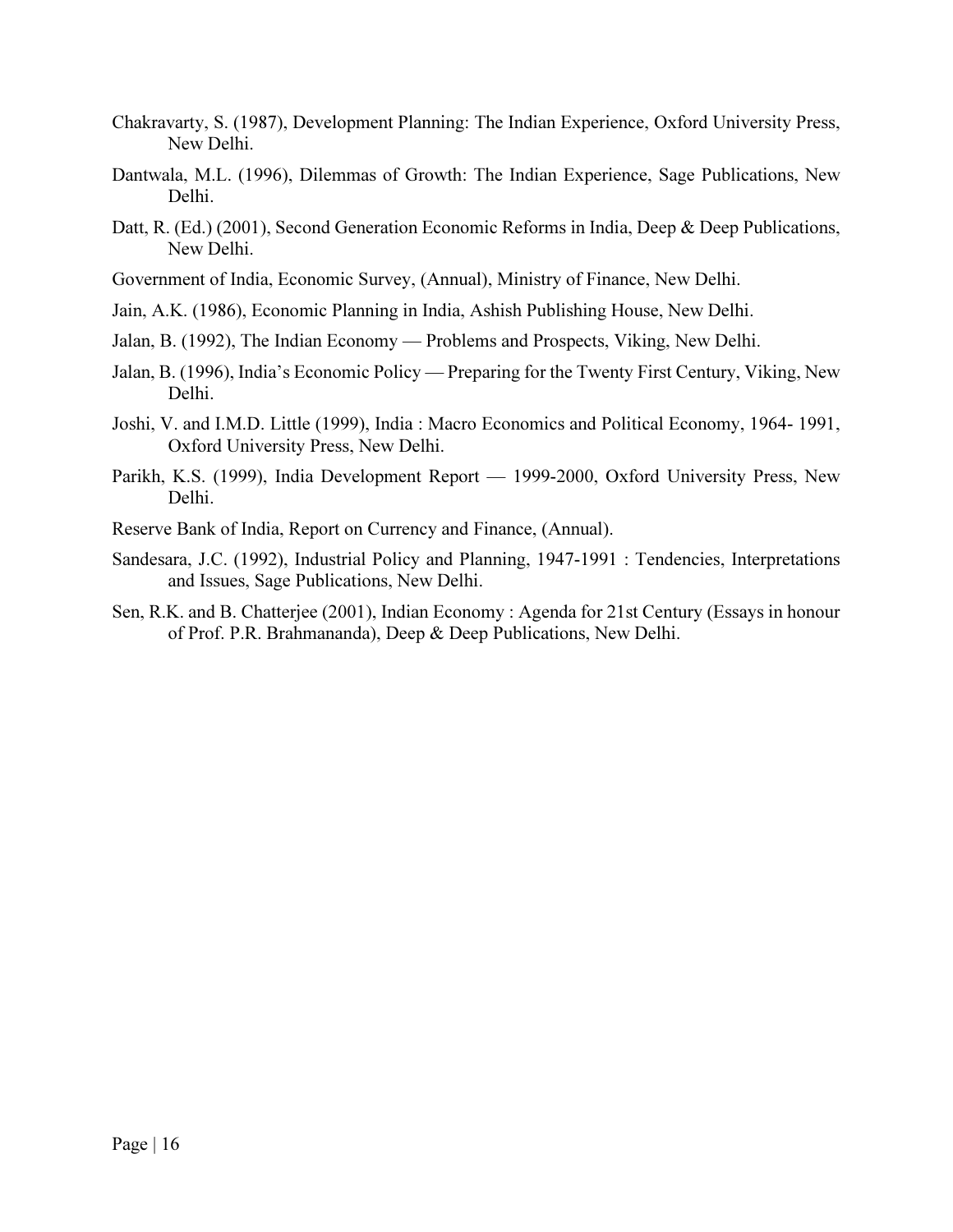# M.A (Economics)

# SEMESTER-II

## MICRO ECONOMICS-II

Course Title: Micro Economics-II Course code: SOS/ECO (C) / 201 Credits: 3 (Three) Maximum Marks: 100 (a) End-semester Examination: 60 Marks (b) Sessional Assessment: 40 Marks Duration of End-semester Examination: 2 Hours

## **SYLLABUS**

- Unit-1: Perfect competition Short and long term equilibrium of the firm and industry; Dynamic changes and industry equilibrium. Monopoly – short run and long run equilibrium; Price discrimination; Monopolistic competition - Chamberlin's approach to equilibrium of the firm.
- Unit-2: Pricing and output determination: Duopoly (Cournot model) and Oligopoly (Kinked demand curve model, Cartels and Price leadership); Theory of Games (Zero-sum game, Prisoner's Dilemma).
- Unit-3: Micro Theories of Distribution: Rent (Ricardian and Modern theories), Wages (Marginal Productivity and Modern Theories), Interest (Neo-classical, Liquidity Preference Theories, IS-LM model) and Profit (Knight and Shackles Theories).
- Unit-4: Welfare Economics: Concept of social welfare, Pareto optimally criterion and efficiency conditions, Kaldor-Hicks Criterion: Compensation principle, Bergson-Samuelson Social welfare function.

#### Recommended Reading List

Archibald, G.C. (Ed.) (1971), Theory of the Firm, Penguin, Harmondsworth

Page  $|17|$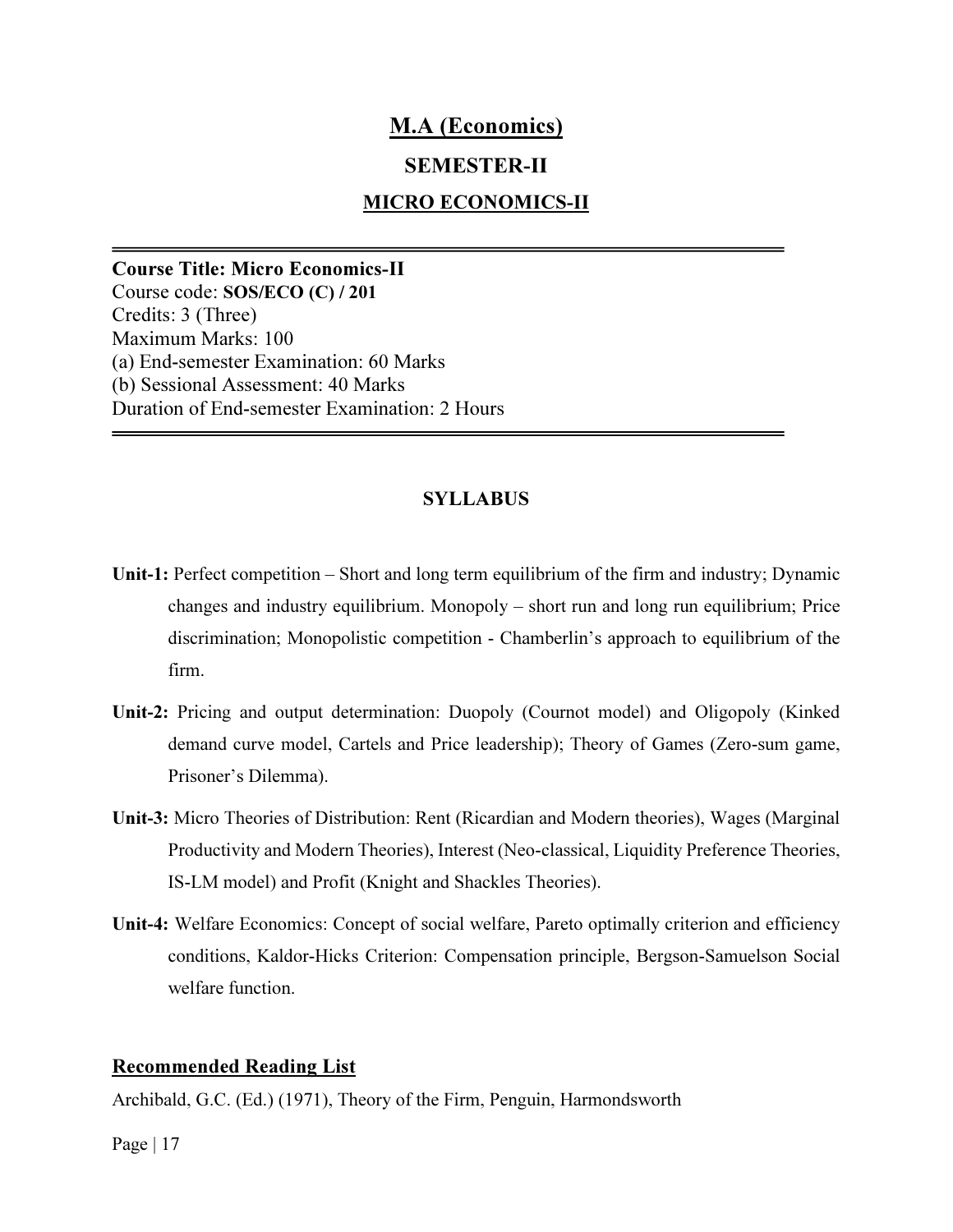Bain, J. (1958), Barriers to New Competition, Harvard University Press, Harvard. Broadway, R.W. and N. Bruce (1984), Welfare Economics, Basil Blackwell, London Cambridge.

Graff, J. De V. (1957), Theoretical Welfare Economics, Cambridge University Press,

H.L. Ahuja (2008), Advanced Economic Theory, S.Chand publication, New Delhi

Koutsoyiannis, A. (1979), Modern Microeconomics, (2nd Edition), Macmillan Press, London.

Kreps, David M. (1990), A Course in Microeconomic Theory, Princeton University Press, Princeton.

Layard, P.R.G. and A.W. Walters (1978), Microeconomic Theory, McGraw Hill, New York

Sen, A. (1999), Microeconomics: Theory and Applications, Oxford University Press, New Delhi.

Stigler, G. (1996), Theory of Price, (4th Edition), Prentice Hall of India, New Delhi

Varian, H. (2000), Microeconomic Analysis, W.W. Norton, New York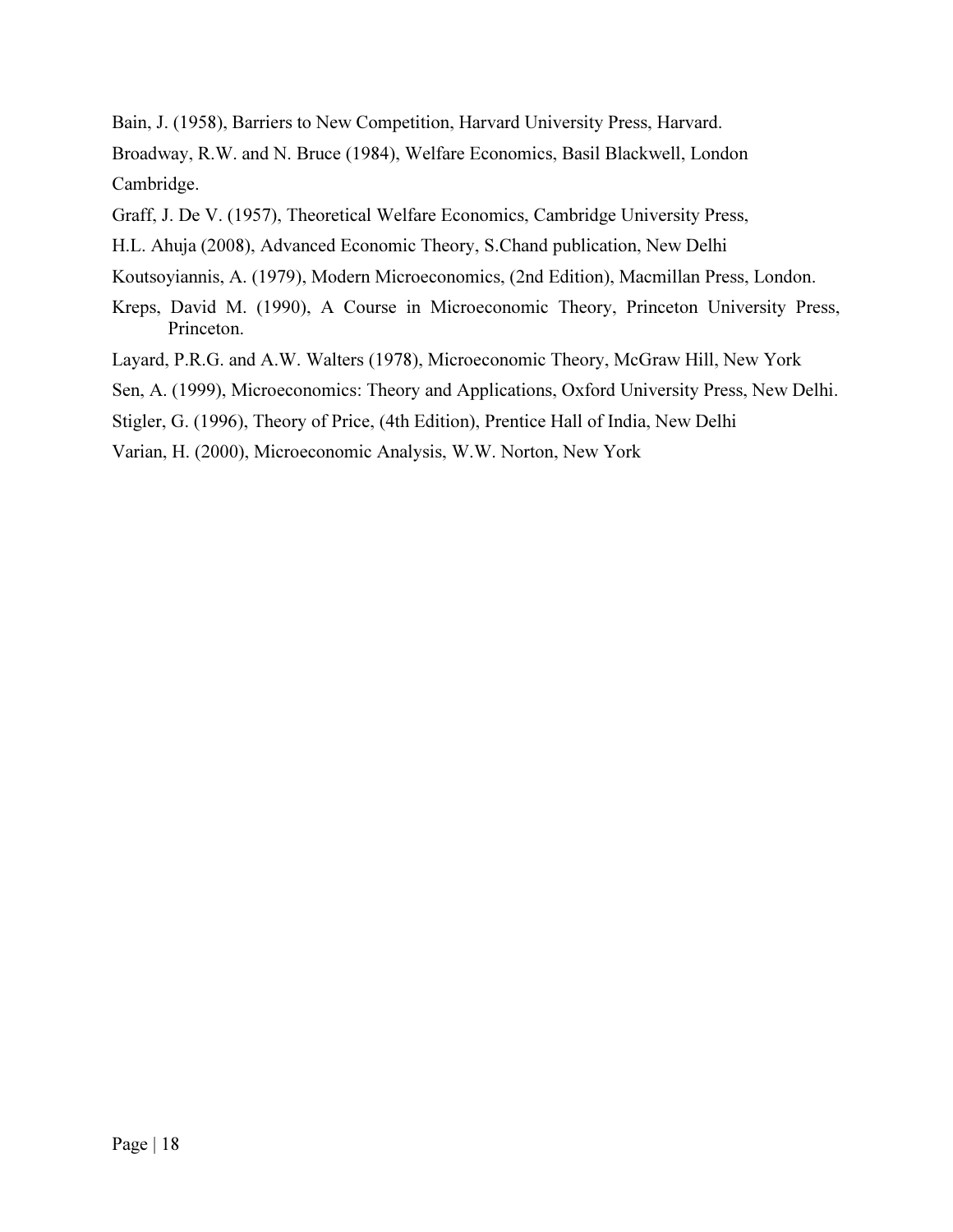## INTERNATIONAL FINANCE AND POLICY

Course Title: International Finance and Policy Course code: SOS/ECO (C) / 202 Credits: 3 (Three) Maximum Marks: 100 (a) End-semester Examination: 60 Marks (b) Sessional Assessment: 40 Marks Duration of End-semester Examination: 2 Hours

### SYLLABUS

- Unit-1: Balance of Trade and Balance of Payments- Meaning, Structure and Components Balance of Payments Disequilibrium; Foreign Trade Multiplier- Meaning and Working-Implications of Foreign Trade Multiplier- Limitations of Foreign Trade Multiplier. Policies for Internal and External Balance-Fiscal and Monetary Policy under Fixed and Floating Exchange Rates
- Unit-2: Functions of Foreign Exchange Market- Transfer of Purchasing Power, Provision of Credit, Provision of Hedging Facilities; Transactions in the Foreign Exchange Market-Spot and Forward and Exchanges, Futures, Swap Operation, Arbitrage Determination of Rate of Exchange- Purchasing Power Parity Theory, Balance of Payments Theory; Exchange Control- Objectives and Methods; Fixed and Flexible Exchange Rates; Current and Capital Account Convertibility –Meaning, Benefits, Prerequisites and Problems
- Unit-3: International Economic Organizations: International Monetary Fund; World Bank; International Development Association; International Finance Corporation Asian Development Bank
- Unit-4: Recent EXIM policy; Role of MNCs in India. WTO provisions: TRIPS, TRIMS, GATS and their impact on the different sectors of Indian Economy

### Recommended Reading List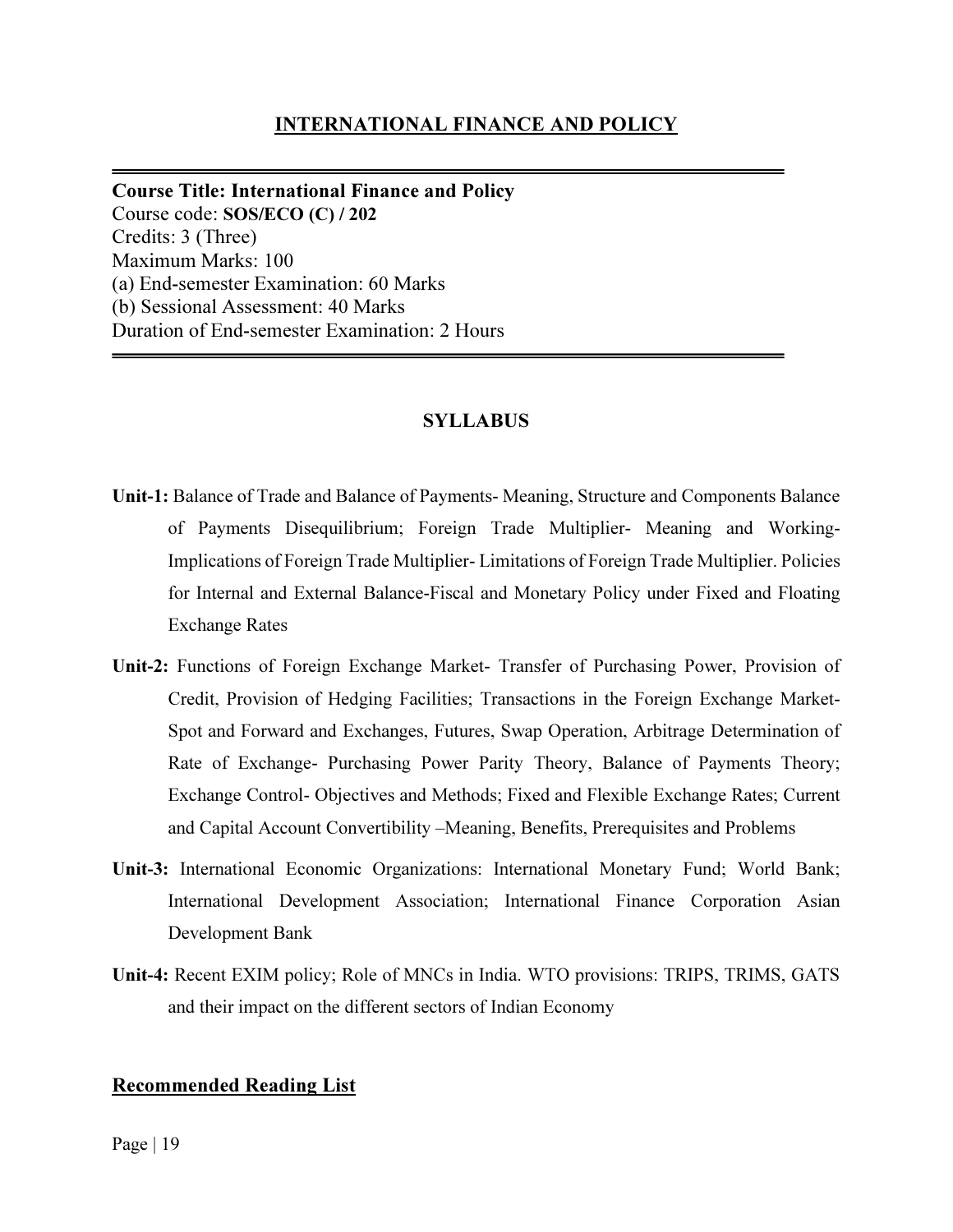- Aggarwal, M.R. (1979), Regional Economic Cooperation in South Asia, S. Chand and Co., New Delhi.
- Bhagwati, J. (Ed.) (1981), International Trade, Selected Readings, Cambridge, University Press, Massachusetts
- Brahmananda, P.R. (1982), The IMF Loan and India's Economic Future, Himalaya Publishing House, Bombay.
- Carbough, R.J. (1999), International Economics, International Thompson Publishing, New York.
- Chacholiades, M. (1990), International Trade : Theory and Policy, McGraw Hill, Kogakusha, Japan.
- Dana, M.S. (2000), International Economics : Study, Guide and Work Book, (5th Edition), Routledge Publishers, London.
- Dunn, R.M. and J.H. Mutti (2000), International Economics, Routledge, London.
- Grable, J.O. (1996), International Financial Markets, Prentice Hall, Englewood Cliffs, New York.
- Kenen, P.B. (1994), The International Economy, Cambridge University Press, London.
- Kenen, P.B. (1995), Economic and Monetary Union in Europe, Cambridge University Press, UK.
- Kindleberger, C.P. (1973), International Economics, R.D. Irwin, Homewood.
- King, P.G. (1995), International Economics and International Economic Policy : A Reader, McGraw Hill International, Singapore.
- Krugman, P.R. and M. Obstfeld (1994), International Economics : Theory and Policy, Glenview, Foresman.
- Salvatore, D. (1997), International Economics, Prentice Hall, Upper Saddle River, N.J., New York.
- Soderston, Bo (1991), International Economics, The Macmillan Press Ltd., London.
- Verma, M.L. (1995), International Trade, Vikas Publishing House Pvt. Ltd., Delh.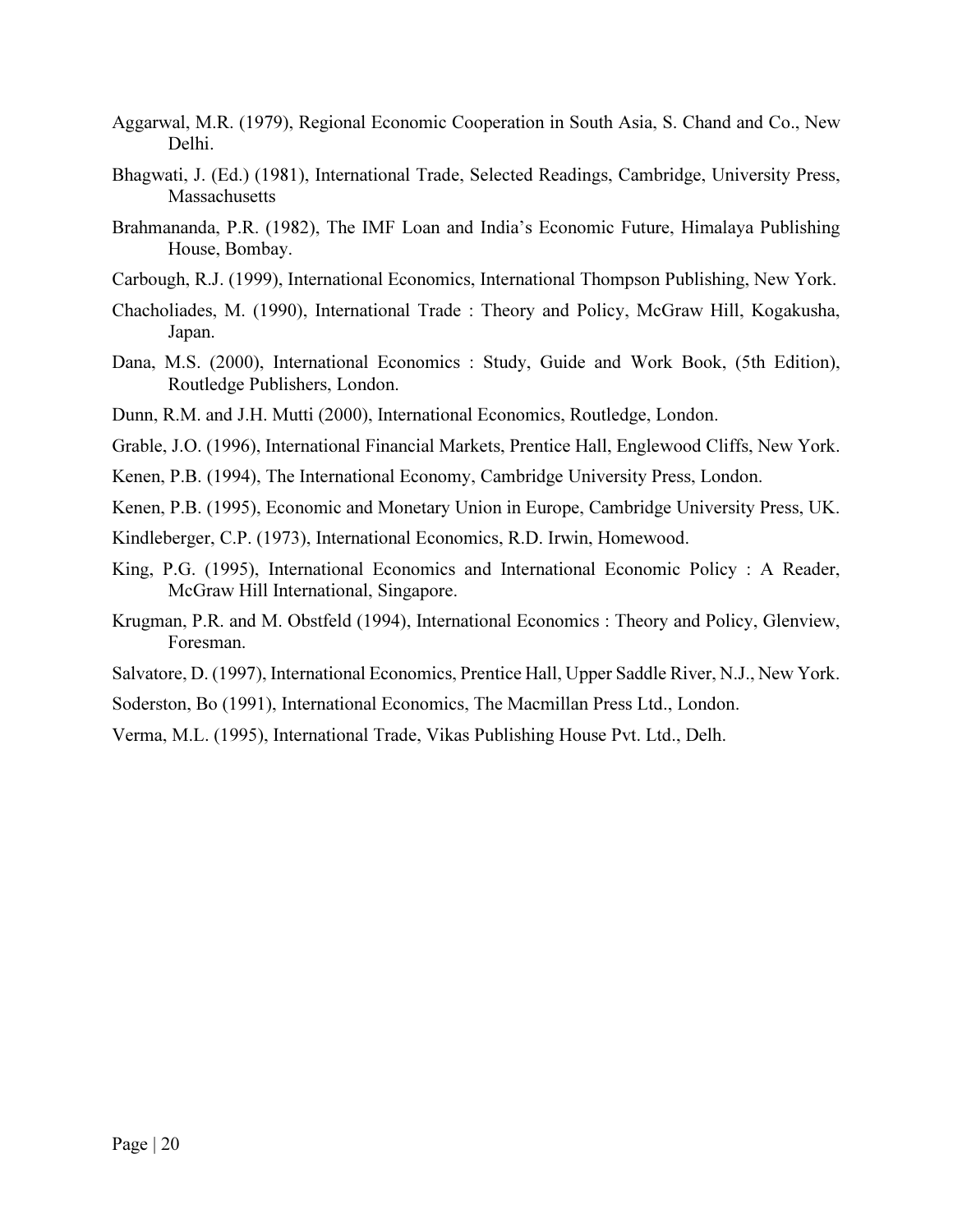# Course Title: Gender Economics

Course code: SOS/ECO (C) / 203 Credits: 3 (Three) Maximum Marks: 100 (a) End-semester Examination: 60 Marks (b) Sessional Assessment: 40 Marks Duration of End-semester Examination: 2 Hours

# **SYLLABUS**

Unit-1: Importance and objectives of women studies; Condition and Role of Women in Indian and Uttarakhand; Demography of female population - age structure, mortality rates and sex ratio; Causes of declining sex ratios and fertility rates in India; Genders sensitization: Meaning role and its importance; Problems and Challenges for Rural and Urban Women (Indian and Uttarakhand economy)

Unit-2: Factors affecting decision-making by women; Women's access to nutrition, health facilities, education and social and community resources and their impact; Democratic decentralisation (Panchayats) and women's empowerment in India; Economic, health and Educational status of women

Unit-3:; Female work participation in agriculture, non-agricultural rural activities, informal sector, cottage and small scale industries, organised industry and services sector in Indian and Uttarakhand perspective; Wage differentials in female activities; Factors affecting female participation in labour market Determinants of wage differentials - gender, education, skill, productivity, efficiency, opportunity;

Unit-4: Social security of women; Role of voluntary organizations and self-help groups in women empowerment; Gender and Economic planning in India; Recent Government initiatives for Women Empowerment; Government policies for women empowerment in Uttarakhand; Role of new technologies for helping women; problems in implementation of various government policies for attaining women empowerment

# Recommended Reading List

Agnihotri, S.B. (2000), Sex ratio in Indian Population: A Fresh Exploration, Sage Publications, New Delhi.

Boserup E. (1970), Women's Role in Economic Development, George Allen and Unwin, London. Desai, N. and M.K. Raj. (Eds.) (1979), Women and Society in India, Research Centre for Women Studies, SNDT University, Bombay

Government of India (1974), Towards Equality — Report of the Committee on the Status of Women in India, Department of Social Welfare, Ministry of Education and Social Welfare, New Delhi.

Kabeer, N. and R. Subrahmaniam (Eds.) (1999), Institutions, Relations and Outcomes, Kali for Women, New Delhi.

Page | 21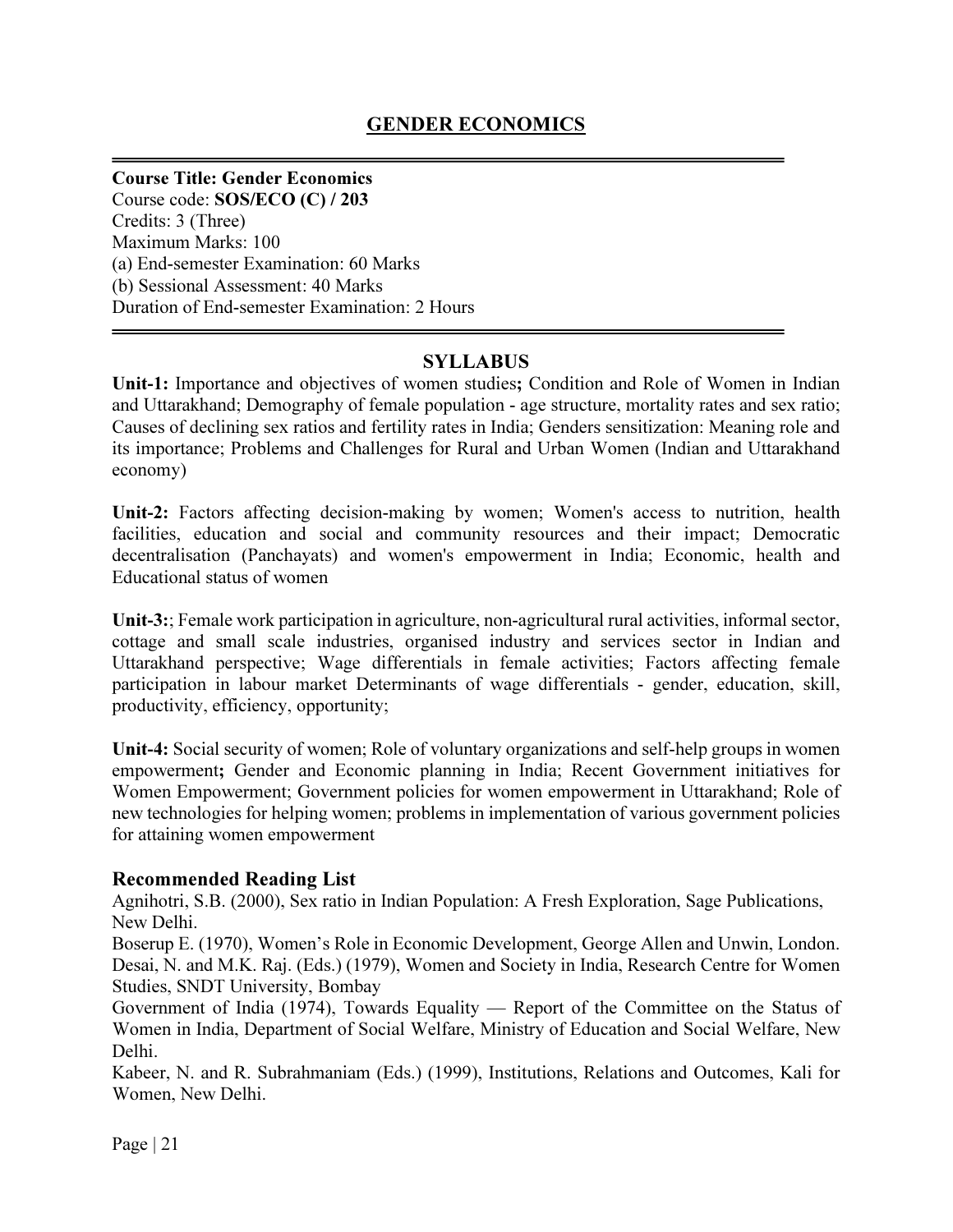Krishnaraj, M., R.M. Sudarshan and A. Shariff (1999), Gender, Population and Development, Oxford University Press, New Delhi.

Mazumdar, V. (1979), Symbols of Power: Studies on the Political Status of Women in India, Allied, Delhi.

Narasimhan, S. (1999), Empowering Women: An Alternative Strategy from Rural India, Sage Publications, New Delhi.

Papola, T.S. and A.N. Sharma (Eds.) (1999), Gender and Employment in India, Vikas Publishing House, New Delhi.

Purushothaman, S. (1998), The Empowerment of Women in India: Grassroots Women's Networks and the State, Sage Publications, New Delhi

Seth, M. (2000), Women and Development: The Indian Experience, Sage Publications, New Delhi. Srinivasan K. and A. Shroff (1998), India : Towards Population and Development Goals, Oxford University Press, New Delhi.

Venkateswaran, S. (1995), Environment, Development and the Gender Gap, Sage Publications, New Delhi

Wazir, R. (2000), The Gender Gap in Basic Education: NGOs as Change Agents, SagePublications, New Delhi.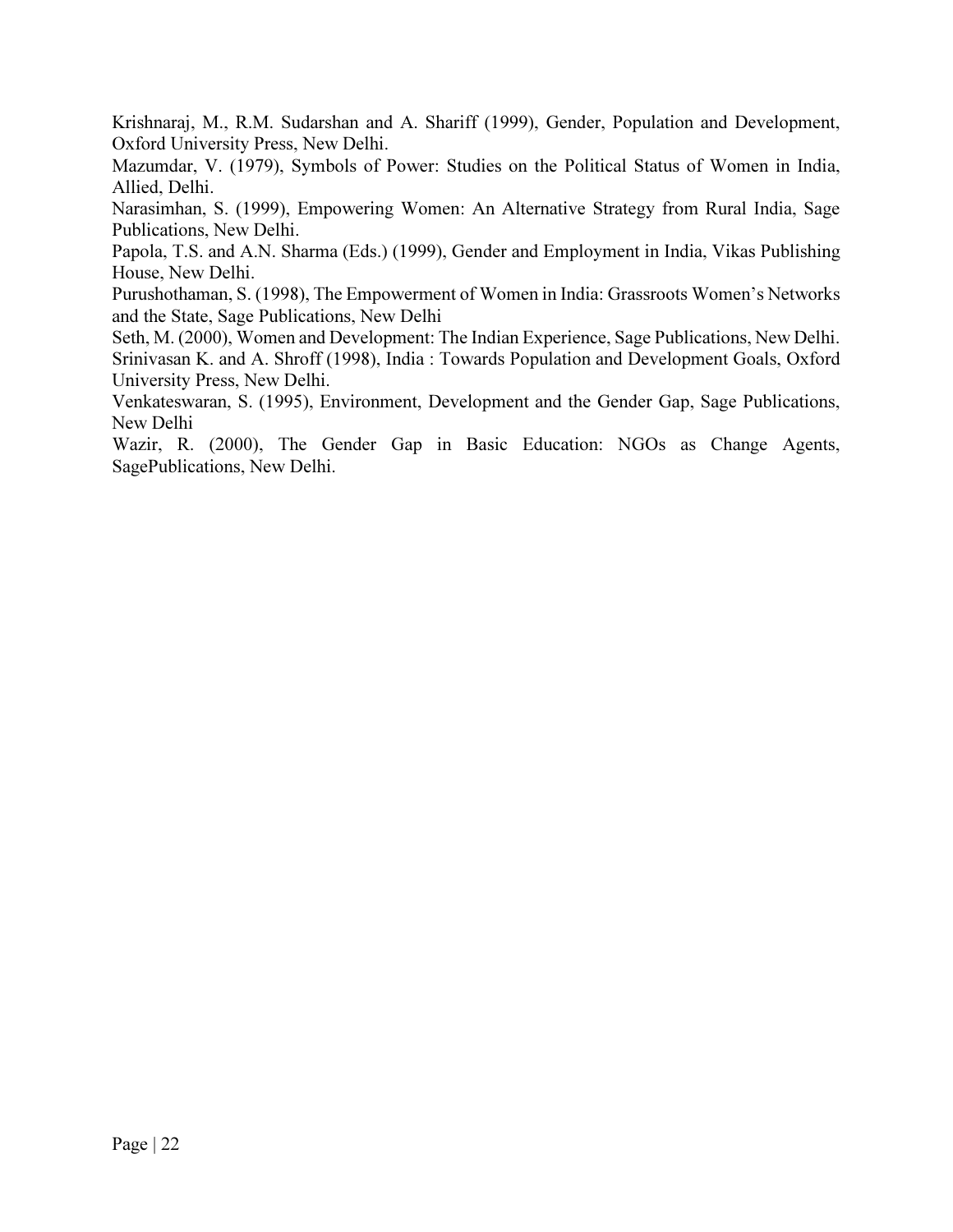Course Title: Macro Economics-II Course code: SOS/ECO (C) / 204 Credits: 3 (Three) Maximum Marks: 100 (a) End-semester Examination: 60 Marks (b) Sessional Assessment: 40 Marks Duration of End-semester Examination: 2 Hours

# SYLLABUS

Unit-1 Classical and Keynesian Macro Economics; Post Keynesian development in Macro Economics: Monetarism; Supply-side Economics; New Classical Economics: The new classical macroeconomic approach; Policy implications of new classical approach – Rational expectations theory, Role of expectations in macroeconomic analysis

Unit-2 Theory of Inflation: Classical, Keynesian and Monetarist approaches to inflation; Structuralist theory of inflation; Philips curve analysis – Short run and long run Philips curve; the nature rate of unemployment hypothesis; Tobin's modified Philips curve and policies to control inflation.

Unit-3 IS-LM model: The interaction of Real and Monetary sectors of the economy – Keynesian version of the IS-LM model – Neo-classical version of the IS-LM model; Fiscal and Monetary Policy analysis in an IS-LM model; Short run and long run Aggregate Supply curve analysis

Unit-4 Business cycles: Meaning, phases and features; Theories of business cycles: Hawtrey theory, Over-investment theory, Keynes theory, Samuelson model and Hick's theory, Control of business cycles, relative effectiveness of Monetary and fiscal policies Fiscal policy and crowding out.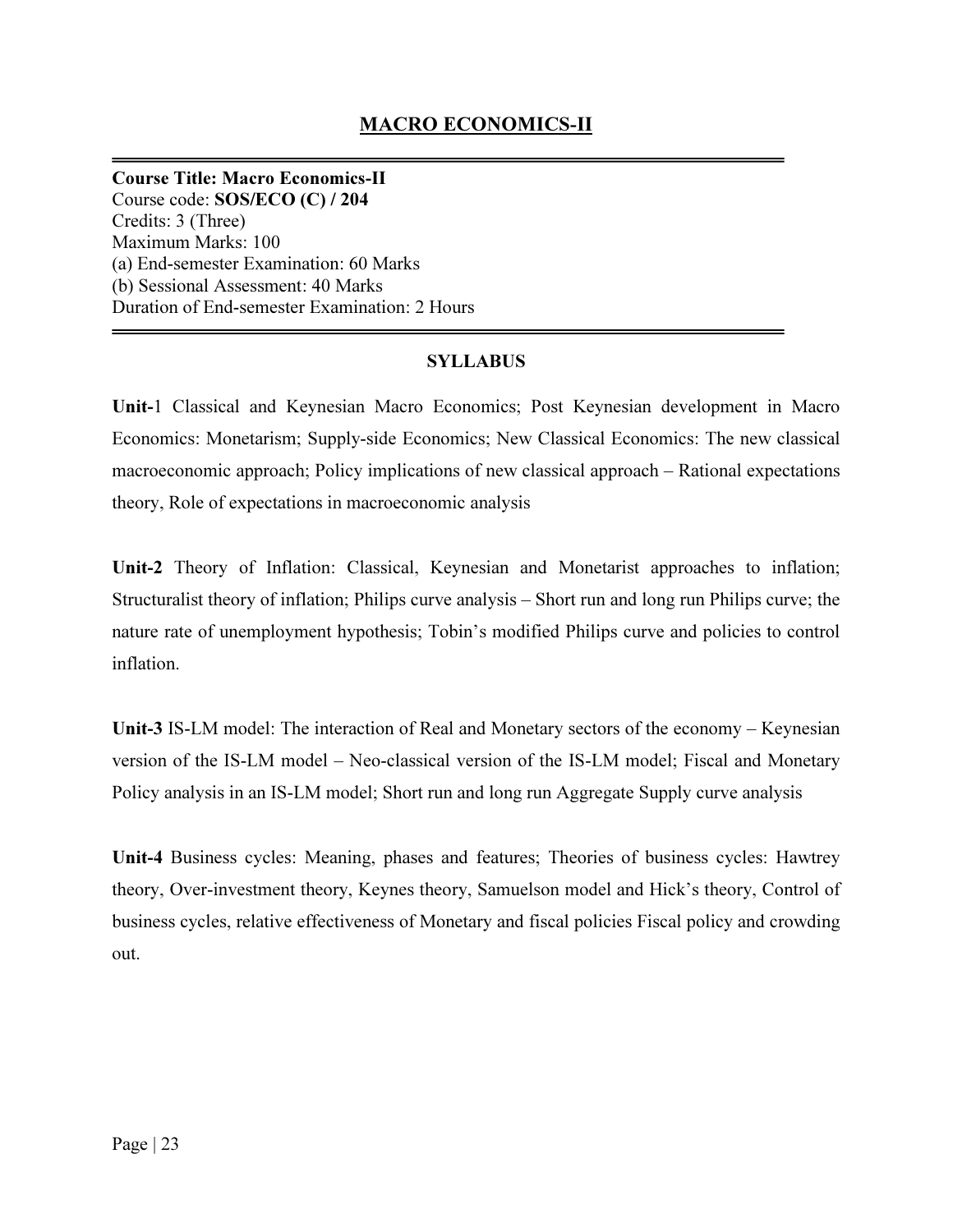### Recommended Reading List

Ackley,G. (1978), Macroeconomics : Theory and Policy, Macmillan, New York

- Blackhouse, R. and A. Salansi (Eds.) (2000), Macroeconomics and the Real World (2 Vols.), Oxford University Press, London
- Branson, W.A. (1989), Macroeconomic Theory and Policy, (3rd Edition), Harper and Row, New York
- Dornbusch, R. and F. Stanley (1997), Macroeconomics, McGraw Hill, Inc., New York
- Hall, R.E. and J.B. Taylor (1986), Macroeconomics, W.W. Norton, New York
- Heijdra, B.J. and V.P. Fredericck (2001), Foundations of Modern Macroeconomics, Oxford University Press, New Delhi
- Jha, R. (1991), Contemporary Macroeconomic Theory and Policy, Wiley Eastern Ltd., New Delhi
- Romer, D.L. (1996), Advanced Macroeconomics, McGraw Hill Company Ltd., New York
- Scarfe, B.L. (1977), Cycles, Growth and Inflation, McGraw Hill, New York
- Shapiro, E. (1996), Macroeconomic Analysis, Galgotia Publications, New Delhi
- Surrey, M.J.C. (Ed.) (1976), Macroeconomic Themes, Oxford University Press, Oxford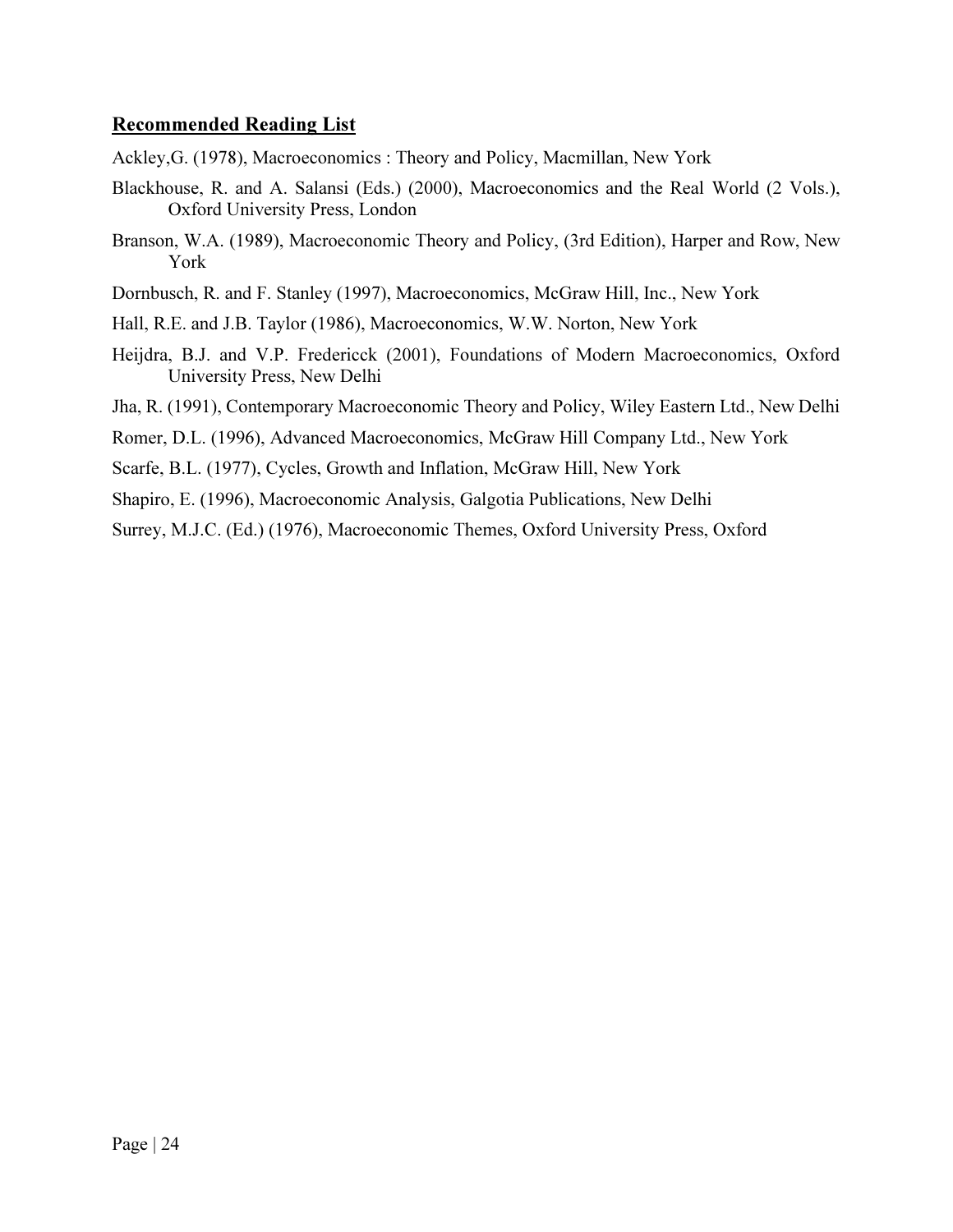Course Title: Economics of Human Development Course code: SOS/ECO (C) /205 Credits: 3 (Three) Maximum Marks: 100 (a) End-semester Examination: 60 Marks (b) Sessional Assessment: 40 Marks Duration of End-semester Examination: 2 Hours

# **SYLLABUS**

Unit-1: Human Development: Concepts, Millennium Development Goals and human development, Human Development Index, Multidimensional Poverty Index, Gender related Development Indices, Entitlement and capability approach; Sustainable development: Goals and strategies

Unit-2: Human development indicators, Human development in Indian States; Factors responsible for low human development, Demographic trends and issues in context of human development

Unit-3: Education and human development: Educational profile of India; Relationship between education and development, Trends and pattern of education financing in the Five -Year Plans, Sources; Strategies for improving education and employment- social engineering and inclusive growth

Unit –4: Health and human Development: Population, health and development; National Family Health Survey (NFHS-4), 2015-16: Major findings-key indicators, Female health care and deprivation, Child survival, Fertility and women's emancipation; Reproductive health and health care in India, National Rural Health Mission.

# Recommended Reading List

Anil B. Deolalikar, (2005), Attaining Millennium Development Goals in India, Oxford B.G.Tilak, (2007) Women's Education and Development, Gyan Pub, House New Delhi.

Page  $|25|$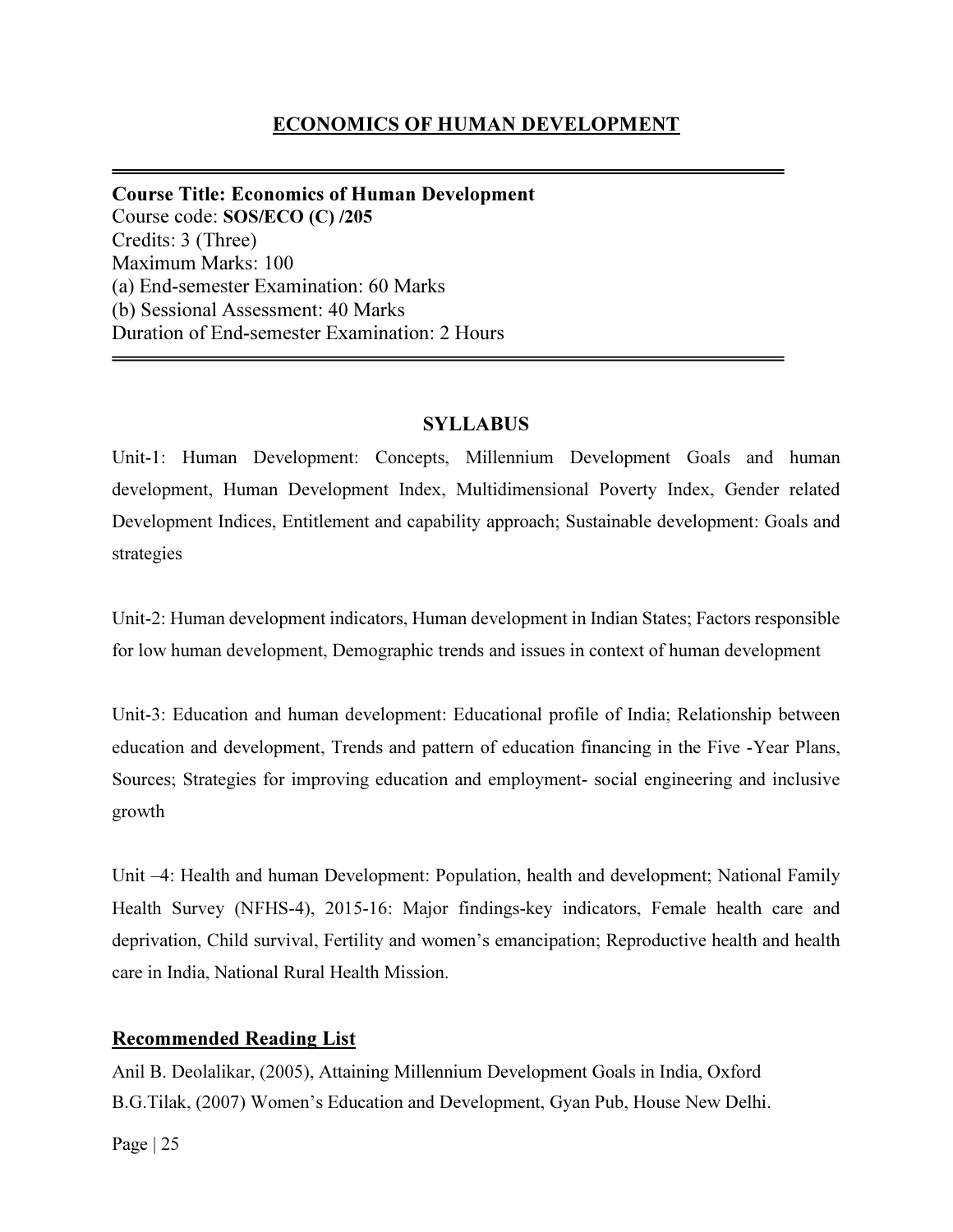- Berman,P. Health Sector Reform in Developing Countries: Making Health Development Sustainable
- Bruns Barabara, and Rakotomalala (2005)Achieving Universal Primary Education By 2015, Manas Publication New Delhi
- Cohn E. and T Gaske( 1989) Economics of education, Pergamon press London,
- Daniel Muijs, (2004), Quantitative Research In Education With SPSS, Sage New Delhi
- Government of India New Delhi, Report of the National Commission on Macro Economics and Health, 2005
- Govined R (2002) India Education Report, Oxford University Press, New Delhi

J. Behrman and T. Sriniwasan,(1995) Hand Book of Development Economics

Ministry of Education , Government of India, Annual Progress Report

Ministry of Finance, Government of India, Economic Survey, 2007, 2008,2009

- Ministry of Health, Government of India, Annual Progress Report
- National Council of Applied Economic Research, India Human Development Report, Oxford New Delhi
- National Council of Applied Economic Research, North India Human Development Report, Oxford New Delhi
- R. Govinda and Rashmi Diwan , (2003), Community Participation and Empowerment in Primary Education, Saga Publication India Pvt. Ltd, New Delhi.
- R. Govinda, (2002) India Education Report, Oxford University Press, New Delhi
- S. Mehrotra, P. R. Panchamukhi and R. Srivastava (2004), Universalizing Elementary Education, Oxford University press, New Delhi.
- Schultz T.W. (1961), Investment in Human Capital, American Economic Review,

Sen Amartya and Dreze Jean(2003) India Development and Participation, Oxford

Solow, Robert M. (1956),A Contribution to the theory of Economic Growth

UNDP, Human Development Reports, various issues

World Bank, (2003), India Sustaining Reform Reducing Poverty, Oxford, New Delhi

World Bank, World Development Report, various issues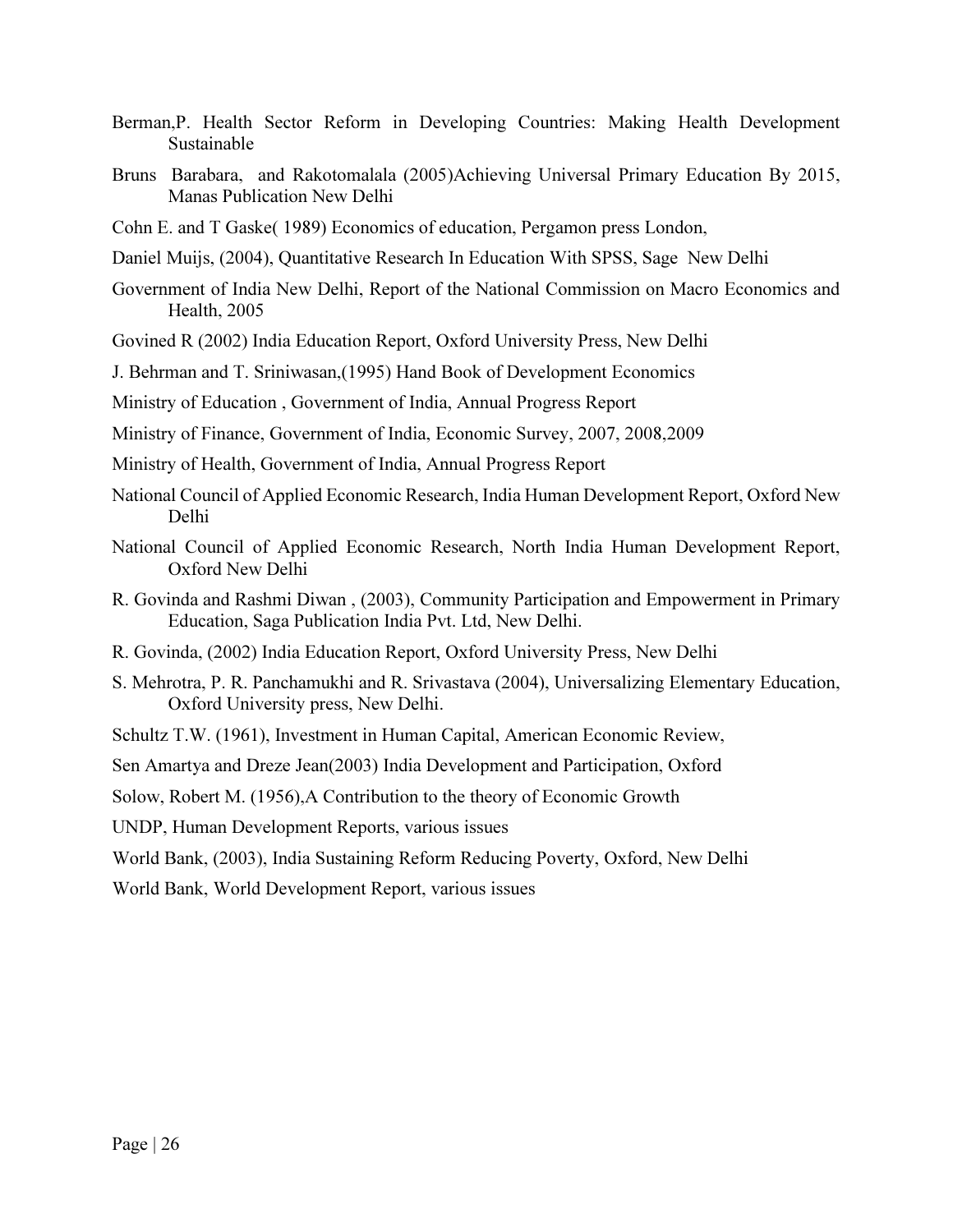# RESEARCH METHODOLOGY

Course Title: Research Methodology Course code: SOS/ECO (C) / 206 Credits: 3 (Three) Maximum Marks: 100 (a) End-semester Examination: 60 Marks (b) Sessional Assessment: 40 Marks Duration of End-semester Examination: 2 Hours

# **SYLLABUS**

Unit-1: Research: Meaning, Objectives, Importance and Types; Research process; Research Problem, Research Design and Sampling Design; Sampling Methods.

Unit-2: Methods for collection of Primary Data; Sources of Secondary Data; Drafting of Questionnaires and Schedules; Measurement and Scaling.

Unit-3: Hypothesis: Meaning, Formulation and Testing; Z, t, F and Chi-square tests.

Unit-4: Data Processing, Interpretation and Report writing, Basic use of computers in Research.

### Recommended Reading List

Business Research Methods, Donald R Cooper, McGraw Hill, New Delhi

- Research Methodology, Cauvery.R, Sudhanayak U.K, Girija.M and Meenakshi.R, S.Chand & Company Ltd, New Delhi.
- Research Methodology: A Guide for Researchers in Management and Social Sciences, Bill Taylor, Gautam Sinha, Taposh Ghoshal, Prentice-Hall of India Private Limited, New Delhi
- Research Methodology: Methods and Techniques, C.R. Kothari, New Age International, New Delhi

Statistical Methods, 2004, S.P. Gupta, S.Chand publication, New Delhi

Statistical Methods, D.R. S.P. Gupta, Sultan Chand & Sons, New Delhi

Statistics for Management, Levin and Rubin, Asian Publishing House, New Delhi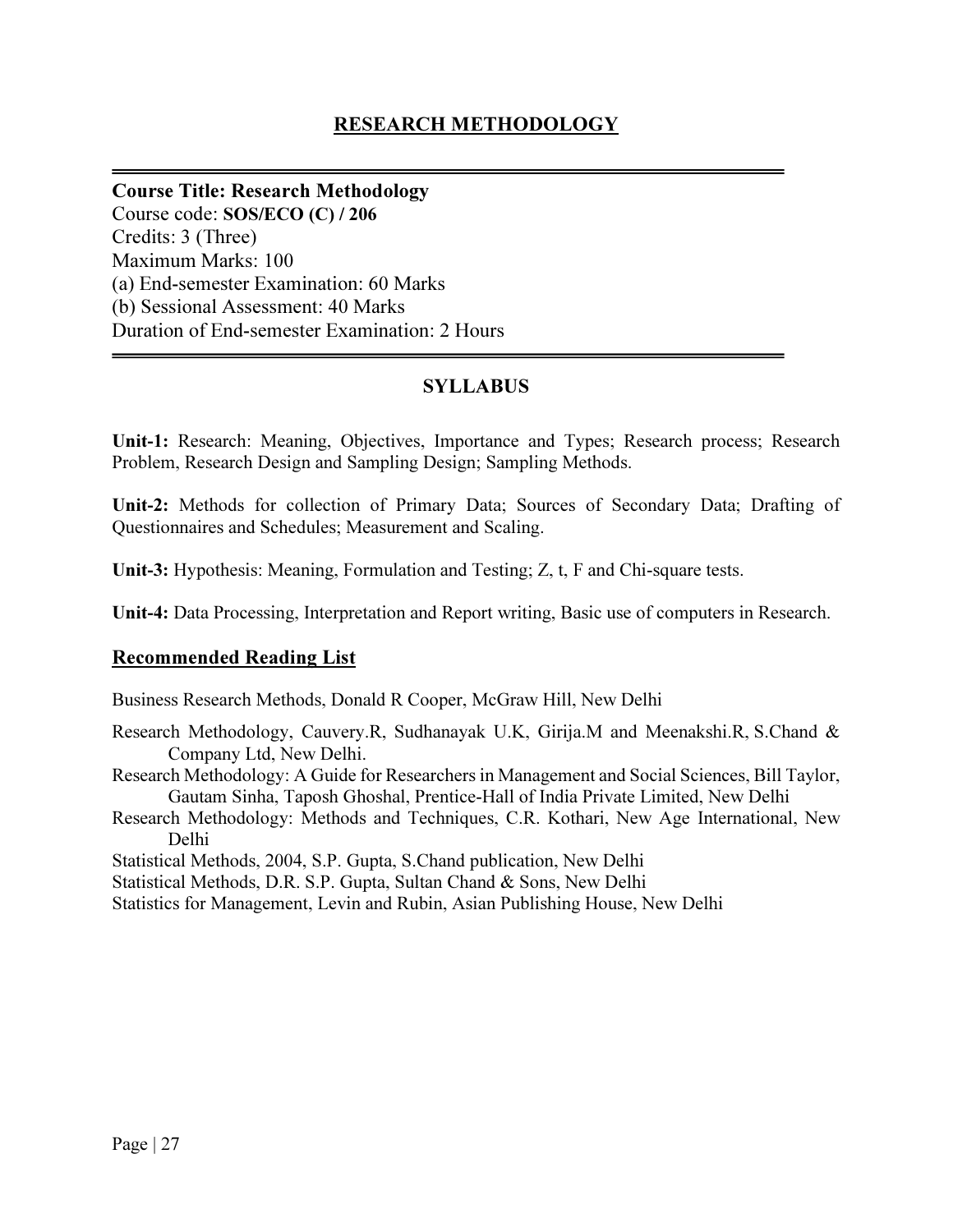# M.A (Economics)

# SEMESTER-III

## PUBLIC FINANCE

Course Title: Public Finance Course code: SOS/ECO (C) / 301 Credits: 3 (Three) Maximum Marks: 100 (a) End-semester Examination: 60 Marks (b) Sessional Assessment: 40 Marks Duration of End-semester Examination: 2 Hours

#### SYLLABUS

- Unit-1: Role of Government in the Economy: Economic Rationale of Mixed Economy; Role of Government in a State; Efficiency, markets and Governments; Market Failure and the rationale for Government Intervention; Natural Monopolies and Market Failure; Non-Existence of Futures Markets and Market Failure; Asymmetric Information and market Failure; The Problem of Externalities; Fiscal Functions of the Government
- Unit-2 Public Expenditure: Kinds, Canons ; Wagner's law of increasing state activities, Role of public expenditure in developing countries Effects of public expenditure on production Economic Growth and distribution; Public Budget: kinds of budget, PPBS, ZBB Balanced budget; different concepts of budget deficits
- Unit-3: Taxation: Canons of taxation; Division of Tax Burden: The Benefits –Received Theory, Ability-to-Pay Theory, Optimal taxation, Taxable Capacity; Theories of Tax Shifting: The Concentration theory, Diffusion theory, Demand and supply theory; double taxation; Effects of taxation on production, growth, supply of resources; taxation and distribution
- Unit-4: Public Debt: Objectives and Sources of Public Debt; Classification and Effects of Public Debt, Public Debt and Economic Growth, Public Debt and Inflation, Burden of Public Debt; Debt Redemption: Principles of debt management and repayment; Crowding out of private investment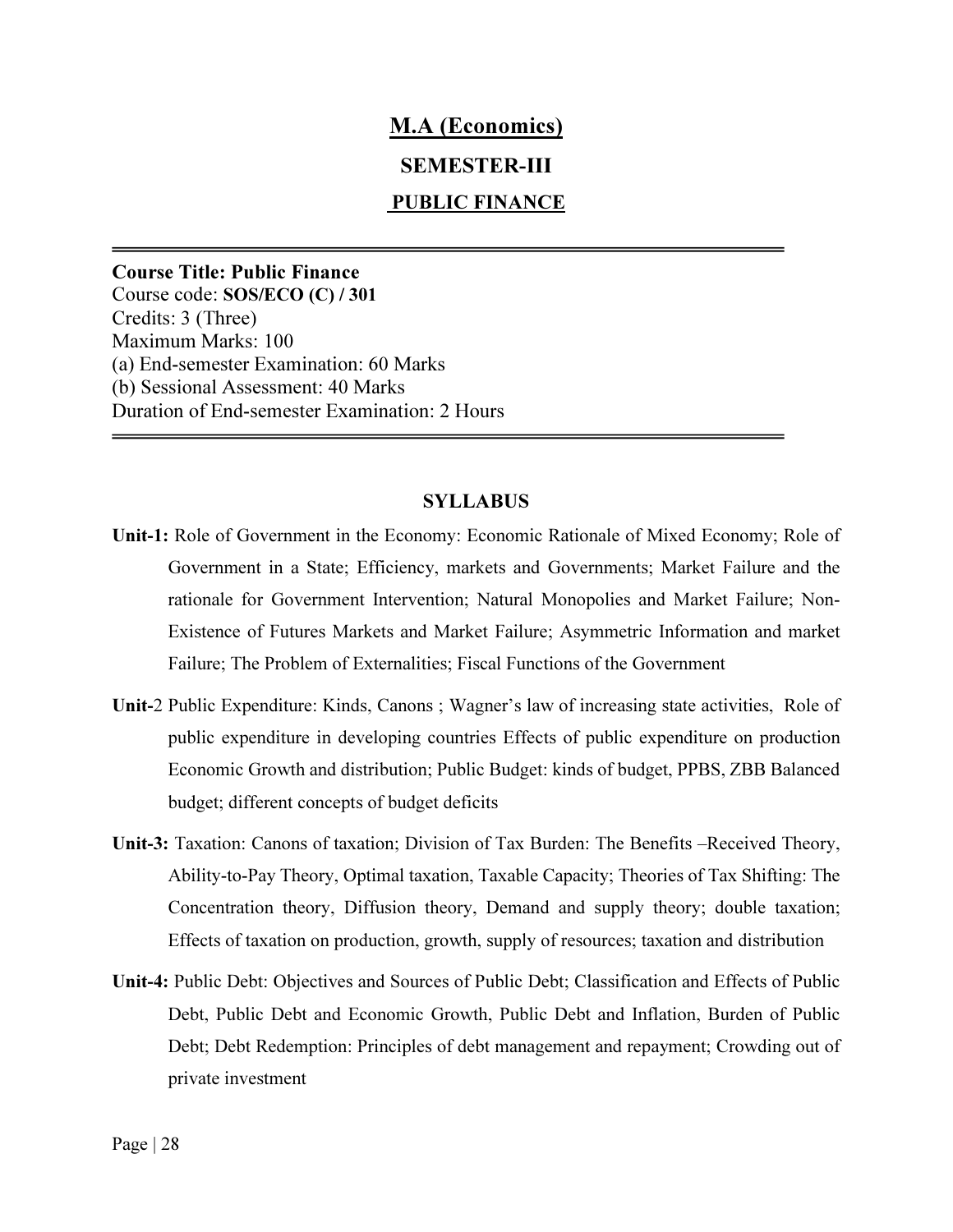#### Recommended Reading List

- Atkinson, A.B. and J.E. Siglitz (1980), Lectures on Public Economics, Tata McGraw Hill, New York.
- Auerbach, A.J. and M. Feldstern (Eds.) (1985), Handbook of Public Economics, Vol. I, North Holland, Amsterdam.
- Bhargava, P.K. (1976), Taxation of Agriculture in India, Vora and Co. Bombay.
- Bhargava, P.K. (1984), Some Aspects of Indian Public Finances, Uppal Publishing House, New Delhi.
- Bhargava, P.K. (1991), India's Fiscal Crisis, Ashish Publishing House, New Delhi.
- Bhargava, R.N. (1969), Indian Public Finances, B.D. Bhargava and Sons, Chandausi.

Borkar, V.V. (1971), Income Tax Reform in India, Popular Prakashan, Bombay.

- Buchanan, J.M. (1970), The Public Finances, Richard D. Irwin, Homewood.
- Chelliah, R.J. (Ed.) (1997), Towards Sustainable Growth, Oxford University Press, New Delhi.
- Datt, R. (Ed.) (2001), Second Generation Economic Reforms in India, Deep & Deep Publications, New Delhi.
- Gandhi, V.P. (1970), Some Aspects of India's Tax Structure, Vora and Company, Bombay.
- Goode, R. (1986), Government Finance in Developing Countries, Tata McGraw Hill, New Delhi.
- Government of India (1992), Reports of the Tax Reforms Committee Interim and Final(Chairman : Raja J. Chelliah).
- Houghton, J.M. (1970), The Public Finance : Selected Readings, Penguin, Harmondsworth.
- Jha, R. (1998), Modern Public Economics, Routledge, London.
- Menutt, P. (1996), The Economics of Public Choice, Edward Elgar, U.K.
- Mundle, S. (1999), Public Finance Policy: Issues for India, Oxford University Press, New Delhi.
- Musgrave, R.A. (1959), The Theory of Public Finance, McGraw Hill, Kogakhusa, Tokyo.
- Musgrave, R.A. and P.B. Musgrave (1976), Public Finance in Theory and Practice, McGraw Hill, Kogakusha, Tokyo.
- Shome, P. (Ed.) (1995), Tax Policy : Handbook, Tax Division, Fiscal Affairs Department, International Monetary Fund, Washington D.C.

Shoup, C.S. (1970), Public Finance, Aldine, Chicago.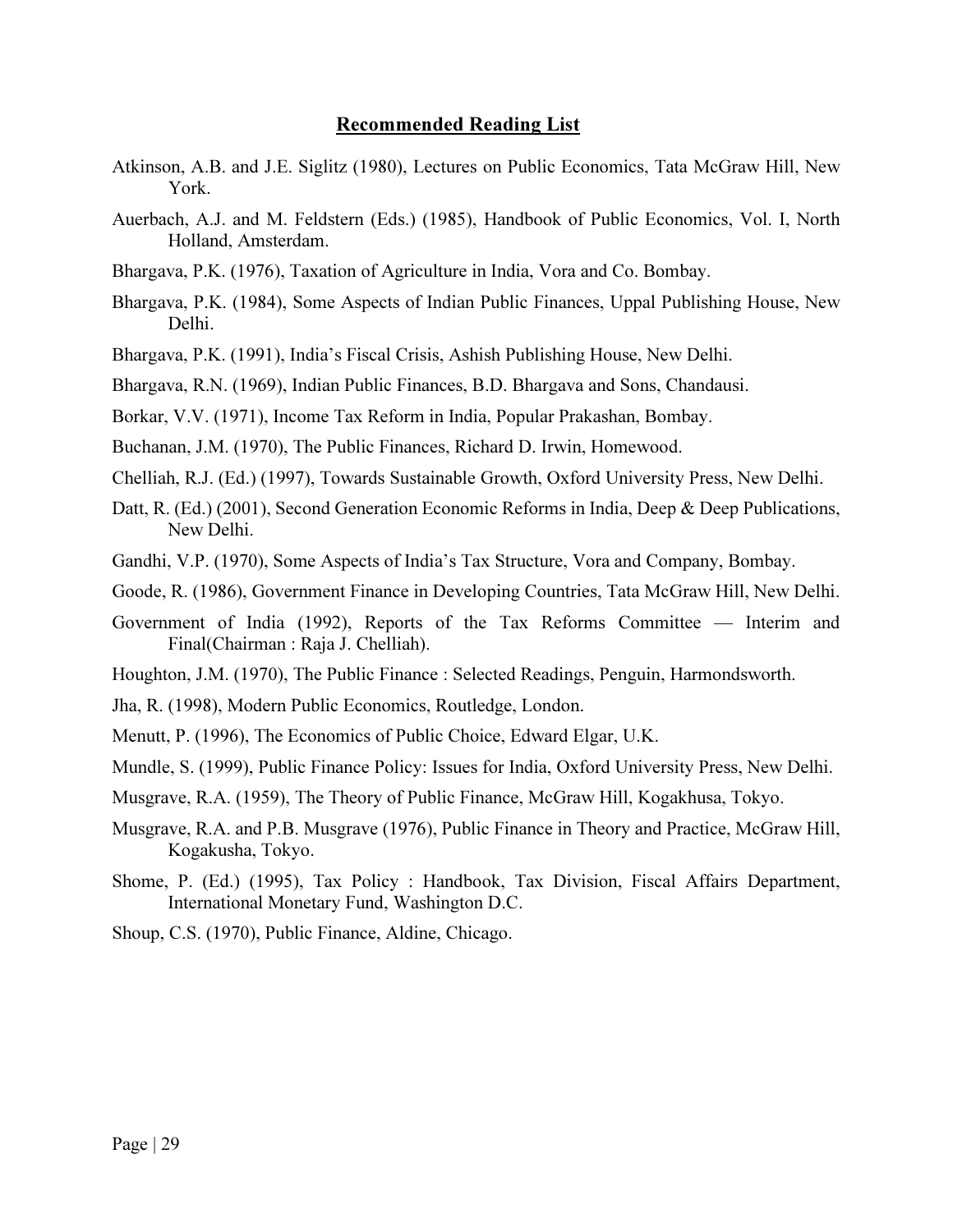Course Title: Demography-I Course code: SOS/ECO (C) / 302 Credits: 3 (Three) Maximum Marks: 100 (a) End-semester Examination: 60 Marks (b) Sessional Assessment: 40 Marks Duration of End-semester Examination: 2 Hours

# SYLLABUS

- Unit-1: Demography: Meaning and Scope of the study; Theories of population: Malthusian theory, Optimum theory, Theory of demographic transition.
- Unit-2: Methodology of Demographic Research: Vital Statistics, Gross reproduction rate and net reproduction, Measures of Mortality, Concept and Use of Life Table, Total fertility rate; Factors affecting fertility.
- Unit-3: Migration: International and Internal Migration, Economic and Social Consequences of Migration, Factors affecting migration; Urbanization: Growth and distribution of ruralurban population.
- Unit-4: Population Growth and Economic Development: Population, economy and environment linkages, Population, health, nutrition, productivity nexus; Control of Population, Population and human development issues.

### Recommended Reading List

Agarwal S.N. (1972), India's Population Problem, Tata McGraw-Hill Co., Bombay. Bogue, D.J. (1971), Principles of Demography, John Wiley, New York Bose, A. (1996), India's Basic Demographic Statistics, B.R. Publishing Corporation, New Delhi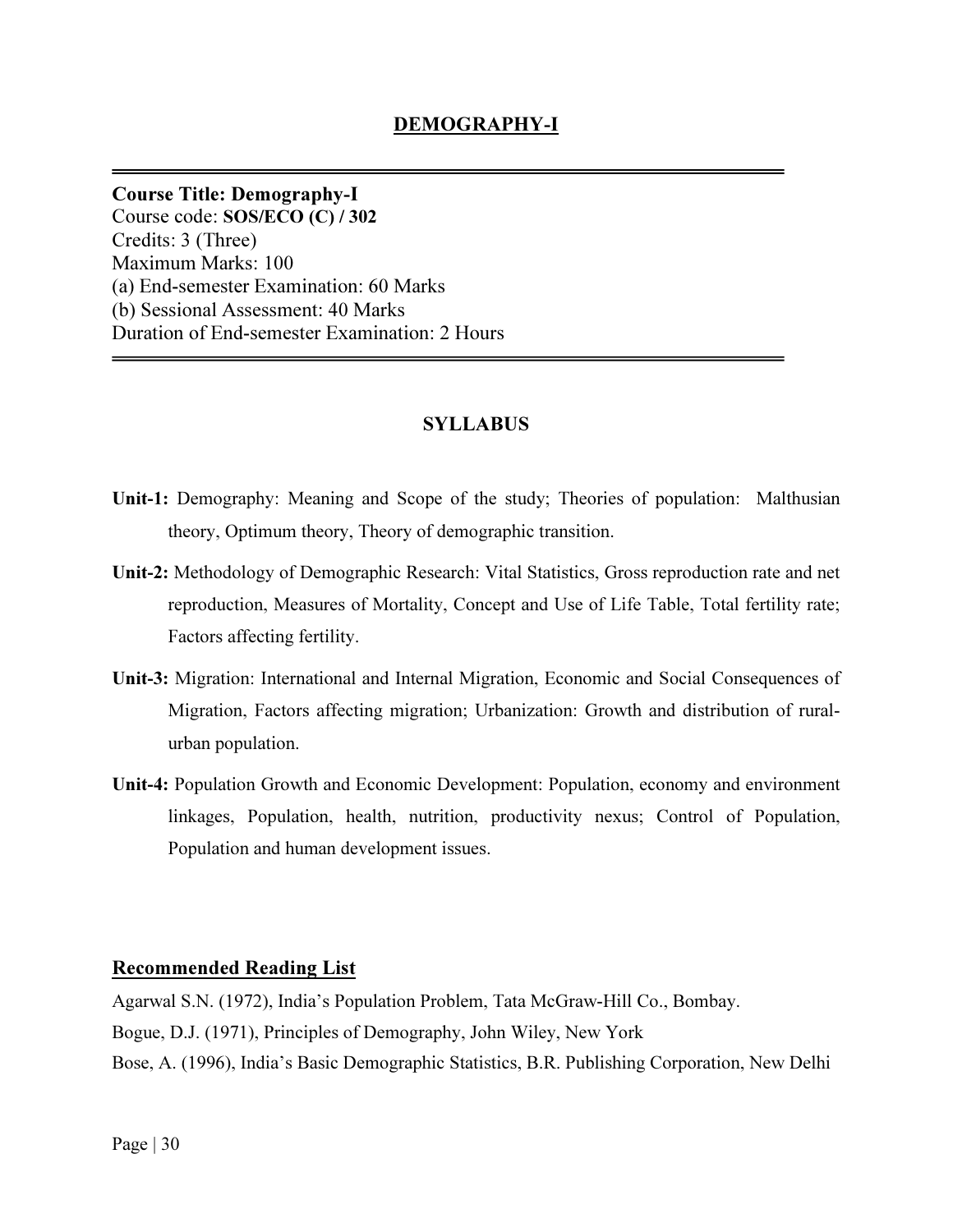- Chenery H. and T.N. Srinivasan (Eds.) (1989), Hand Book of Development Economics, Vol. 1 & 2 Elsevier, Amsterdam
- Choubey, P.K. (2000), Population Policy in India, Kanishka Publications, New Delhi.
- Coale A.J. and E.M. Hoover (1958), Population Growth and Economic Development in
- Gulati, S.C. (1988), Fertility in India: An Econometric Study of a Metropolis, Sage, New Delhi.
- Low Income Countries: A Case Study of India's Prospects, Princeton University Press, Princeton
- Simon, J.L. (1992), Population and Development in Poor Countries, Princeton University Press
- Srinivasan, K. (1998), Basic Demographic Techniques and Applications, Sage, New Delhi
- Srinivasan, K. and A. Shariff (1998), India: Towards Population and Demographic Goals, Oxford University Press, New Delhi
- Sryrock, H. et. al (1973), The Methods and Materials of Demography, US Department of Commerce, Washington, D.C.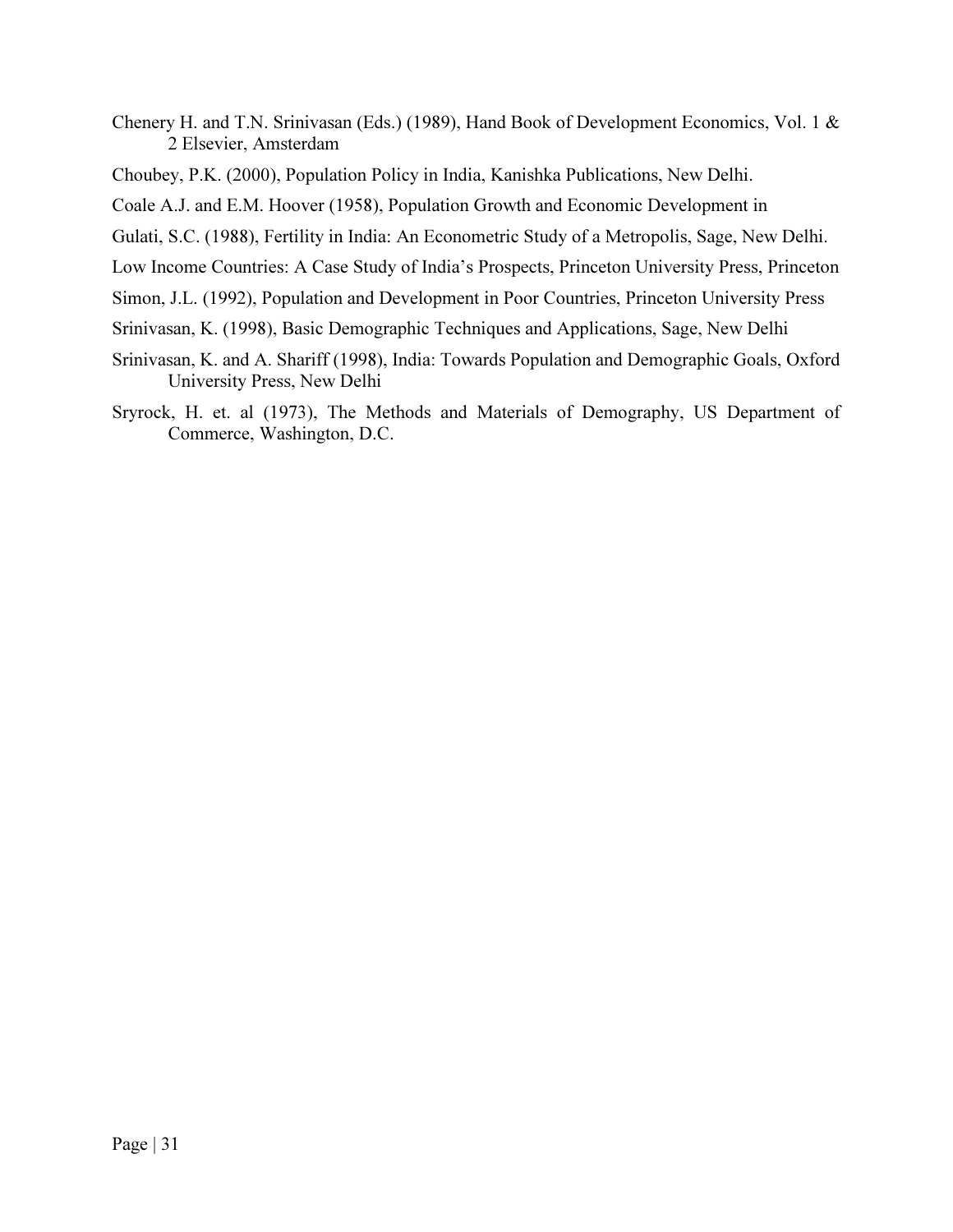Course Title: Dissertation Course code: SOS/ECO (C) / 303 Credits: 3 (Three) Maximum Marks: 100

Note: Dissertation will be compulsory for all the students of Third semester. Dissertation will carried by the student under the supervision of Student advisor (teacher of department).

## Guidelines for Dissertation:

- 1. Dissertation should be based on any relevant economic issue at local/regional/state/ National/international level
- 2. It should be developed on the basis of either primary or secondary data.
- 3. Dissertation should be limited to a range of 40 to 80 pages approx. (Font type-Times New Roman or Font Size-14 font, Line spacing- 1.5 spacing; For Hindi- Kruti Dev-010, Font size-16, Line spacing-1.5)

### Format of Report:

The report should be submitted in following format: Title Page, Certificate (by supervisor and student), Introduction (Background of the Problem), Literature Review, Study Methodology, Research Findings, Conclusion, suggestions or policy prescriptions, Bibliography Note: There should not be any plagiarism in the research report.

# Method of Evaluation:

Performance of student in dissertation will be evaluated on the following three basis:

| (a) Dissertation (By external and internal experts)         | 60 Marks  |
|-------------------------------------------------------------|-----------|
| (b) Viva-voce (By external expert)                          | 20 Marks  |
| (c) Periodical presentation (by supervisor-internal expert) | 20 Marks  |
| Total:                                                      | 100 Marks |

Note: Name of the external expert will be decided by the University.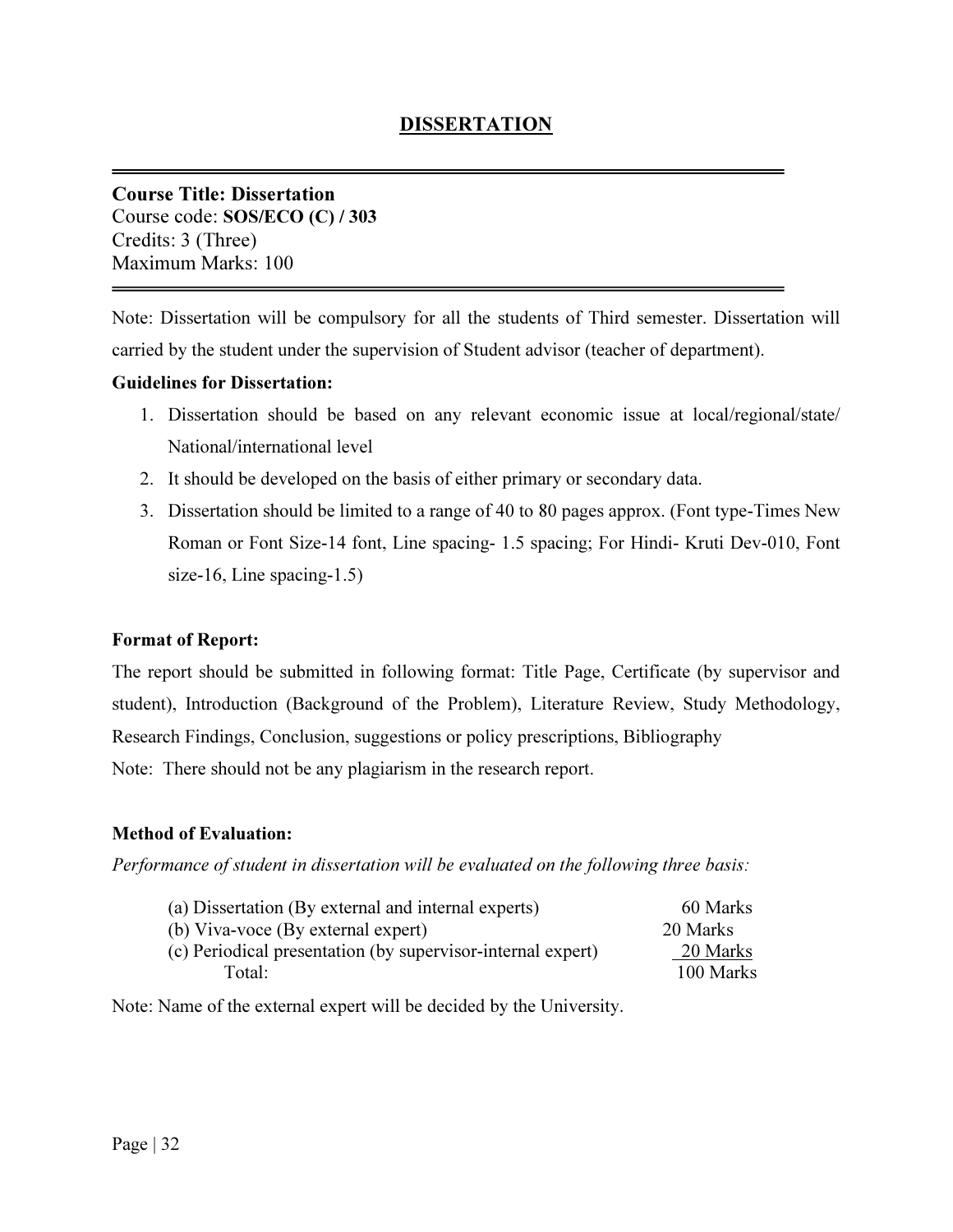## AGRICULTURAL ECONOMICS-I

Course Title: Agricultural Economics-I Course code: SOS/ECO (E) / 304(a) Credits: 3 (Three) Maximum Marks: 100 (a) End-semester Examination: 60 Marks (b) Sessional Assessment: 40 Marks Duration of End-semester Examination: 2 Hours

#### SYLLABUS

- Unit-1: Agricultural Economics: Nature and Scope; Role of Agriculture in Economic Development; Problems of transforming traditional agricultural; Organic farming: Present status & Future scope;
- Unit-2: Agriculture Growth under the Plans: Overall trends and Inter-regional Variations; Land Reforms: Measures and their progress.
- Unit-3: Green Revolution: Achievements and failures; Agriculture Development and Technological Progress: Indigenous and Bio-Technological Practices for Sustainable Agriculture.
- Unit-4: Food Security in India: Problems and solutions, Public Distribution system in India

#### Recommended Reading List

- Drummond, H E and Goodwin, J W., Agricultural Economics, Standard Book Distributing House, 2004
- Eicher, Carl and Lawrence Witt, Agriculture in Economic Development, McGraw Hill Book Company, 1964
- Joshi P C., Land Reforms in India: Trends and Perspective, New Delhi; Allied Publishers, 1975
- Kahlon, A S and Karam Singh, Manageing Agricultural Finance: Theory and Practice, New Delhi: Allied Publishers Pvt. Ltd 1984.
- Khusro, A. M., Readings in Agricultural Development, New Delhi: Allied Publishers Pvt. Ltd.

Page  $|33|$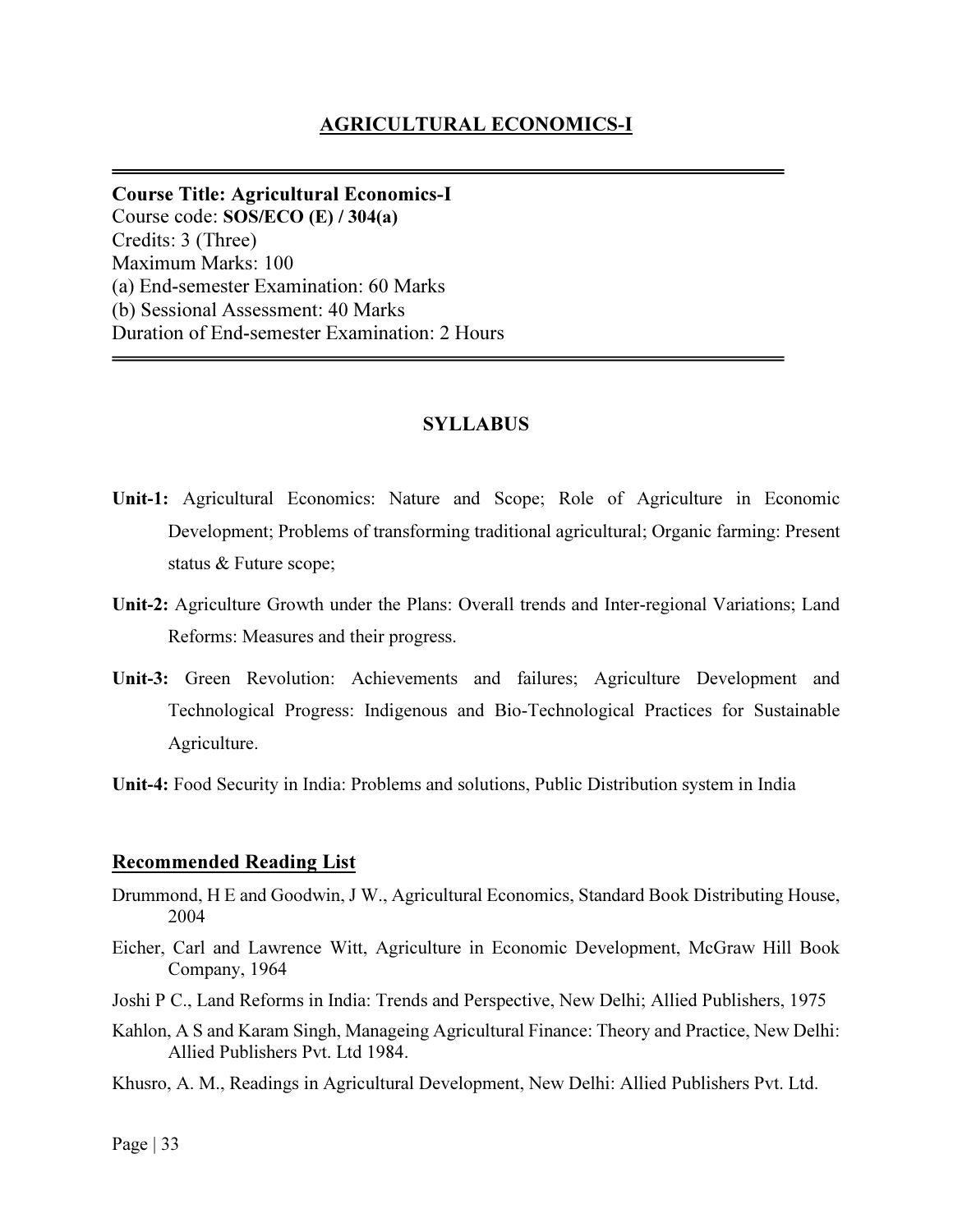- Mellor W. Hohn, The Economics of Agricultural Development, Mumbai: Vora and Co Publishers PVt. Ltd.
- Ruddar Datt, K.P.M. Sundharam, 2008, Indian Economy, S.Chand publication, New Delhi
- Rudra Ashok, Indian Agricultural Economics: Myths and Realities, New Delhi: Allied Publishers Pvt. Ltd. 1982.
- Sadhu A.N., Singh [Amarjit], Fundamentals of Agricultural Economics, 2000
- Shrivastava, O S, Agricultural Economics, 1996
- Tyagi, B P Agricultural Economics and Rural Development, 1989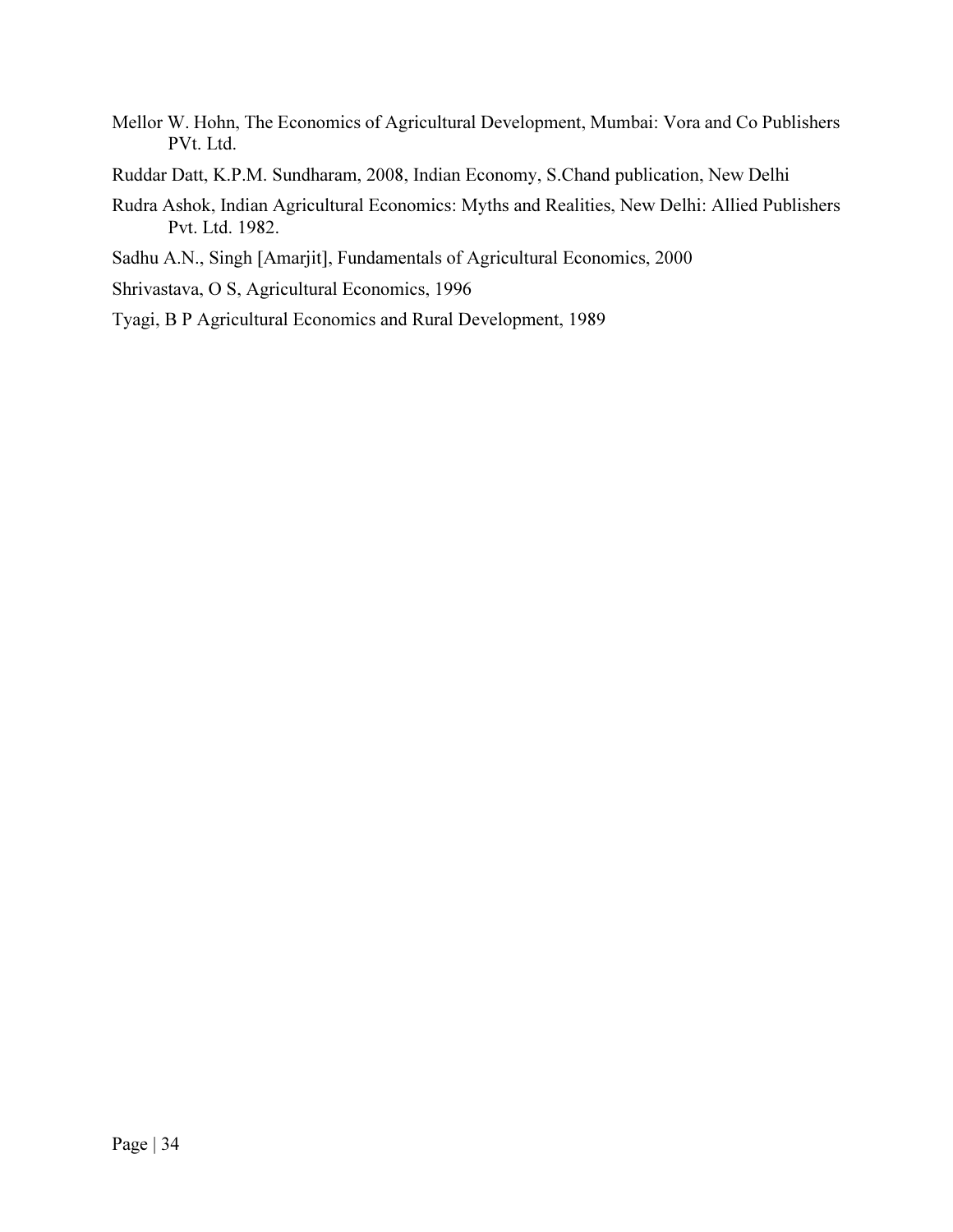Course Title: Labour Economics-I Course code: SOS/ECO (E) / 304(b) Credits: 3 (Three) Maximum Marks: 100 (a) End-semester Examination: 60 Marks (b) Sessional Assessment: 40 Marks Duration of End-semester Examination: 2 Hours

## SYLLABUS

- Unit-1: Labour Economics: Nature, scope and importance; Indian Labour Market: Meaning, Characteristics of Organised and unorganized labour in Indian Economy.
- Unit-2: Wage determination: Marginal Productivity Theory, Theory of Collective Bargaining, Concept of Minimum Wage and Fair Wage, Wage Policy in India, Wage differentials; Wages Act, 1936, Wage Act 1948 – Bonus and fringe benefits Payments of Bonus Act 1965 and Amendments.
- Unit-3: Employment and development relationship: Poverty and unemployment in developing countries; Unemployment — Concept and Types; Analysis of educated unemployment; Impact of rationalization, technological change and modernization on employment; Employment policy in Five Year Plans and its evaluation.
- Unit-4: Trade Unions: Introduction, Nature, Characteristics, functions and Growth; Achievements of trade unions; Obstacles and weaknesses in the growth of trade union movement in India.

#### Recommended Reading List

- Datt, G. (1996), Bargaining Power, Wages and Employment: An Analysis of Agricultural Labour Markets in India, Sage Publications, New Delhi.
- Hajela, P.D. (1998), Labour Restructuring in India: A Critique of the New Economic Policies, Commonwealth Publishers, New Delhi.
- Jhabvala, R. and R.K. Subrahmanya (Eds.) (2000), The Unorganised Sector : Work Security and Social Protection, Sage Publications, New Delhi.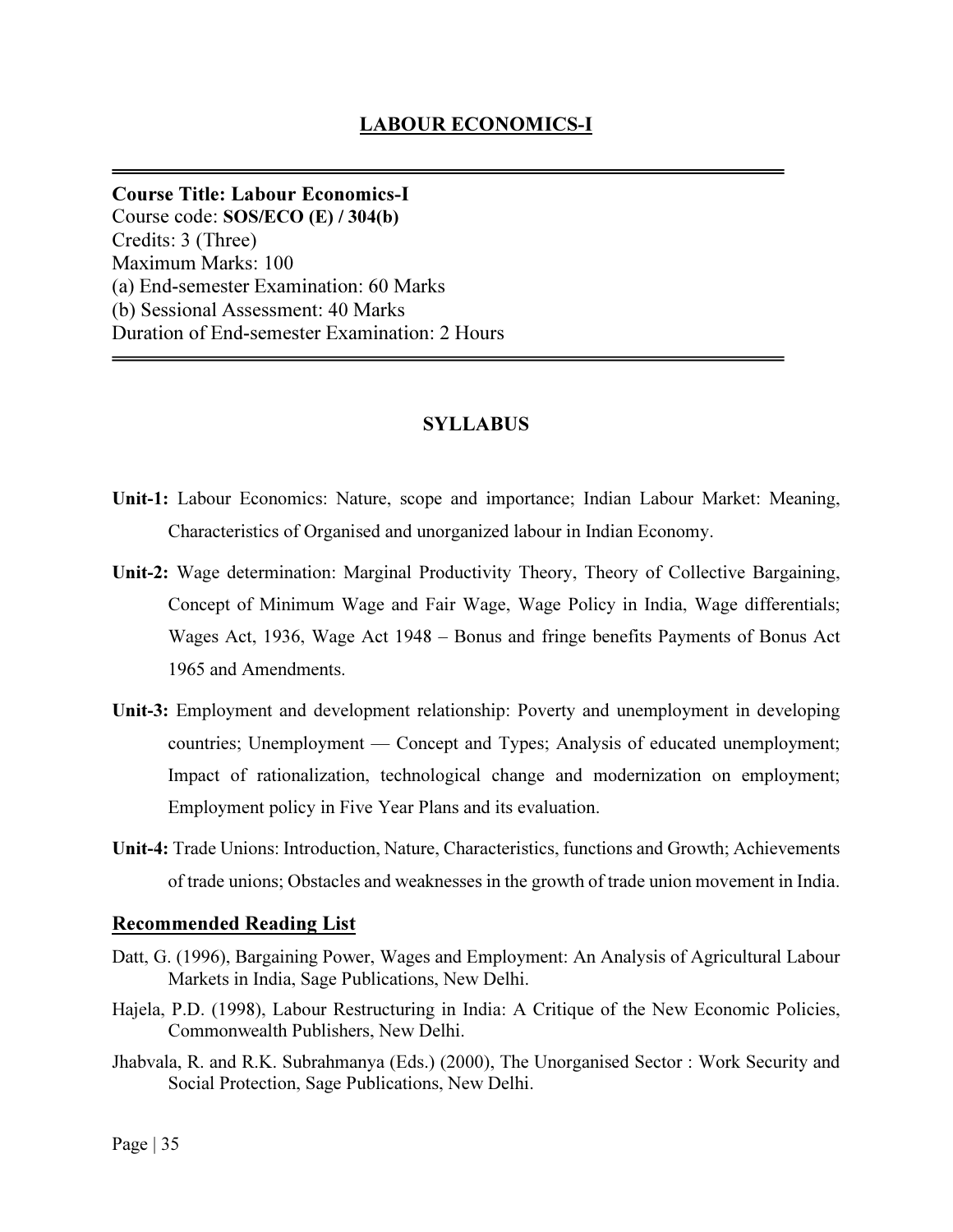Lester, R.A. (1964), Economics of Labour, (2nd Edition), Macmillan, New York.

- McConnell, C.R. and S.L. Brue (1986), Contemporary Labour Economics, McGraw-Hill, New York.
- Papola, T.S., P.P. Ghosh and A.N. Sharma (Eds.) (1993), Labour, employment and Industrial Relations in India, B.R. Publishing Corporation, New Delhi.
- Rosenberg M.R. (1988), Labour Markets in Low Income Countries in Chenery, H.B. and T.N. Srinivasan, (Eds.), The Handbook of Development Economics, North-Holland, New York.
- Ruddar Datt, K.P.M. Sundharam, 2008, Indian Economy, S.Chand publication, New Delhi
- Venkata Ratnam, C.S. (2001), Globalization and Labour-Management Relations: Dynamics of Change, Sage Publications/Response Books, New Delhi.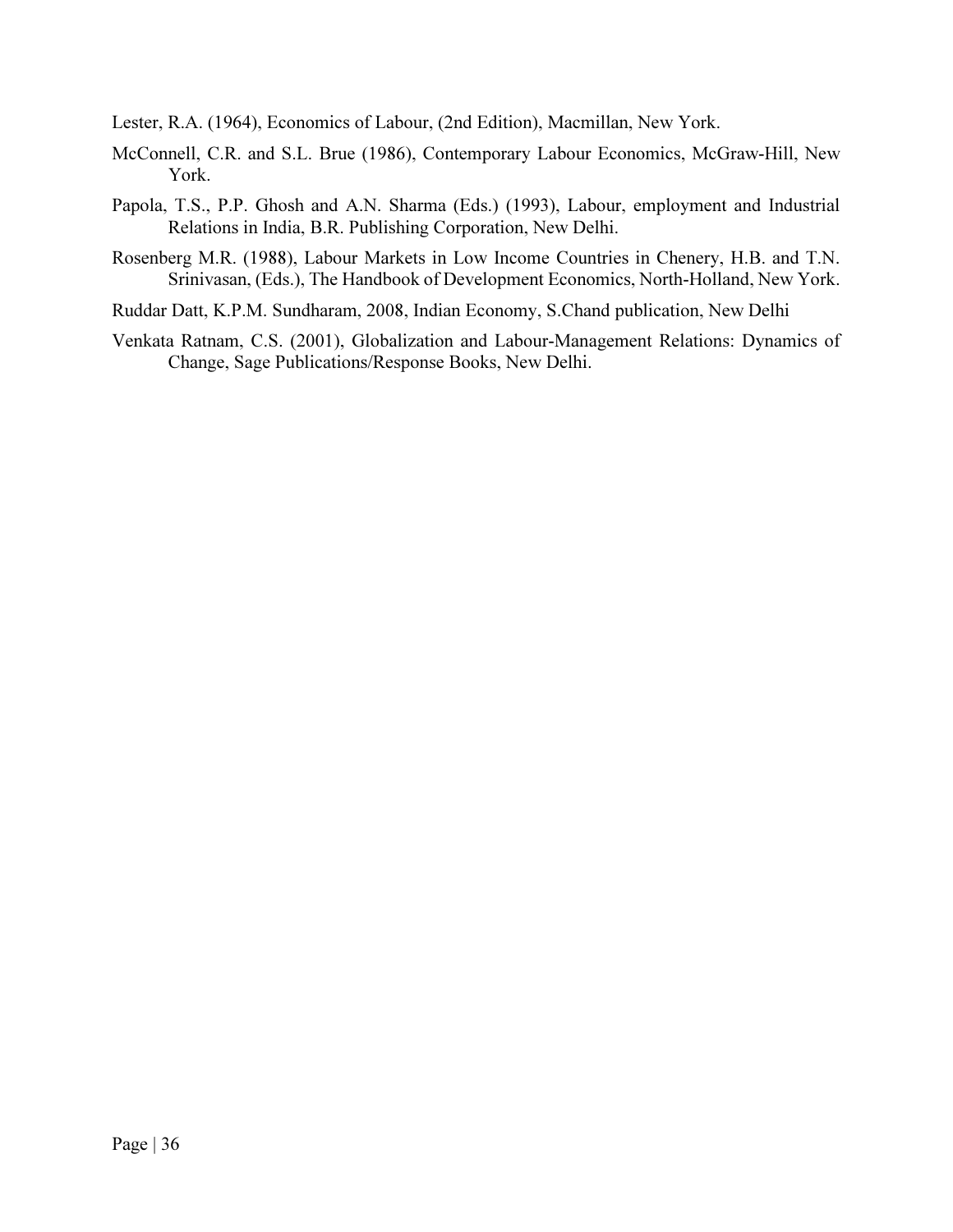Course Title: Industrial Economics Course code: SOS/ECO (E) / 304(c) Credits: 3 (Three) Maximum Marks: 100 (a) End-semester Examination: 60 Marks (b) Sessional Assessment: 40 Marks Duration of End-semester Examination: 2 Hours

#### **SYLLABUS**

- Unit-1: Industrial Economics: Meaning, Scope, need & Significance of the Study, Industrial Structure: Private sector versus Public sector industries; Large, Medium, Small-scale and cottage industries; Market structure and behaviour of a firm. Competition policy: Need and requirements; Productivity; efficiency and capacity utilization; Methods of measuring efficiency of a firm, Diversification, Integration and Merger.
- Unit-2: Determinants of Industrial Location: Technical, economic, infrastructural and other factors; Factors Influencing Location of Industries; Theories of industrial location - Weber, August Losch, Sargant Florence; Development of Backward Regions: Government Policy and approach for the development of backward regions; Recent Programs for Development of Backward Regions; Industrial Imbalance: Causes and Measures, Need for Balanced Regional Development of Industries
- Unit-3: Industrial Finance: Meaning, Scope and Importance; Sources of Short term and long term Industrial Finance; Industrial Financial Institutions: Role and functioning in India Foreign capital: Need for Foreign Capital, Governments Policy towards Foreign Capital
- Unit-4: Industrial development and policies in India: Brief Outline of Industrial Policies 1991; Trends in Industrial Growth after 1991, Role of MNC's in India. 'Make in India' policy

#### Recommended Reading List

Ahluwalia, I.J. (1985), Industrial Growth in India, Oxford University Press, New Delhi.

#### Page | 37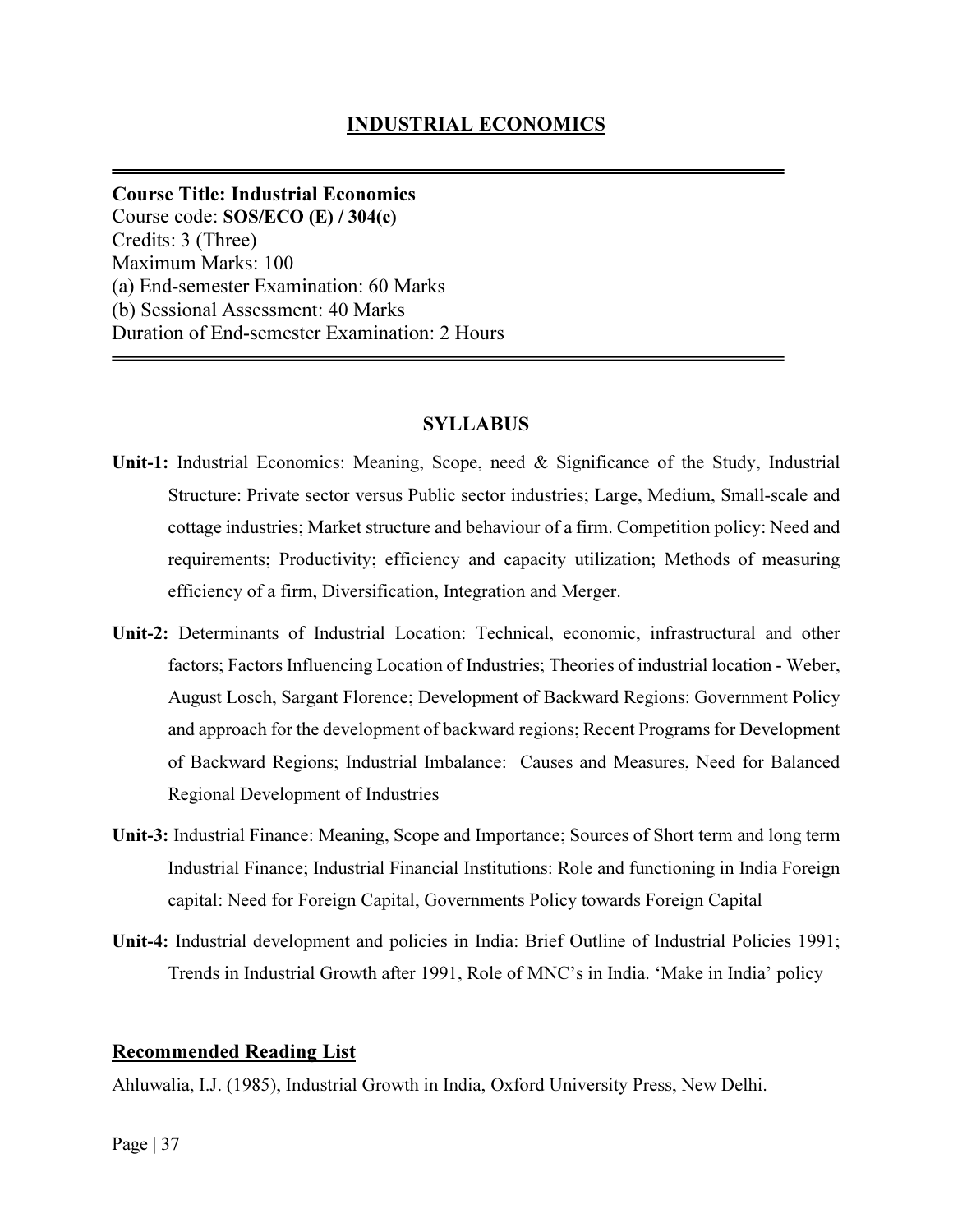Barthwal, R.R. (1985), Industrial Economics, Wiley Eastern Ltd., New Delhi.

- Cherunilam, F. (1994), Industrial Economics: Indian Perspective (3rd Edition), Himalaya Publishing House, Mumbai.
- Desai, B. (1999), Industrial Economy in India (3rd Edition), Himalaya Publishing House, Mumbai.
- Divine, P.J. and R.M. Jones et. al. (1976), An Introduction to Industrial Economics, George Allen and Unwin Ltd., London.
- Government of India, Economic Survey (Annual).
- Hay, D. and D.J. Morris (1979), Industrial Economics : Theory and Evidence, Oxford University Press, New Delhi.
- Kuchhal, S.C. (1980), Industrial Economy of India (5th Edition), Chaitanya Publishing House, Allahabad.

Reserve Bank of India, Report on Currency and Finance (Annual).

Singh, A. and A.N. Sadhu (1988), Industrial Economics, Himalaya Publishing House, Bombay.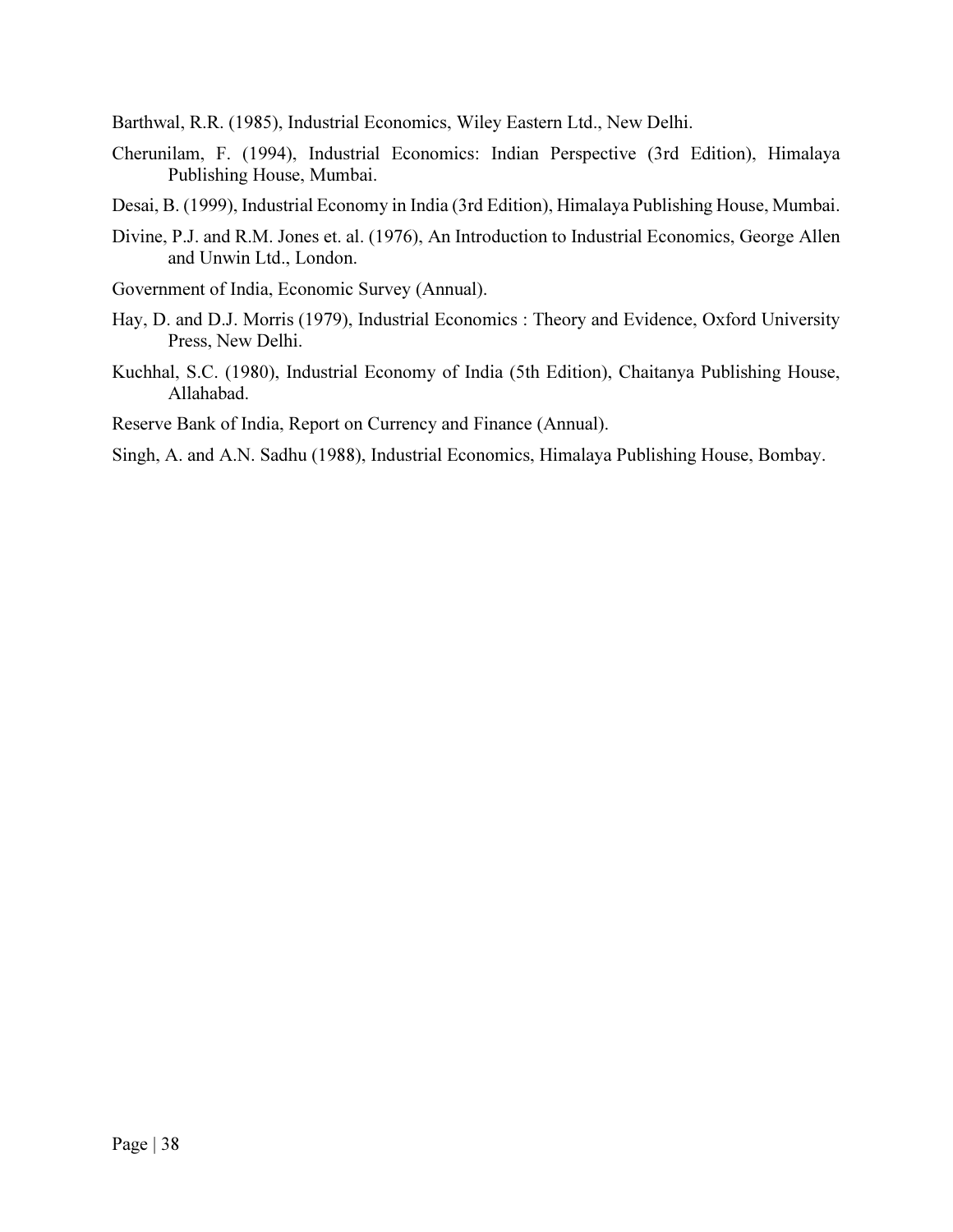Course Title: Regional Economics Course code: SOS/ECO (E) / 304(d) Credits: 3 (Three) Maximum Marks: 100 (a) End-semester Examination: 60 Marks (b) Sessional Assessment: 40 Marks Duration of End-semester Examination: 2 Hours

### **SYLLABUS**

Unit-1: Regional Economics: Concept, definition, scope and importance; Theories of regional development and planning.

Unit-2: Economic development and regional disparities; Indicators of regional disparities; Backwardness and regional imbalances in India; Regional dimensions of Indian plans.

Unit-3: Economy of Uttarakhand: Salient features - Geographical features, Land types, Land use, Forest resources and Energy resources; Agriculture and Industrial pattern in Uttarakhand; Tourism in Uttarakhand economy.

Unit-4: Human resource in Uttarakhand: Demographic profile, Education, Health and other infrastructural facilities, Unemployment and migration, Role of women in Uttarakhand economy; Poverty in Uttarakhand; Panchayati Raj and peoples participation.

### Recommended Reading List

BalKrishan: Regional Planning Bisht N.S : Regional Economics (Hindi) Chandra and Puri: Regional planning in India Dewan M.L and Jagdish Bahadur: Uttaranchal vision and Action programme G.P Mishra: Regional Dimensions of development L. Needlemand: Regional Development Planning commission, Govt. of India, Five year plans Sati, M.C: Diversity and Development of Himalayan Economy Tolia, R.S: Uttarakhand Today Winsar publication: Uttarakhand year book (Hindi and English)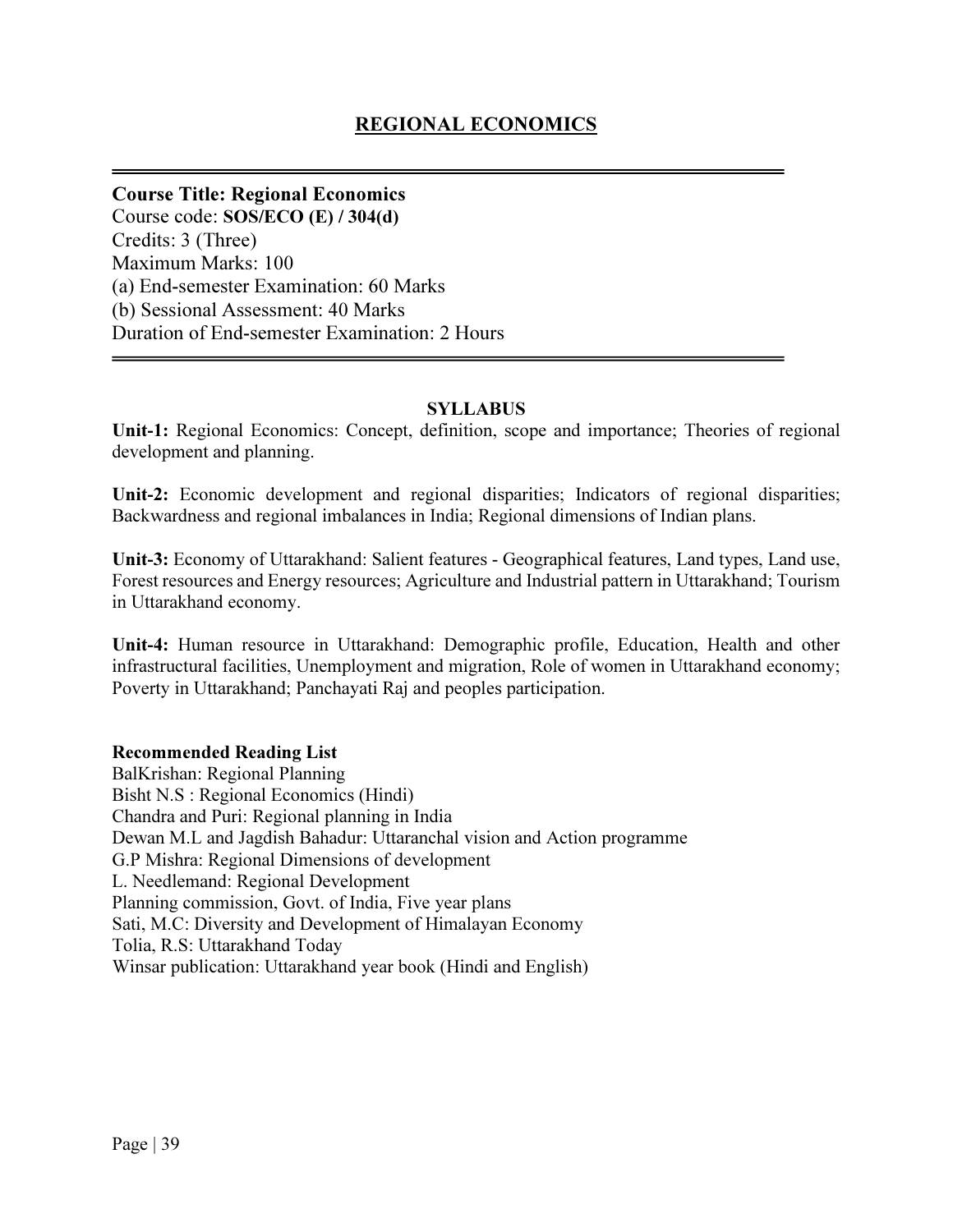### ECONOMICS OF RURAL DEVELOPMENT

Course Title: Economics of Rural Development Course code: SOS/ECO (E) / 304(e) Credits: 3 (Three) Maximum Marks: 100 (a) End-semester Examination: 60 Marks (b) Sessional Assessment: 40 Marks Duration of End-semester Examination: 2 Hours

### SYLLABUS

- Unit-1: Rural development: Nature and structure of rural sector in India, Meaning, need and basic principles of rural development.
- Unit-2: Dimensions of rural development in India: Growth of Agriculture; Agrarian reforms, Infrastructural development.
- Unit-3: Rural problems in India: Nature, magnitude, causes and remedies of Poverty, Unemployment and Indebtedness; Problems of Farm and Non-farm Rural employment; Programmes in India for welfare of rural and farm labour.
- Unit-4: Rural development programmes in India: Objectives, basic features and assessment of current programmes.

#### Recommended Reading List

Datt , Sundaram - Indian Economy , S.Chand and Company, New Delhi.

- Desai, Vasant Study of Rural Economics, Himalaya Publishing Company, New Delhi.
- Gagam Kumar Singh Administration for Rural Development Programme in India ,Abhijeet Publications, New Delhi
- Government of India Evolution of Community Development Programme in India
- Government of India, Ministry of Finance, Economic Division Economic Survey- Various Issues.
- Jain P.C. Agricultural Reforms in India
- Jain S.P. Indian Rural Economics Vikas, New Delhi

Page  $|40$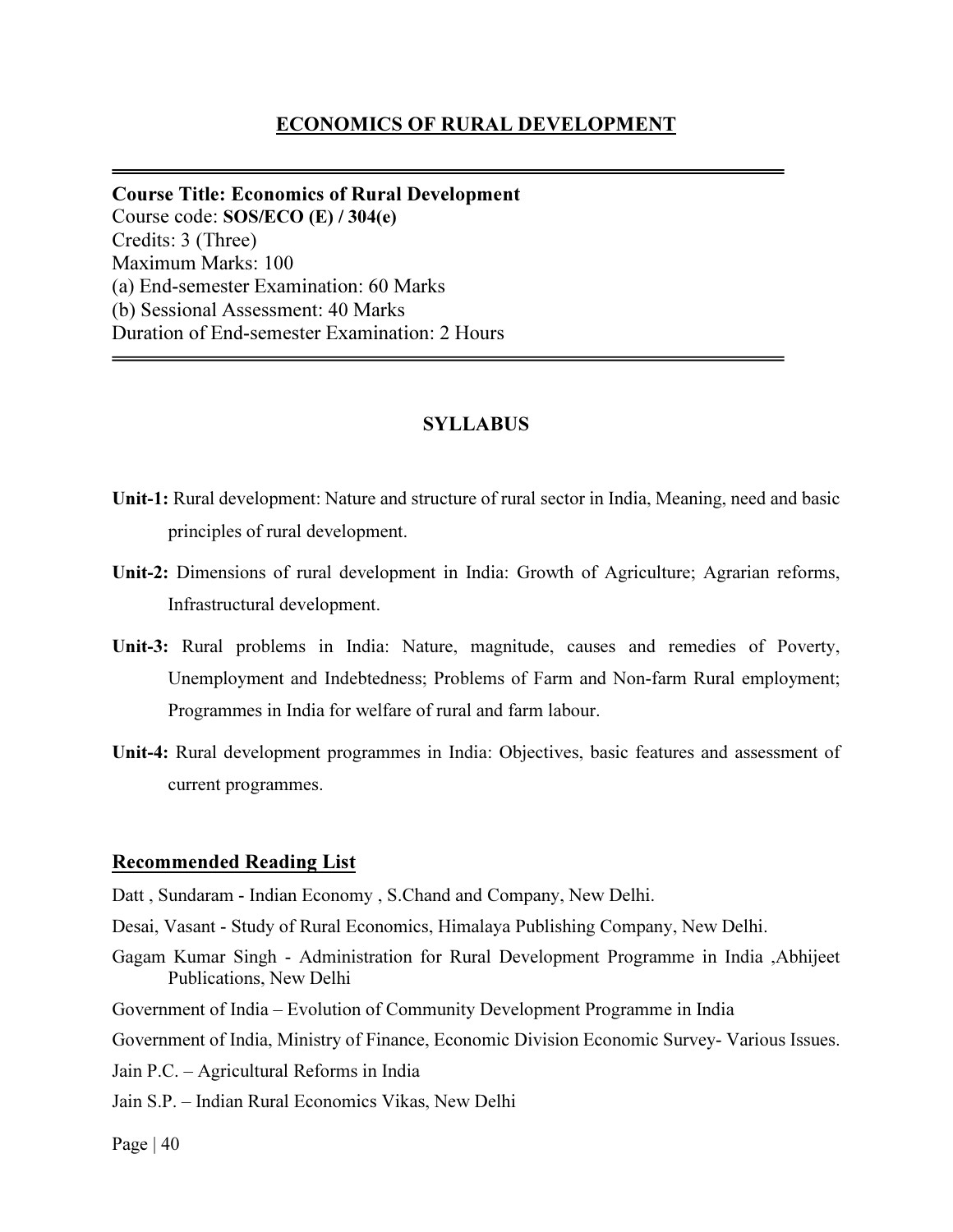Kanak Kanti Bagchi – Employment and Poverty Alleviation Programmes inIndia – An Appraisal (2 vols) Abhijeet Publications, New Delhi

Maheshwari S. – Rural Development in India

Mishra Puri – Indian Economy, Himayala Publishing House, Mumbai.

Sanatan Nayak – Irrigation and Economic Development, Abhijeet Publications, NewDelhi

Shakuntala Devi – Rural Credit and Agricultural Development, Scrap & Sons, New Delhi 1996.

Statistics on Indian Economy - Various Issue – R.B.I. (Mumbai)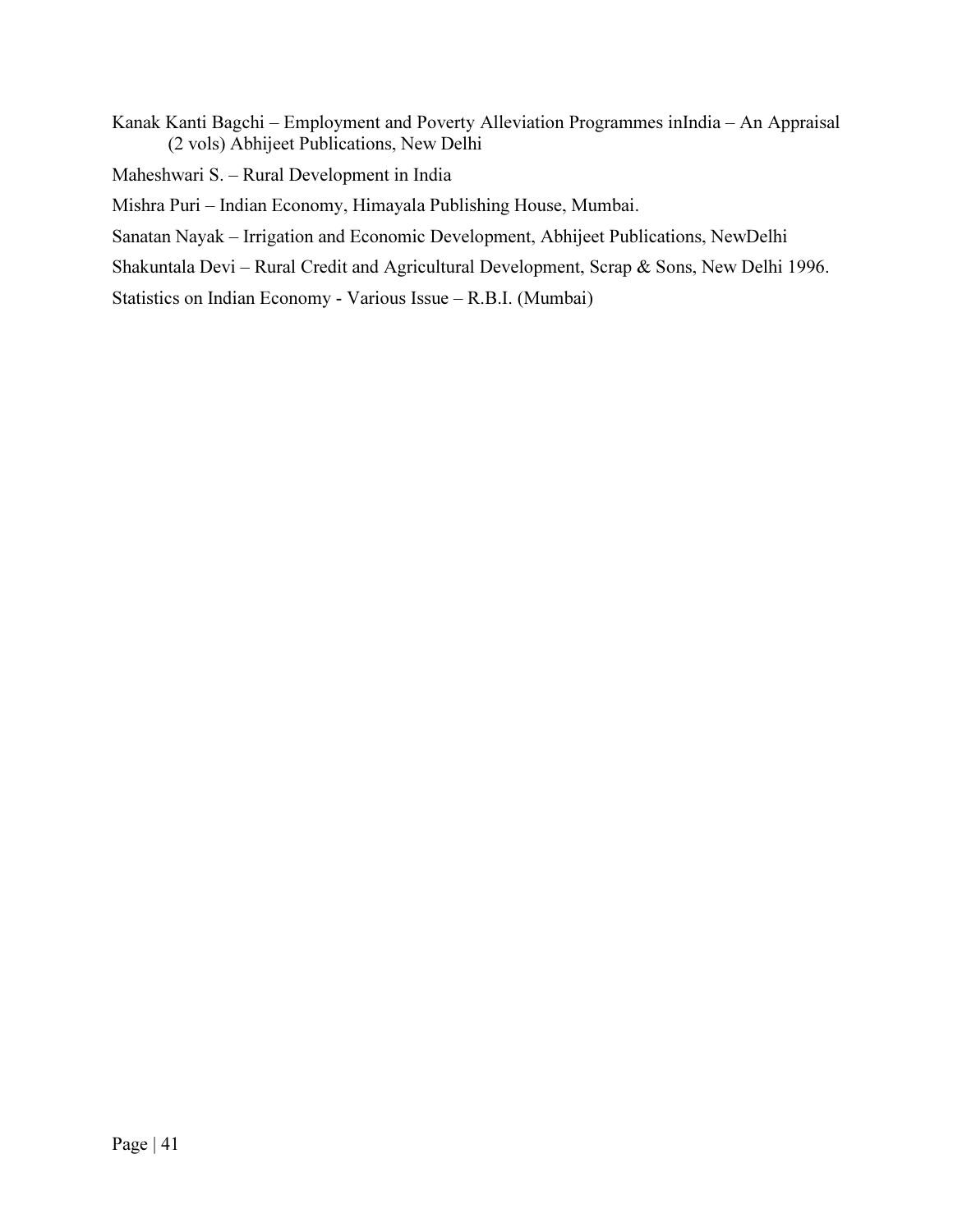Course Title: Econometrics-I Course code: SOS/ECO (E) / 304(f) Credits: 3 (Three) Maximum Marks: 100 (a) End-semester Examination: 60 Marks (b) Sessional Assessment: 40 Marks Duration of End-semester Examination: 2 Hours

### **SYLLABUS**

- Unit-1: Econometrics: Nature and Scope; Relationship among Economics, Mathematics and Econometrics; Economic model versus Econometric model; Conceptual Analysis: Endogenous, Exogenous and Lagged Variables; Single equation versus Simultaneous Equation Models; Cross-section, Time-series and Panel data.
- Unit-2: Specification bias: Meaning, causes, effects; Measurement Errors; Concepts of Dummy and Proxy variables.
- Unit-3: Problem of Identification: Rank and Order conditions. Equations in a model: Structural, Reduced and Final forms.
- Unit-4: Linear regression model: OLS method and its assumptions; Estimation of parameters through OLS in case of maximum two explanatory variables; BLU properties of OLS estimators.

#### Recommended Reading List

Amemiya, T. (1985), Advanced Econometrics, Harvard University Press, Cambridge, Mass. Baltagi, B.H. (1998), Econometrics, Springer, New York.

Dongherty, C. (1992), Introduction to Econometrics, Oxford University Press, New York. Goldberger, A.S. (1998), Introductory Econometrics, Harvard University Press, Cambridge,Mass Gujarati, D.N. (1995), Basic Econometrics (2nd Edition), McGraw Hill, New Delhi.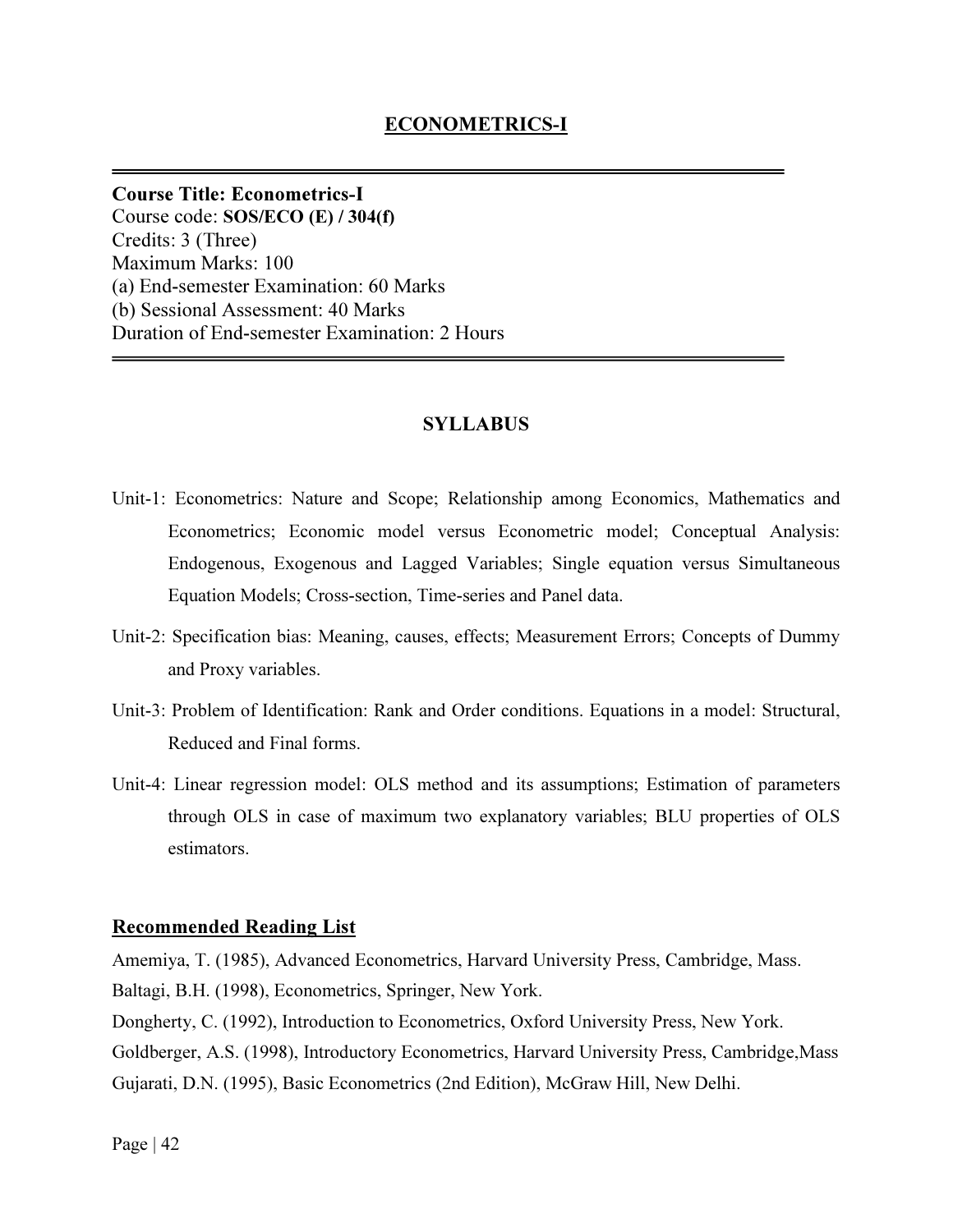Hill R. C., E.G. William and G.G. Judge (1997), Undergraduate Econometrics, Wiley, New York.

Kennedy. P. (1998), A Guide to Econometrics (4th Edition), MIT Press, New York.

- Kmenta, J. (1997), Elements of Econometrics (Reprint Edition), University of Michigan Press, New York.
- Koutsoyiannis, A. (1977), Theory of Econometrics (2nd ed.), The Macmillan Press Ltd., London.
- Krishna, K.L. (Ed.) (1997), Econometric Applications in India, Oxford University Press, New Delhi.
- Maddala, G.S. (Ed.) (1993), Econometrics Methods and Application (2 Vols. ), Aldershot U.K.
- Theil, H. (1981), Introduction to Econometrics, Prentice Hall of India, New Delhi.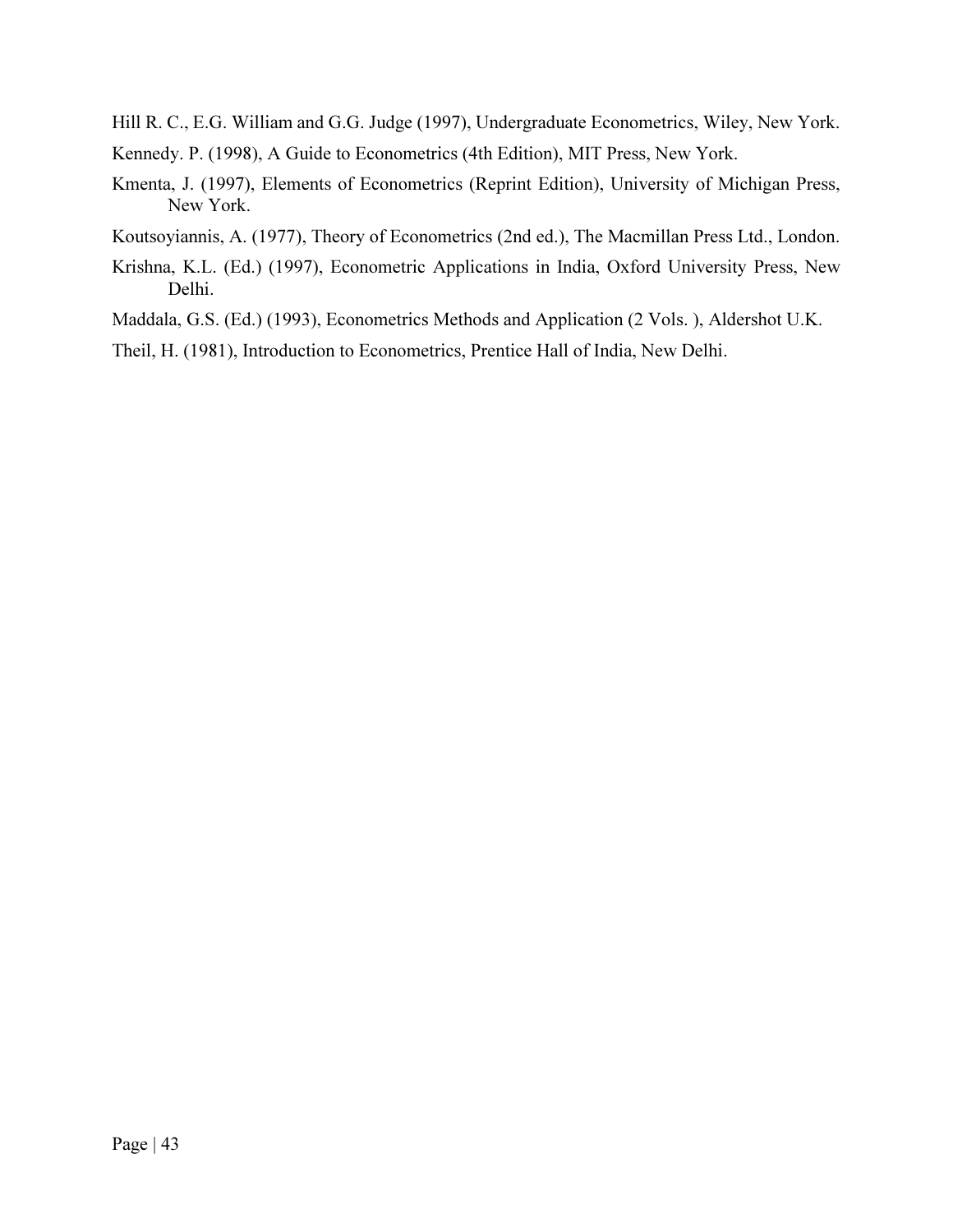### FINANCIAL INSTITUTIONS AND MARKETS

Course Title: Financial Institutions and Markets Course code: SOS/ECO (E) / 304(g) Credits: 3 (Three) Maximum Marks: 100 (a) End-semester Examination: 60 Marks (b) Sessional Assessment: 40 Marks Duration of End-semester Examination: 2 Hours

### SYLLABUS

- Unit-1: Money and finance: The structure of the financial system, Functions of the financial sector, Indicators of financial development, Financial System and Economic Development.
- Unit-2: Non-bank financial institution: Definition, Types, their growth and impact on India's economic development, Measures taken to control their operations.
- Unit-3: Money and Capital markets: Role and structure, Call money market, Treasury bill market, Commercial bill market including commercial paper and certificate of deposits, Discount market, Government securities market, Primary and secondary market for securities; SEBI, IRDA.
- Unit-4: International financial system: Lending operations of IMF, World Bank and its affiliates-IDA and IFC; Current issues; Reforms in International monetary system for developing countries; Growth of Regional financial institutions - Asian Development bank and its lending activities; Euro-dollar and Euro-Currency markets.

#### Recommended Reading List

- Bhole, L.M. (1999), Financial Institutions and Markets, Tata McGraw Hill Company Ltd., New Delhi.
- Bhole, L.M. (2000), Indian Financial System, Chugh Publications, Allahabad.
- Edminster, R.O. (1986), Financial Institutions, Markets and Management, McGraw Hill, New York.

Page  $|44$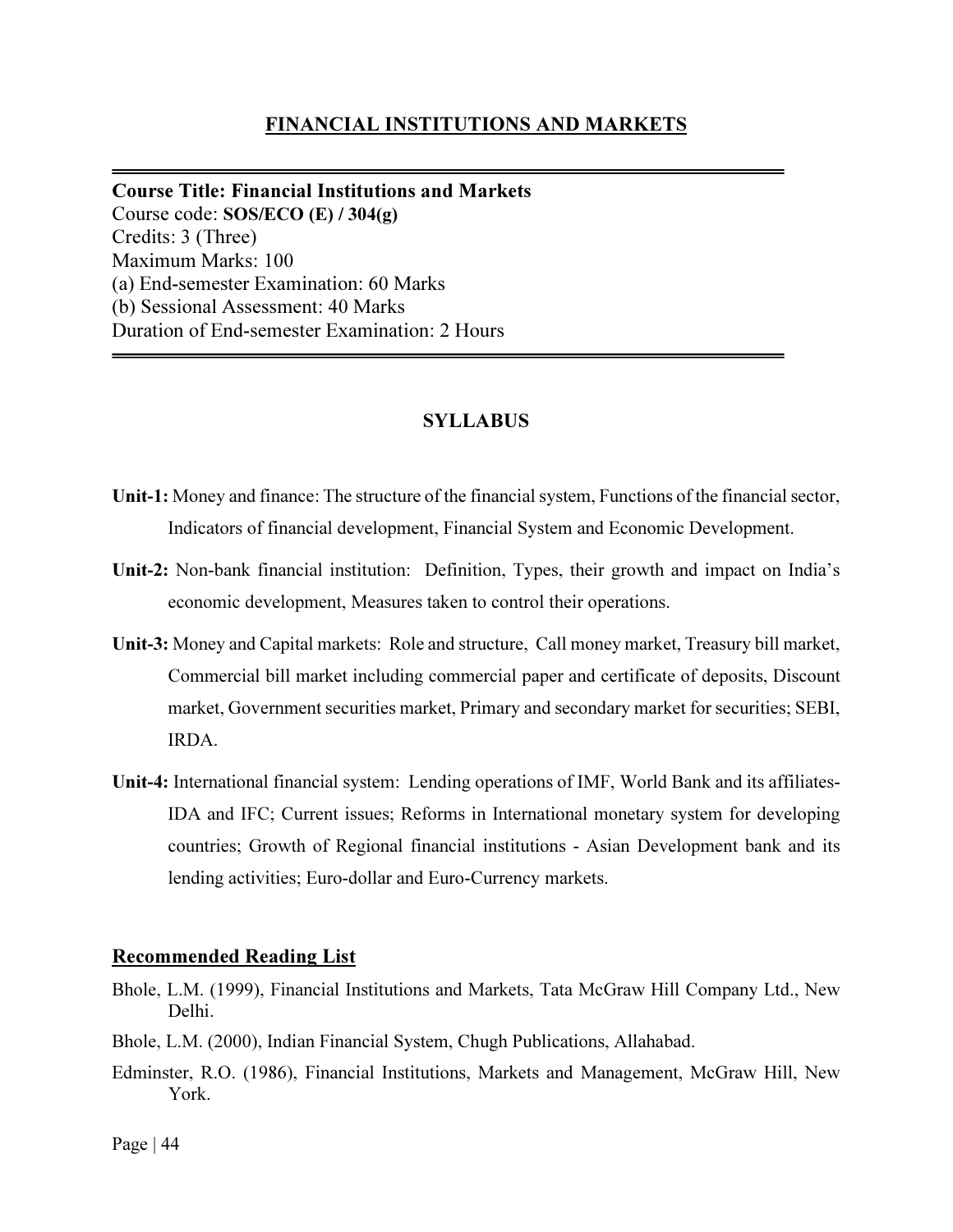Goldsmith, R.W. (1969), Financial Structure and Development, Yale, London.

- Hanson, J.A. and S. Kathuria (Eds.) (1999), India : A Financial Sector for the Twenty-first Century, Oxford University Press, New Delhi.
- Harker, P.T. and S.A. Zenios (2000) (Ed.), Performance of Financial Institutions, Cambridge University Press, Cambridge.
- Johnson, H.J. (1993), Financial Institutions and Markets, McGraw Hill, New York.
- Khan, M.Y. (1996), Indian Financial System, Tata McGraw Hill, New Delhi.
- Machiraju, M.R. (1999), Indian Financial Systems, Vikas Publishing House, New Delhi.
- Ohlson, J.A. (1987), The Theory of Financial Markets and Institution, North Holland, Amsterdam.
- Prasad, K.N. (2001), Development of India's Financial System, Sarup & Sons, New Delhi.
- Robinson, R.I. and D. Wrightman (1981), Financial Markets, McGraw Hill, London.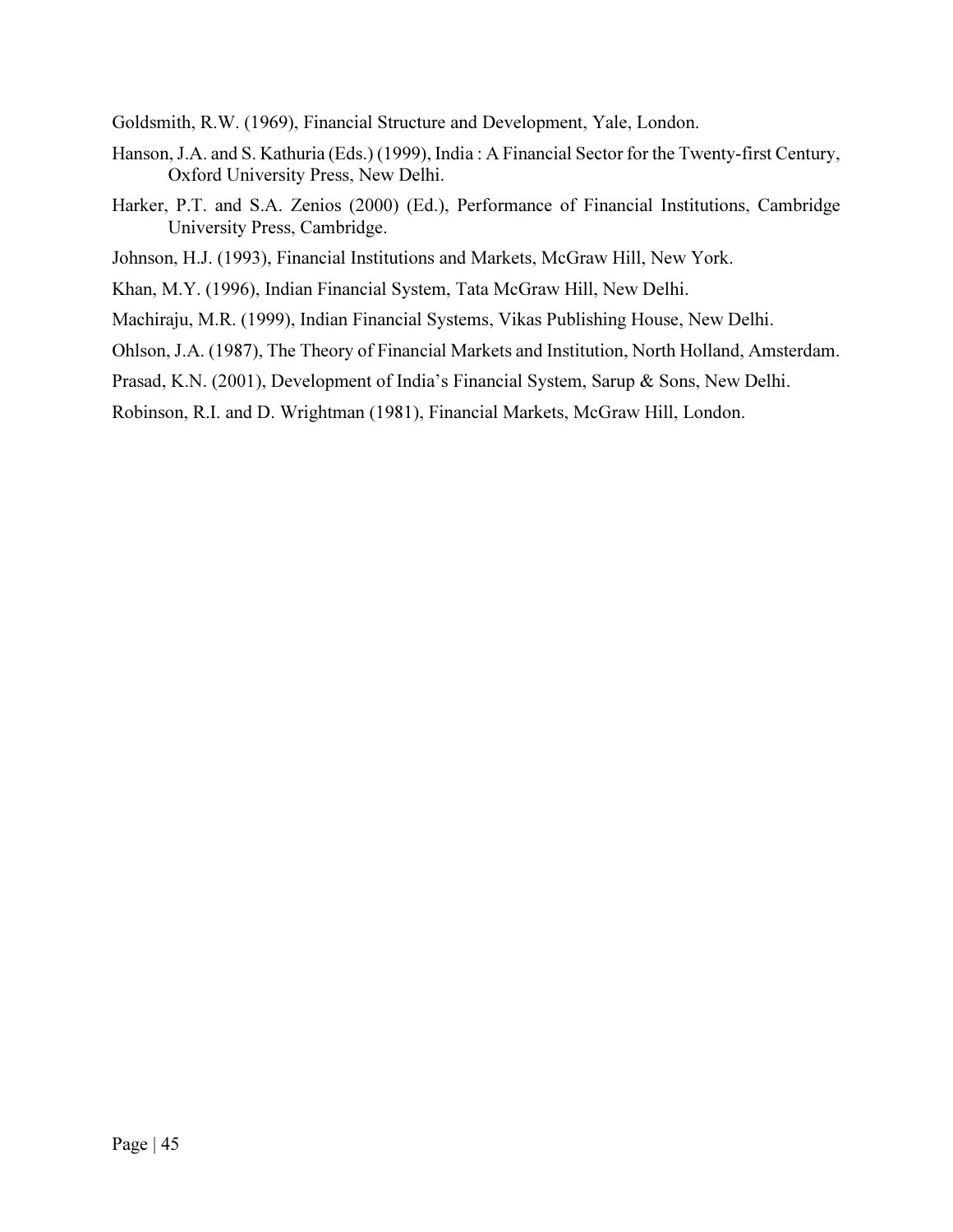# M.A (Economics)

# SEMESTER-IV

## INDIAN PUBLIC FINANCE

Course Title: Indian Public Finance Course code: SOS/ECO (C) / 401 Credits: 3 (Three) Maximum Marks: 100 (a) End-semester Examination: 60 Marks (b) Sessional Assessment: 40 Marks Duration of End-semester Examination: 2 Hours

#### SYLLABUS

- Unit-1: Indian Tax System: Major Direct and Indirect Taxes in India; Reforms in Direct and Indirect taxes; GST
- Unit-2: Trends in public expenditure; Central and State governments' Debt in India: Trends, Composition, Fiscal sector reforms in India.
- Unit-3: Central and State government budgets: Analysis of recent two years' budgets of India and Uttarakhand.
- Unit-4: Fiscal federalism in India: Centre-State financial relations in India; Problems of states' resources and indebtedness; Resource transfer from Union to States: Criteria for transfer of resources; Recommendations of recent Finance Commission

#### Recommended Reading List

Ashutosh Raravikar, Fiscal Deficit and Inflation in India, Macmillan India Ltd. New Delhi.

- Datt, R. (Ed.) (2001), Second Generation Economic Reforms in India, Deep & Deep Publications, New Delhi.
- Gandhi, V.P. (1970), Some Aspects of India's Tax Structure, Vora and Company, Bombay.
- Government of India (1992), Reports of the Tax Reforms Committee Interim and Final (Chairman : Raja J. Chelliah).

Page  $|46$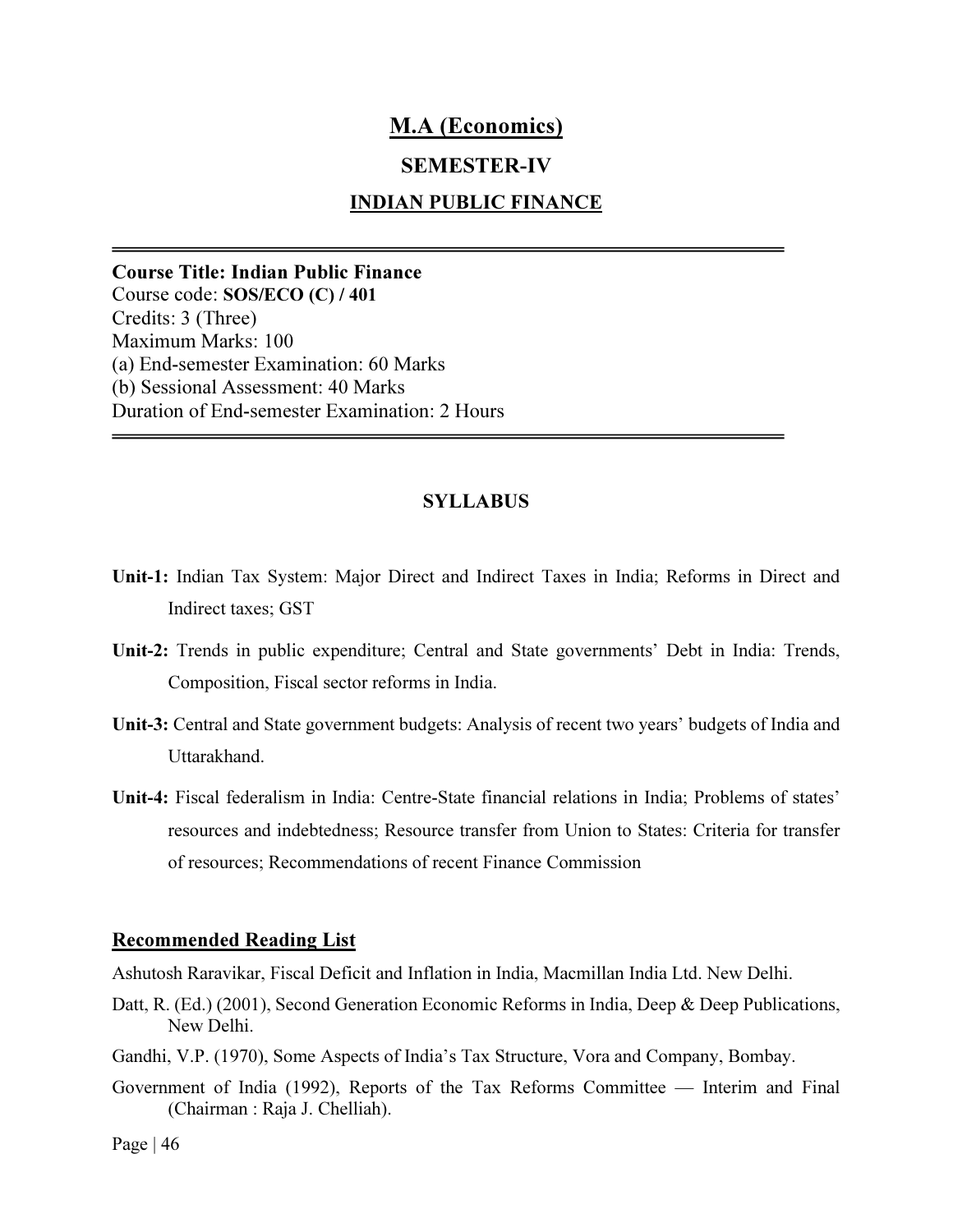Joshi P.L. Zero Base Budgeting Technology in Government, Dhruv and Deep Books, Bombay.

- Mithani D.M. Principles of Public Finance and Fiscal Policy Himalaya Publishing House, New Delhi.
- Ruddar Datt and K.P.M. Sundharam (2008), Indian Economy, S.C.Chand and Company Ltd, New Delhi

Srivastava, D.K. (Ed.) (2000), Fiscal Federalism in India, Har-Anand Publications Ltd., New Delhi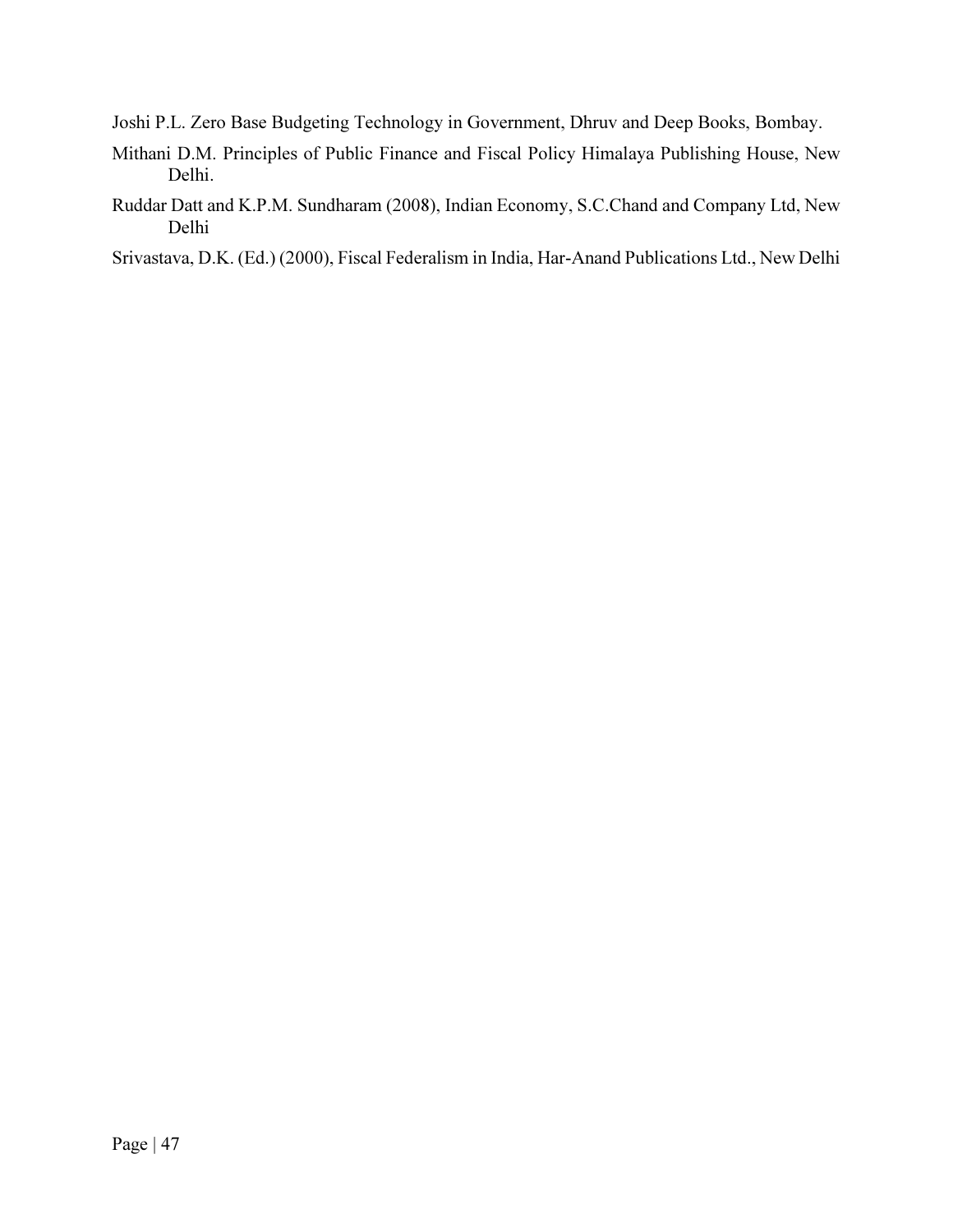Course Title: Demography-II Course code: SOS/ECO (C) / 402 Credits: 3 (Three) Maximum Marks: 100 (a) End-semester Examination: 60 Marks (b) Sessional Assessment: 40 Marks Duration of End-semester Examination: 2 Hours

# SYLLABUS

- Unit-1: Population in India: Growth; Trends; Composition; Occupational and Regional Distribution; Effects of Population Growth in India; Factors affecting Mortality, Fertility and Migration in India, Life expectancy in India.
- Unit-2: Sources of Demographic Data in India: Population Census in India Nature, Methods and Problems, Salient Features of Population Census of 2011; Latest National Family Health Survey.
- Unit-3: Population Policy in India: Family Planning Programme in India, Shift in Policy Focus from Population Control to family Welfare and to women Empowerment; The new population Policy; Main features of latest population census with special reference to the state of Uttarakhand.
- Unit-4: International Aspects of Population: Unequal Distribution of population and World Resources, Population Trends in the twentieth century, Determinants of age and sex structure, Demographic effects of sex and age structure; Problems emerging from population structure in developed and under developed countries

## Recommended Reading List

Agarwal S.N. (1972), India's Population Problem, Tata McGraw-Hill Co., Bombay. Bogue, D.J. (1971), Principles of Demography, John Wiley, New York

Page  $|48$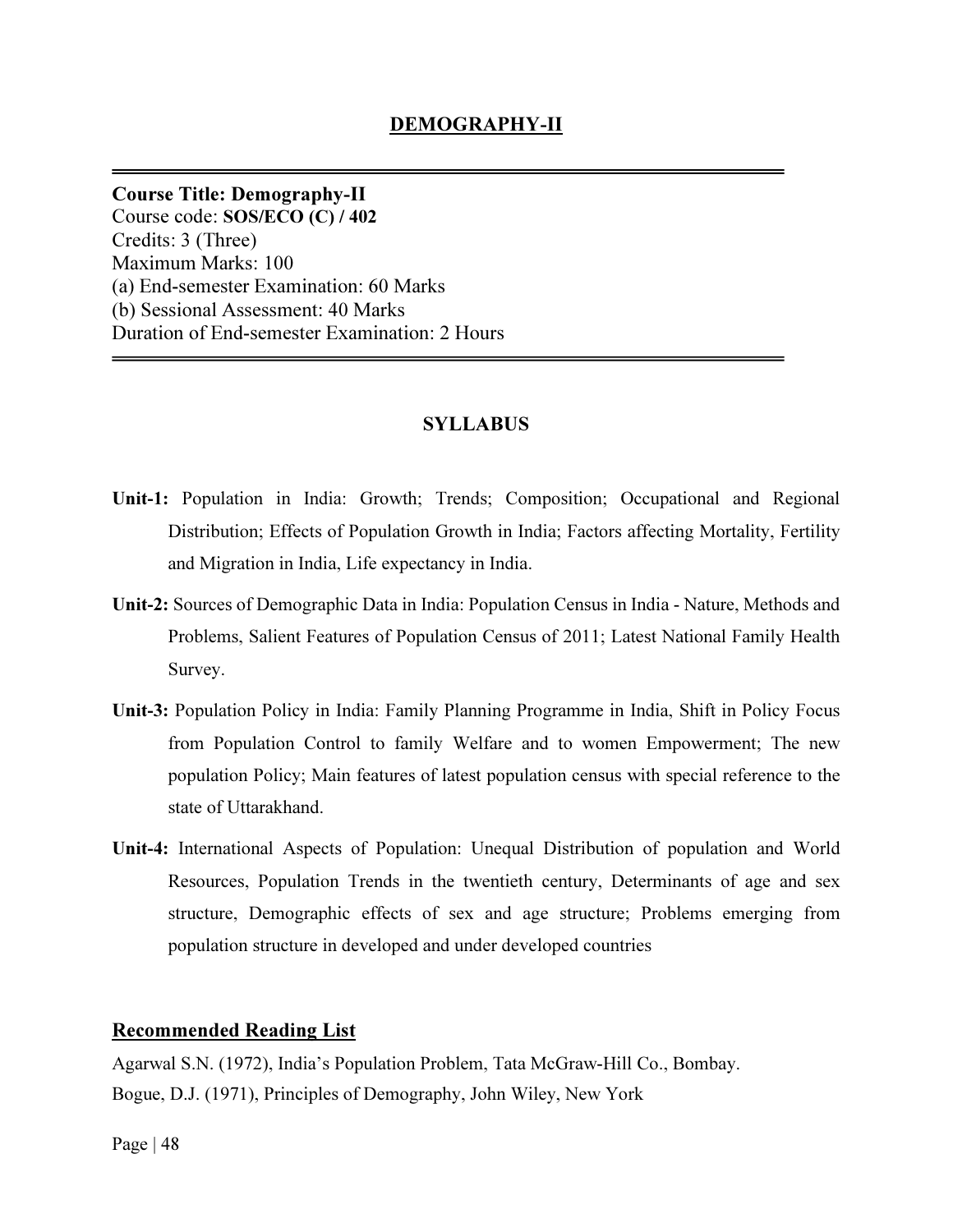Bose, A. (1996), India's Basic Demographic Statistics, B.R. Publishing Corporation, New Delhi

- Chenery H. and T.N. Srinivasan (Eds.) (1989), Hand Book of Development Economics, Vol. 1 & 2 Elsevier, Amsterdam
- Choubey, P.K. (2000), Population Policy in India, Kanishka Publications, New Delhi.
- Coale A.J. and E.M. Hoover (1958), Population Growth and Economic Development in Low Income Countries: A Case Study of India's Prospects, Princeton University Press, Princeton
- Gulati, S.C. (1988), Fertility in India: An Econometric Study of a Metropolis, Sage, New Delhi.
- Krishnaji M., R.M. Sudarshan and A. Shariff (1999), Gender Population and Development, Oxford University Press, New Delhi.
- Mishra S. (2000), Voluntary Action in Health and Population : The Dynamics of Social Transition, Sage, New Delhi
- Seth M. (2000), Women and Development : The Indian Experience, Sage, New Delhi.
- Simon, J.L. (1992), Population and Development in Poor Countries, Princeton University Press
- Srinivasan, K. (1998), Basic Demographic Techniques and Applications, Sage, New Delhi
- Srinivasan, K. and A. Shariff (1998), India: Towards Population and Demographic Goals, Oxford University Press, New Delhi
- Sryrock, H. et. al (1973), The Methods and Materials of Demography, US Department of Commerce, Washington, D.C.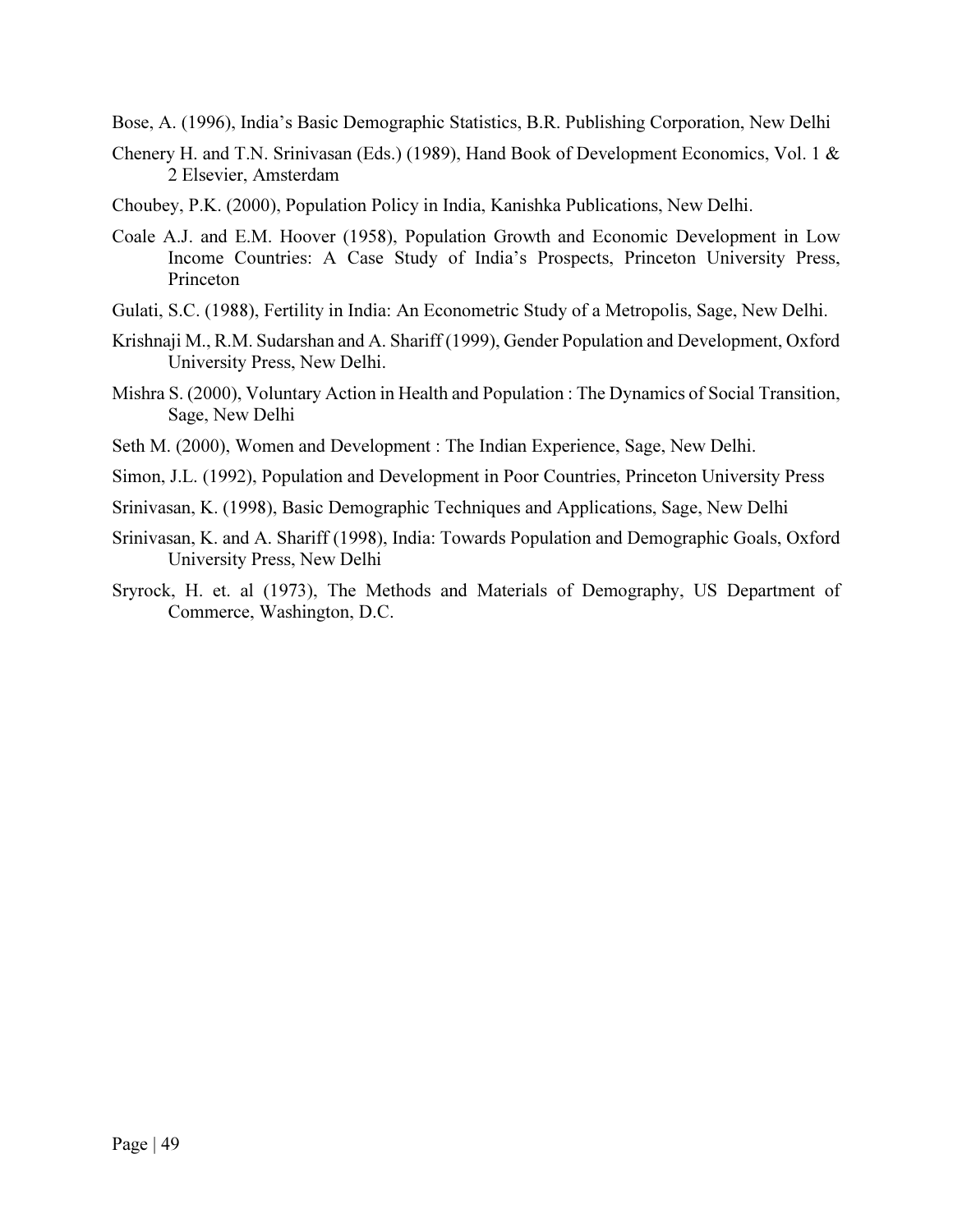### ECONOMICS OF GROWTH AND DEVELOPMENT

Course Title: Economics of Growth and Development Course code: SOS/ECO (C) / 403 Credits: 3 (Three) Maximum Marks: 100 (a) End-semester Examination: 60 Marks (b) Sessional Assessment: 40 Marks Duration of End-semester Examination: 2 Hours

#### SYLLABUS

- Unit-1: Economic Growth and Development: Meaning, Concept and dimensions; Determinants of economic growth; Obstacles in development. Measuring Development: Income Measures, Basic Needs Approach, PQLI, HDI and Capabilities Approach; Goulet's core values of development
- Unit-2: Theories of Development: Contributions of Adam Smith, Ricardo, Karl Marx and Schumpeter, Rostow's Theory of Stage of Economic Growth, Nurkse's theory
- Unit-3: Growth Models Harrod and Domar: Instability of equilibrium; Neo Classical Growth Models: Solow and Meade; Growth Models of Joan Robinson, Kaldor and Pasinetti
- .Unit-4: Sectoral Aspects of development: Role of agriculture, industry and foreign trade in economic development; Role of Monetary, Fiscal and Price policies in economic development. Strategies for development: Balanced versus unbalanced growth and Capitalintensive versus Labour-intensive strategies

#### Recommended Reading List

- Adelman, I. (1961), Theories of Economic Growth and Development, Stanford University Press, Stanford.
- Behrman, S. and T.N. Srinivasan (1995), Handbook of Development Economics, Vol. 3, Elsevier, Amsterdam.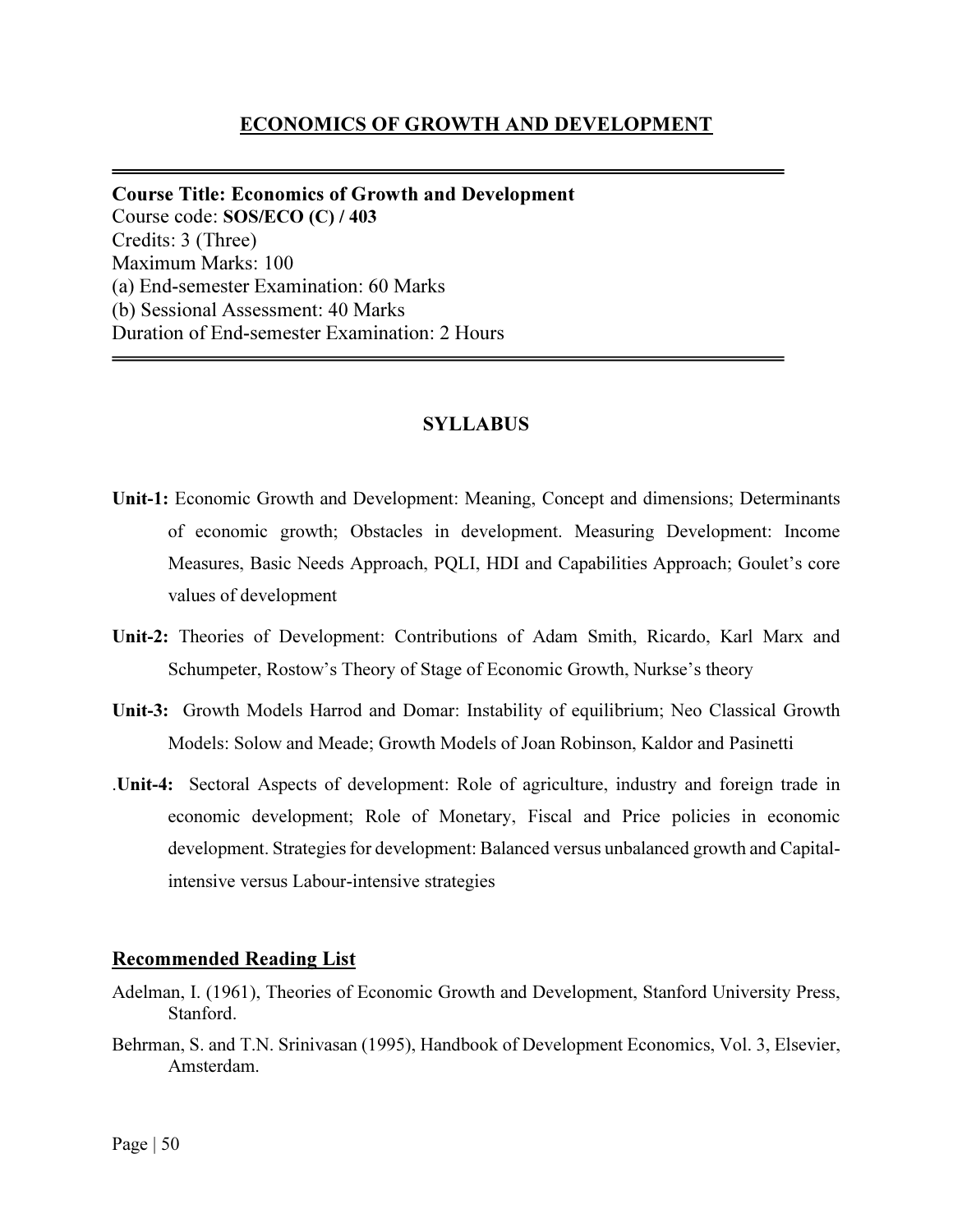- Brown, M. (1966), On the Theory and Measurement of Technical Change, Cambridge University Press, Cambridge, Mass
- Chenery, H. and T.N. Srinivasan (Eds.) (1989), Handbook of Development Economics, Vols. 1 & 2, Elsevier, Amsterdam.
- Chenery, H.B. et. al. (Eds.) (1974), Redistribution with Growth, Oxford University Press, Oxford.
- Dasgupta, P. (1993), An Enquiry into Well-being and Destitution, Clarendon Press, Oxford.
- Ghatak, S. (1986), An Introduction to Development Economics, Allen and Unwin, London.
- Gillis, M., D.H. Perkins, M. Romer and D.R. Snodgrass (1992), Economics of Development, (3rd Edition), W.W. Norton, New York.
- Gimmell, N. (1987), Surveys in Development Economics, Blackwell, Oxford.
- Higgins, B. (1959), Economic Development, W.W. Norton, New York.
- Hogendorn, J. (1996), Economic Development, Addison, Wesley, New York.
- Kahkonon, S. and M. Olson (2000), A New Institutional Approach to Economic Development, Vistaar.
- Kindleberger, C.P. (1977), Economic Development, (3rd Edition), McGraw Hill, New York.
- Todaro, M.P. (1971), Development Planning : Models and Methods, Oxford University Press, Oxford.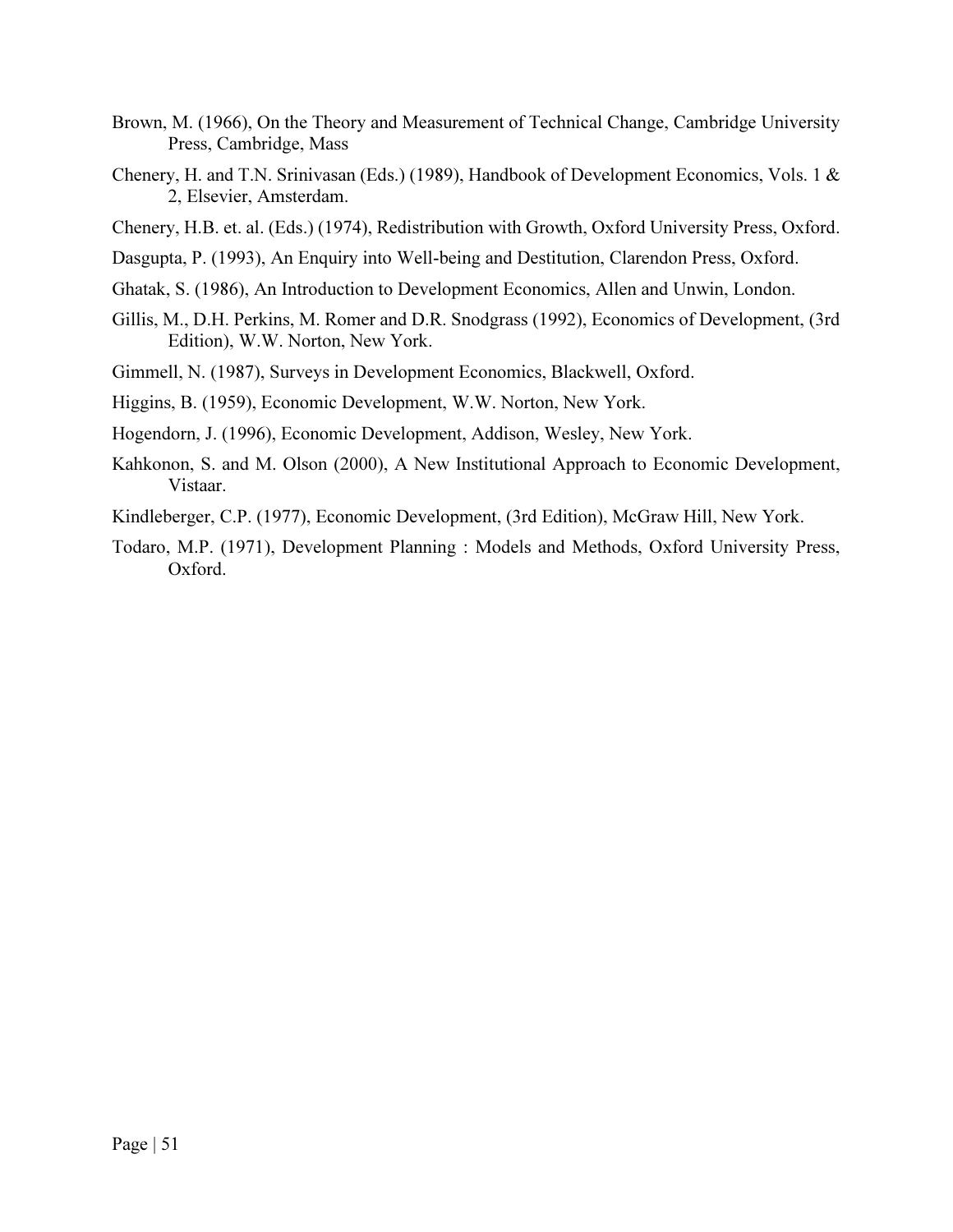## AGRICULTURAL ECONOMICS-II

Course Title: Agricultural Economics-II Course code: SOS/ECO (E) / 404(a) Credits: 3 (Three) Maximum Marks: 100 (a) End-semester Examination: 60 Marks (b) Sessional Assessment: 40 Marks Duration of End-semester Examination: 2 Hours

#### SYLLABUS

- Unit-1: Agriculture Finance in India: Importance, Institutional and Non-Institutional sources, Existing Credit Delivery System – Structure, problems and remedies.
- Unit-2: Cooperative Movement in India: Problems and prospects of Cooperative Institutions for agriculture credit.
- Unit-3: Agricultural Marketing: Market Structure and Problems, Regulated Markets, Warehousing, Taxation and Crop Insurance; Agricultural Price Policy – Objectives, Instruments and Evaluation.
- Unit-4: Current Issues in Indian Agriculture: Agro-Subsidies in India; Industrial Trade in Agricultural Commodities: Commodity Agreements Issues in Liberalization of Domestic and International Trade in Agriculture; Role of WTO and MNCs in Agriculture.

#### Recommended Reading List

- Drummond, H E and Goodwin, J W., Agricultural Economics, Standard Book Distributing House, 2004
- Eicher, Carl and Lawrence Witt, Agriculture in Economic Development, McGraw Hill Book Company, 1964
- Joshi P C., Land Reforms in Indina: Trends and Perspective, New Delhi; Allied Publishers, 1975
- Kahlon, A S and Karam Singh, Manageing Agricultural Finance: Theory and Practice, New Delhi: Allied Publishers Pvt. Ltd 1984.

Page | 52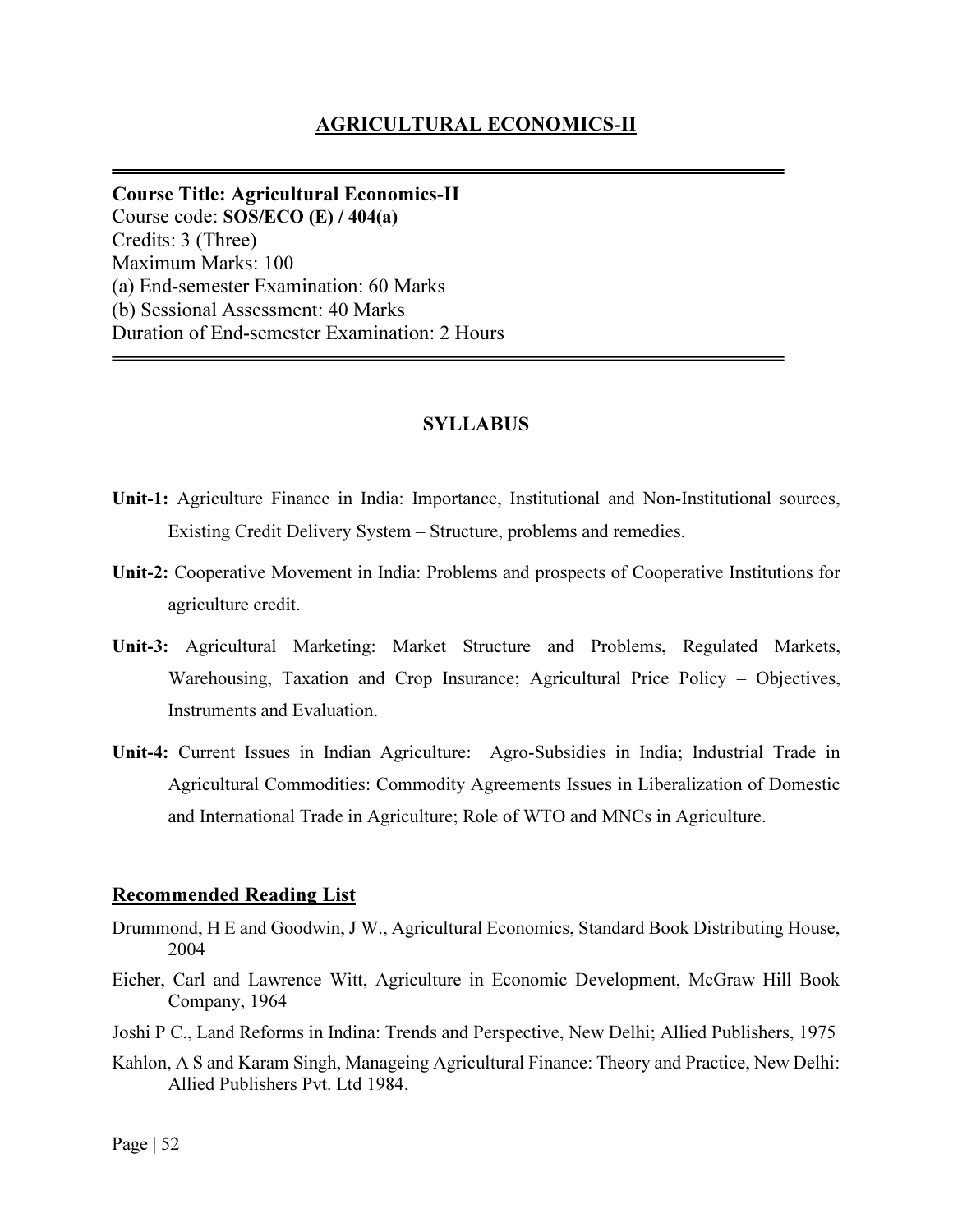Khusro, A. M., Readings in Agricultural Development, New Delhi: Allied Publishers Pvt. Ltd.

- Mellor W. Hohn, The Economics of Agricultural Development, Mumbai: Vora and Co Publishers PVt. Ltd.
- Ruddar Datt, K.P.M. Sundharam, 2008, Indian Economy, S.Chand publication, New Delhi
- Rudra Ashok, Indian Agricultural Economics: Myths and Realities, New Delhi: Allied Publishers Pvt. Ltd. 1982.
- Sadhu A.N., Singh [Amarjit], Fundamentals of Agricultural Economics, 2000
- Shrivastava, O S, Agricultural Economics, 1996
- Tyagi, B P Agricultural Economics and Rural Development, 1989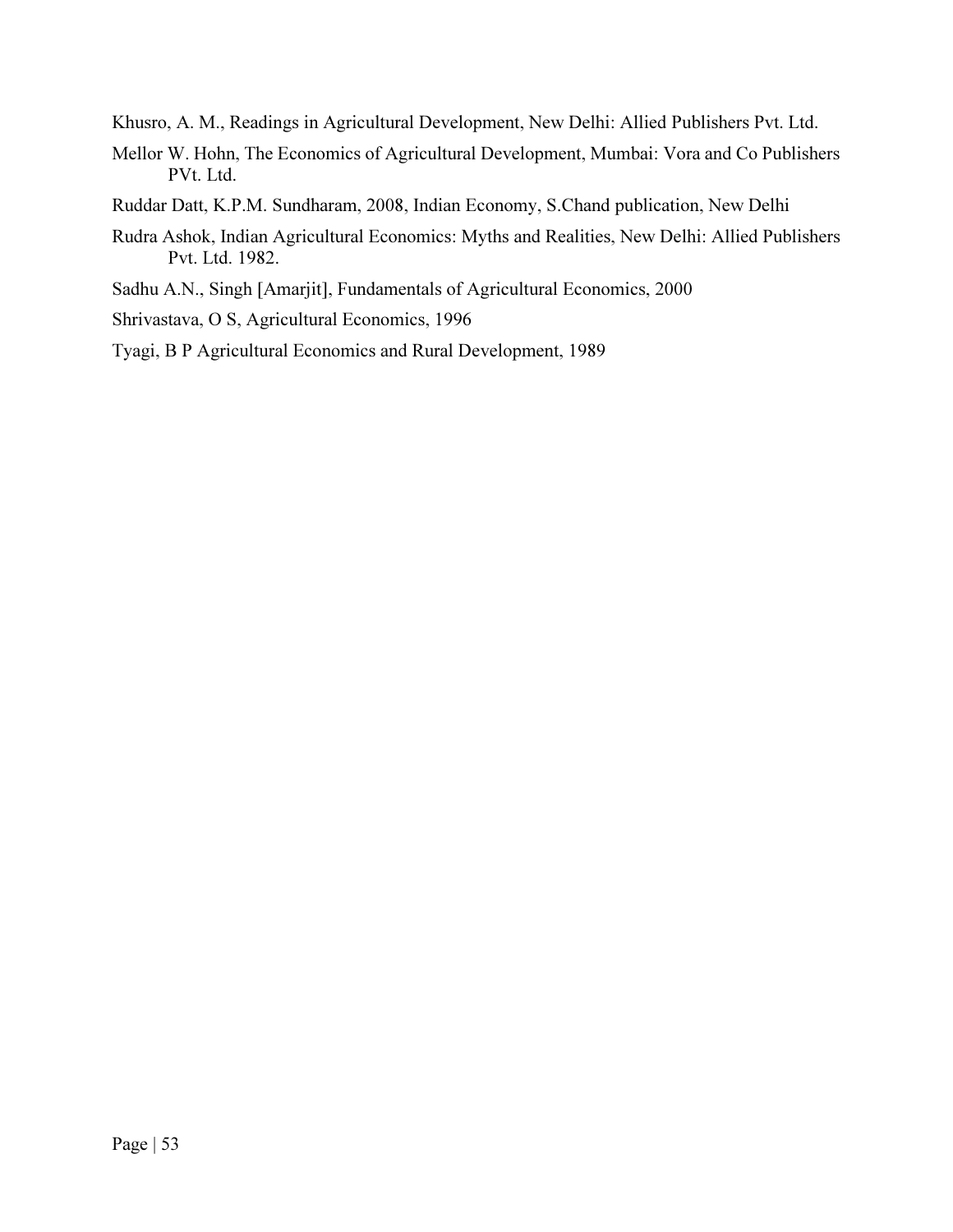Course Title: Labour Economics-II Course code: SOS/ECO (E) / 404(b) Credits: 3 (Three) Maximum Marks: 100 (a) End-semester Examination: 60 Marks (b) Sessional Assessment: 40 Marks Duration of End-semester Examination: 2 Hours

# SYLLABUS

- Unit-1: Labour Migration: Approaches, Effects of Migration, Absenteeism of Industrial Labour in India: Causes, Effects and Remedies;
- Unit-2: Industrial Disputes: Nature, Causes, Settlement and prevention mechanism in India; Industrial Act 1947 and amendments – Workers' participation in Management, Role of Tripartism, Collective bargaining, adjudication and arbitration Role of judicial activism
- Unit-3: Labour Welfare: Objectives, Labour welfare activities in India; Social Security: Features, elements covered under social security; Review and appraisal of states policies with respect to social security and labour welfare in India
- Unit-4: Special problems of labour: Child labour, Female labour, Discrimination and Gender bias in treatment of labour; Labour Market Reforms; Problems of labours in organized and unorganized sectors in Indian Economy

### Recommended Reading List

- Datt, G. (1996), Bargaining Power, Wages and Employment: An Analysis of Agricultural Labour Markets in India, Sage Publications, New Delhi.
- Hajela, P.D. (1998), Labour Restructuring in India: A Critique of the New Economic Policies, Commonwealth Publishers, New Delhi.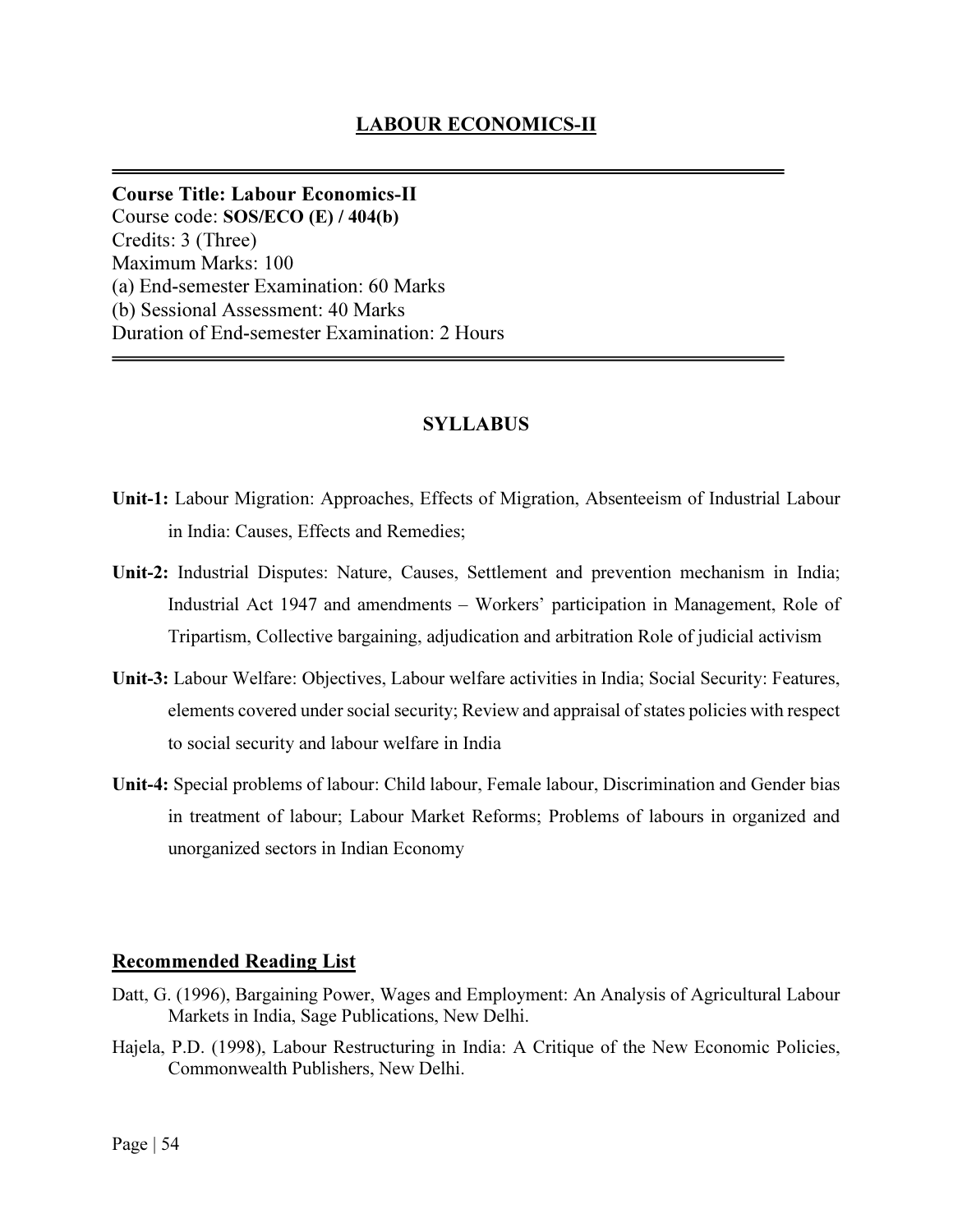- Jhabvala, R. and R.K. Subrahmanya (Eds.) (2000), The Unorganised Sector : Work Security and Social Protection, Sage Publications, New Delhi.
- Lester, R.A. (1964), Economics of Labour, (2nd Edition), Macmillan, New York.
- McConnell, C.R. and S.L. Brue (1986), Contemporary Labour Economics, McGraw-Hill, New York.
- Papola, T.S., P.P. Ghosh and A.N. Sharma (Eds.) (1993), Labour, employment and Industrial Relations in India, B.R. Publishing Corporation, New Delhi.
- Rosenberg M.R. (1988), Labour Markets in Low Income Countries in Chenery, H.B. and T.N. Srinivasan, (Eds.), The Handbook of Development Economics, North-Holland, New York.
- Ruddar Datt, K.P.M. Sundharam, 2008, Indian Economy, S.Chand publication, New Delhi
- Venkata Ratnam, C.S. (2001), Globalization and Labour-Management Relations: Dynamics of Change, Sage Publications/Response Books, New Delhi.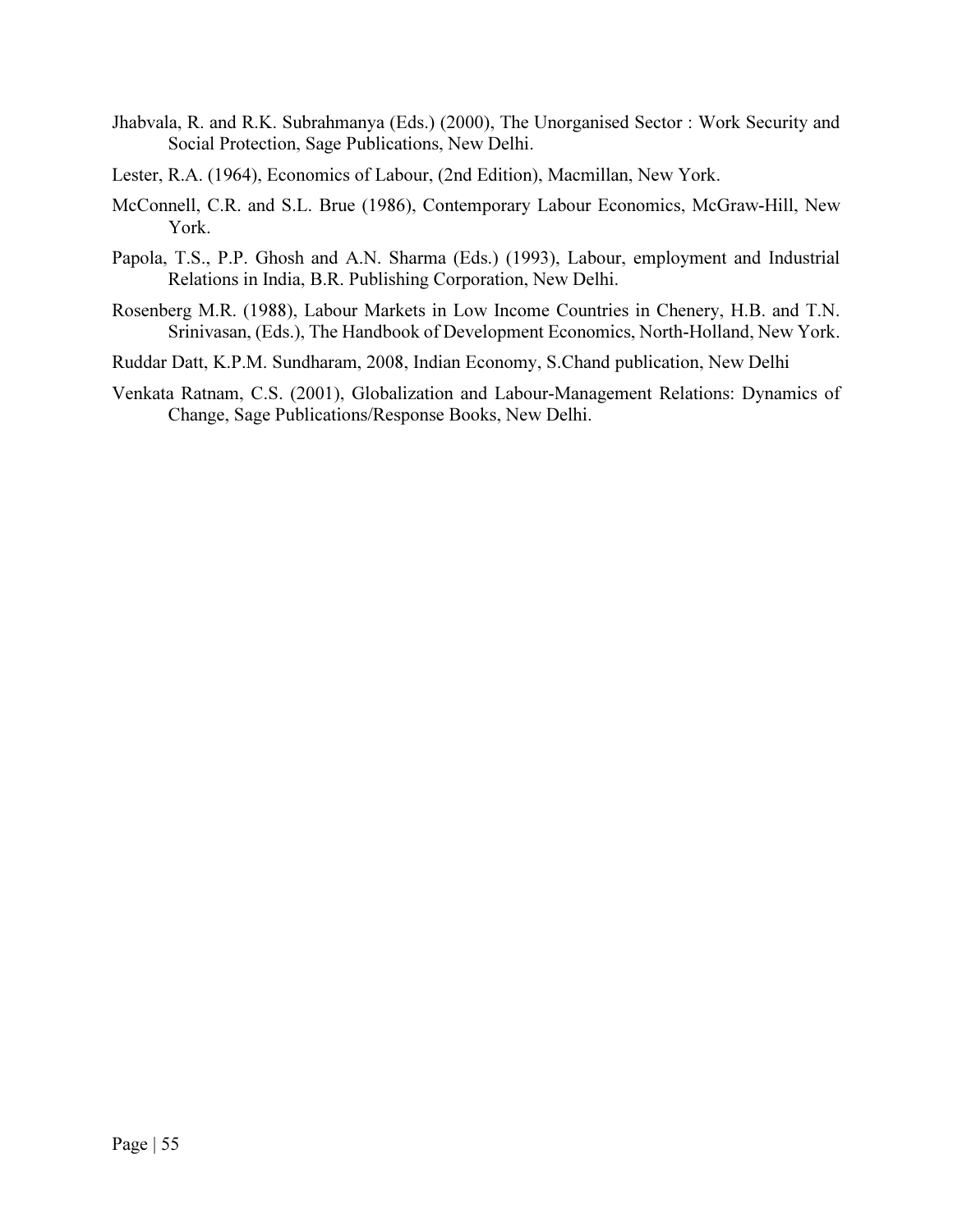# HISTORY OF ECONOMIC THOUGHT

Course Title: History of Economics Thought Course code: SOS/ECO (E) / 404(c) Credits: 3 (Three) Maximum Marks: 100 (a) End-semester Examination: 60 Marks (b) Sessional Assessment: 40 Marks Duration of End-semester Examination: 2 Hours

# **SYLLABUS**

Unit-1 Pre-Classical Thought: Mercantilism and Physiocracy; Classicism: Adam Smith, J.B. Say, Ricardo, J.S. Mill, Malthus

Unit-2 Socialist Critics: Sismondi, Saint-Simon; Marxian Philosophy: Dialectical Materialism and Historical Materialism. Marxian theories of value, surplus value, profit and crisis of capitalism

Unit-3 Neo-Classicism; Keynesian and Post Keynesian development in Economics thought

Unit-4 Modern Indian Economic Thought: Nauroji, Ranade, R.C.Dutt; M.N. Roy (Democratic Decentralization); Gandhian Economic Thought, M. Visvesvaraya and J.K. Mehta

# Recommended Reading List

Dasgupta, A.K.(1985), Epochs of Economic Theory, Oxford university Press Delhi. Ekelund, R.B. and R. Herbett (1983), A Hisotry Economic Theory and Method. Mc Graw Hill,London. Gide, Cand G. Rst(1956)m, A History of Economics Doctrines George G,. Harrap and Co., London. Hajela, T.N.(1980), History of Economic Thought Shivalal Agarwala and Co., Agra Gray, A(1978), Development of Economic Doctrine, Longman Group, London Rima, I.H.(1979)Development of Economic Analysis, Richard D Irvin, Homewood. Roll E. (1973) A History of Economic Thought, Fabre, London. Babatosh Datta, Indian Economic Though, Twentieth Century Perspectives, 199-50 Gandhi, K.K. (1938), Economics of village industries, , Navivan Publishing House Ahmedabad. Gandhi, K.K. (1974) India of My Dreams, Navjivan Publishing House Ahmedabad. Ganguli, B.N. (1977, Indian Economic thought a nineteenth century perspective, Tata, MacGraw-Hill, New Delhi.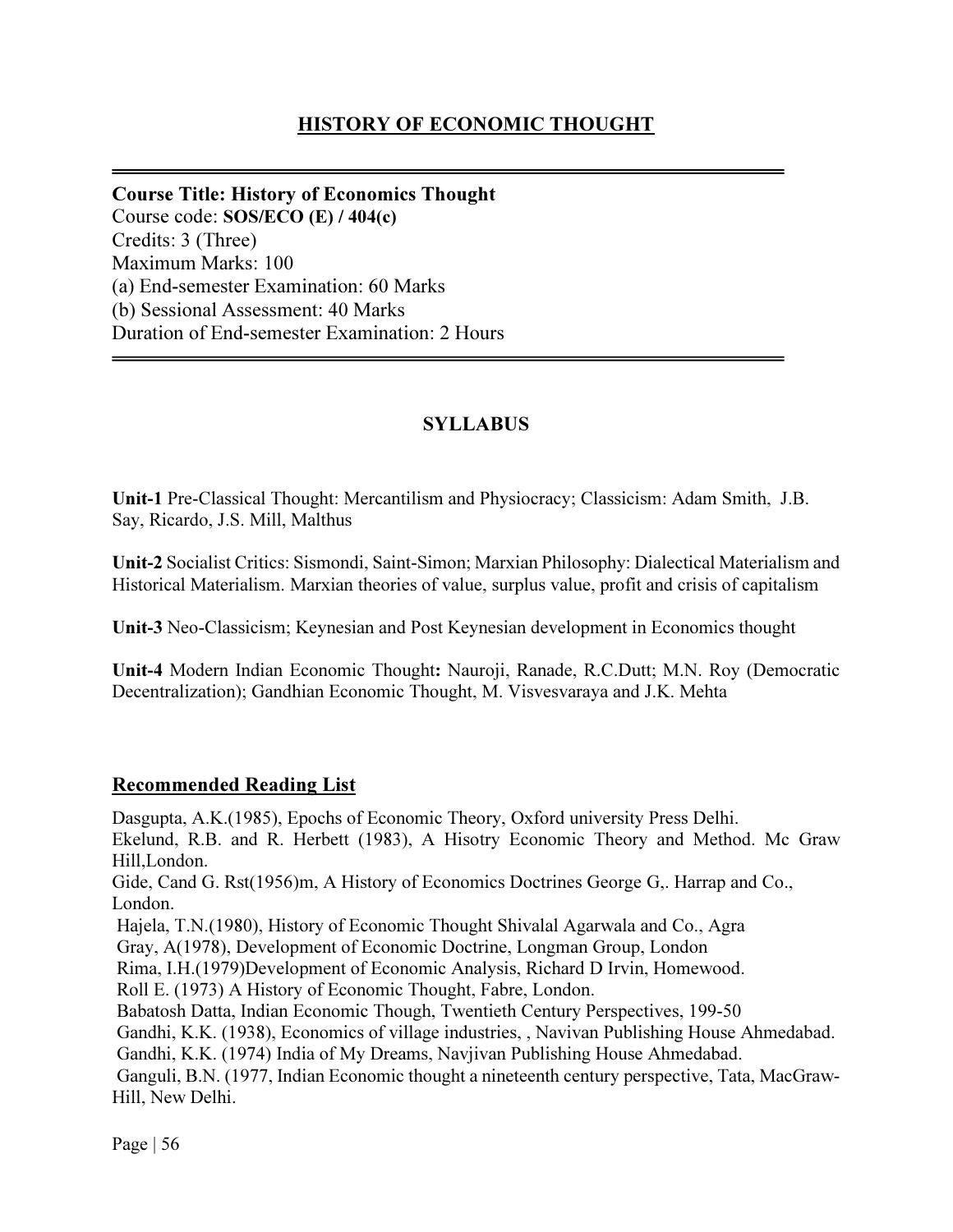Gupta, J.N.ed.,(1971), R.C.Dutt-Life and works, London. Kautilya(1951), Arthaqshastra tr. By R. Shayama Sastry, Rernond Priniting Press, Mysore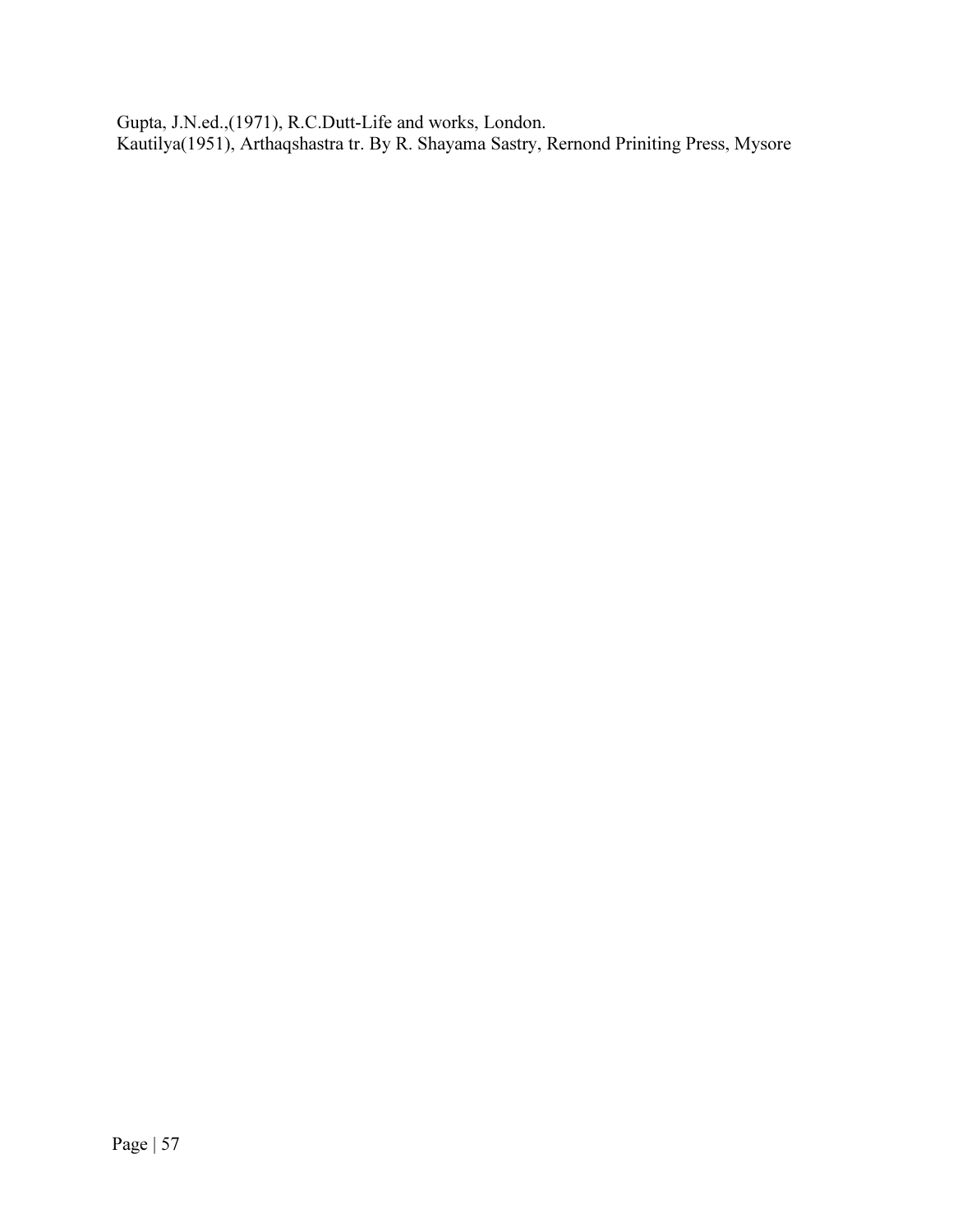Course Title: Development Planning Course code: SOS/ECO (E) / 404(d) Credits: 3 (Three) Maximum Marks: 100 (a) End-semester Examination: 60 Marks (b) Sessional Assessment: 40 Marks Duration of End-semester Examination: 2 Hours

# **SYLLABUS**

Unit-1: Economic Planning: Economic Planning: Meaning, Need, objectives, limitations; Process of Plan formation, requisites for successful planning; Types of planning. Planning under capitalism and socialism; Planning in a mixed economy

Unit-2: Planning and Market mechanism: Difference between planned and market economies; Role and nature of prices in planned economies, nature of planned prices State intervention versus liberalization and privatization; Development planning models; Capital-Output Ratio; Choice of techniques.

Unit-3: Project planning: Formulation and implementation of project, problems in project planning; Project evaluation: Project profitability analysis; Cost- benefit analysis; Shadow prices, optimization in planning-Linear programming, manpower planning

Unit-4 Models in Indian Plan: From first to Ninth five year plan; factors leading to the adoption of different models in different five year plans; Instruments of Indian Planning: Direct controls, Indirect controls, redefining the role of the state

# Recommended Reading List

Bhagwati, J. and P. Desai (1970), India: Planning for Industrialization, Oxford University Press, London

Brahmananda, P.R. and C.N. Vakil (1956), Planning for an Expanding Economy, Vora and Co., Bombay

Chakravarti, S. (1987), Development Planning: The Indian Experience, Clarendon Press, Oxford. Chakravarti, S. (1987), Development Planning: The Indian Experience, Clarendon Press, Oxford Gupta, S.P.(1989),Planning and Development in India ; A Critique, Allied Publishers Private Limited, New Delhi .

Krishnamachari, V.T. (1962); Fundamental of Planning in India, Orient Longmans, Bombay. O.S Shrivastava (1996), Economics of Growth, Development and Planning, Vikas Publishing house Pvt. Ltd, Delhi

Taneja, Myer (2008), Economics of Development and Planning, Vishal publication, Delhi

Page | 58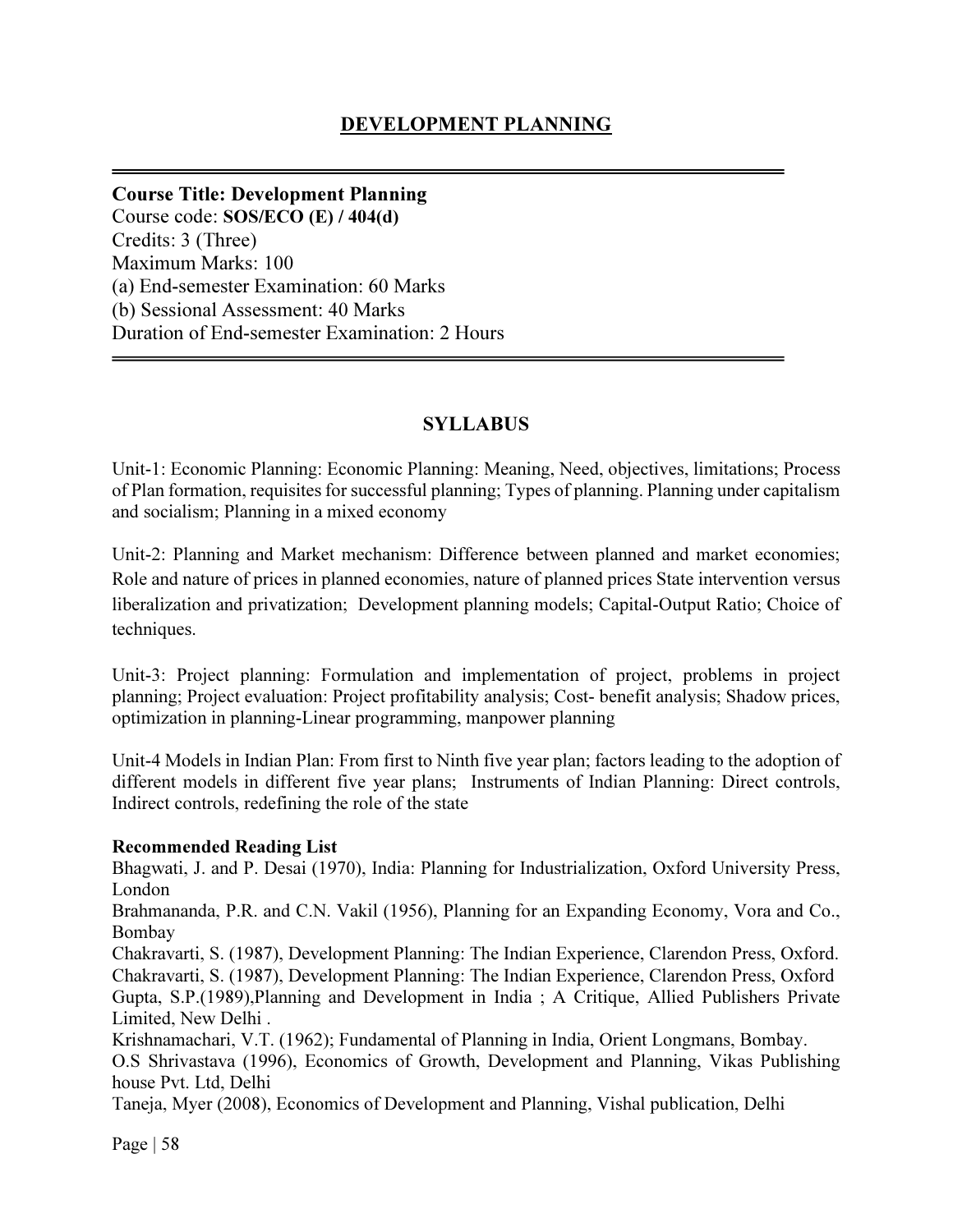Todaro, M.P. (1971), Development Planning: Models and Methods, Oxford University Press, Oxford.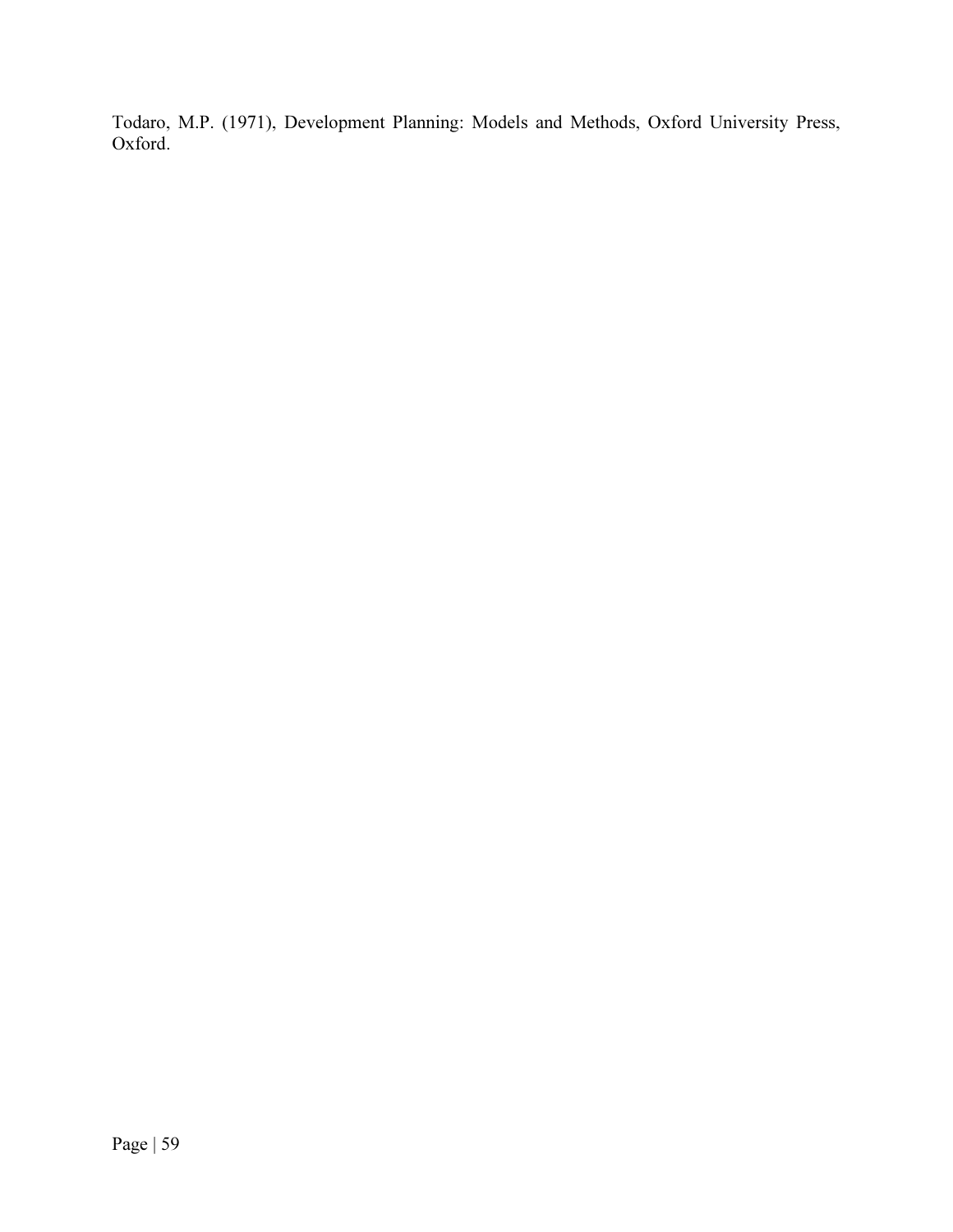Course Title: Environmental Economics Course code: SOS/ECO (E) / 404(e) Credits: 3 (Three) Maximum Marks: 100 (a) End-semester Examination: 60 Marks (b) Sessional Assessment: 40 Marks Duration of End-semester Examination: 2 Hours

# **SYLLABUS**

- Unit-1: Environment and Development: Economic growth and environment; Environmental pollution: Causes and degradation of ecosystem and environment, policies and measures for controlling pollution; Agricultural ecology and environment; Industrial ecology and environment; Intellectual Property Rights and environment, IPR and WTO
- Unit-2: Ecology and Economics: Inter-linkages between ecology and economics; Economics of natural resources (land, forest, water etc.): Biodiversity and natural resource management and conservation; Economic valuation and accounting of natural resources.
- Unit-3: Environment and Sustainable Development: Concept and sustainability of economic development; Policy approach of sustainable development; Macroeconomic policies and management of sustainable development and institutions; Climate change: concept and issues
- Unite-4: Environment and Natural Resource Management in India: Role of state in environmental conservation; Environmental legislation in India; Joint forest management and social forestry; People's participation in the management of natural resources.

# Recommended Reading List

Bhattacharya,RN (ed)Environmental Economics: An Indian Perspectives, Oxford New Delhi

- Boumal, W.J. and W.E. Oates, (1998), The Theory of Environmental Policy, Cambridge Unviersity Press.
- Bromely,D.W.(ed)Hand Book of Environmental Economics, Blackwell, London

Cliffered, S.R. (2001), Applying Economics to the Environment, Oxford University Press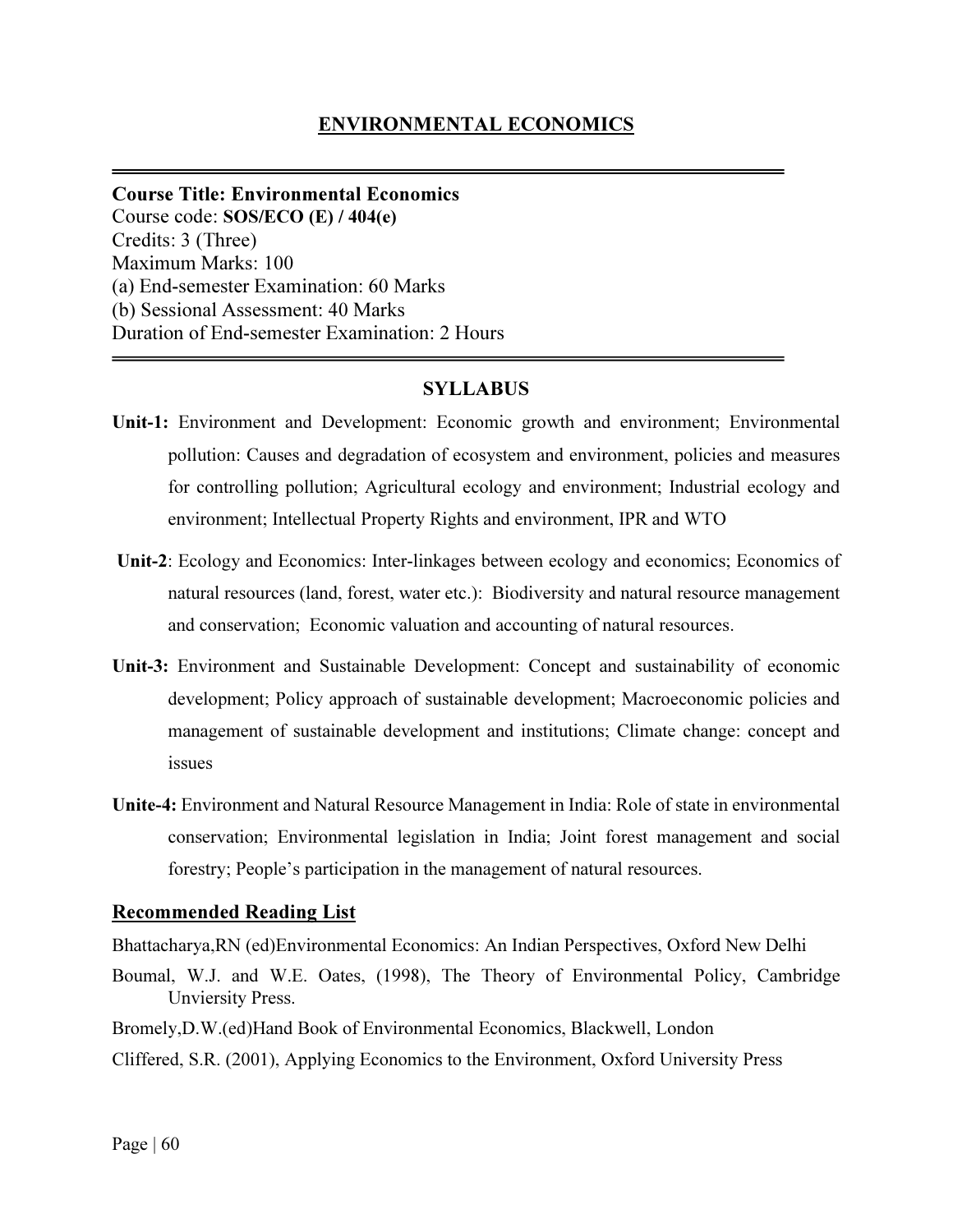- Goldin, Ian and L. Allan Winters, ed., (1995), The Economics of Sustainable Development, Cambridge University Press.
- Hankey,NJ. F.Shogermand B White, Environmental Economics in Theory and Practic ,Oxford New Delhi
- Ian, J (2002), Environmental Economics Applications: A Cost Benefit analysis, Cambridge University press
- Keith, C. (2000) Economic Development and Environmental gain, Earth Scan Publication Ltd
- Kolstad,C.D.,Environmental Economics, Oxford New Delhi New Delhi
- Mauriec, S. and Kofi Annan, (2001) ' Where on Earch Are we going?', Texere
- Ministry of Environment, Government of India, Annual Progress Report
- P. Das Gupta and K. G. Miler, (1997) The Environment and Emerging Development Issues.
- Pearce, David and et al, (1990) Sustainable Development: Economics and Environment in the Third World, Edward Elgar Publishers Ltd.
- Peearce, D.W. (1997) Environmental Economics, Long man group Ltd.
- Ram Prasad Sen Gupta (2007) Ecology and Economics, Oxford New Delhi

Seneca, Joseph, J, Taussig M.K. (1979), Environmental Economics, New Jersey, Prentice Hall.

UNDP, Human Development Reports, various issues

World Bank, World Development Report, various issues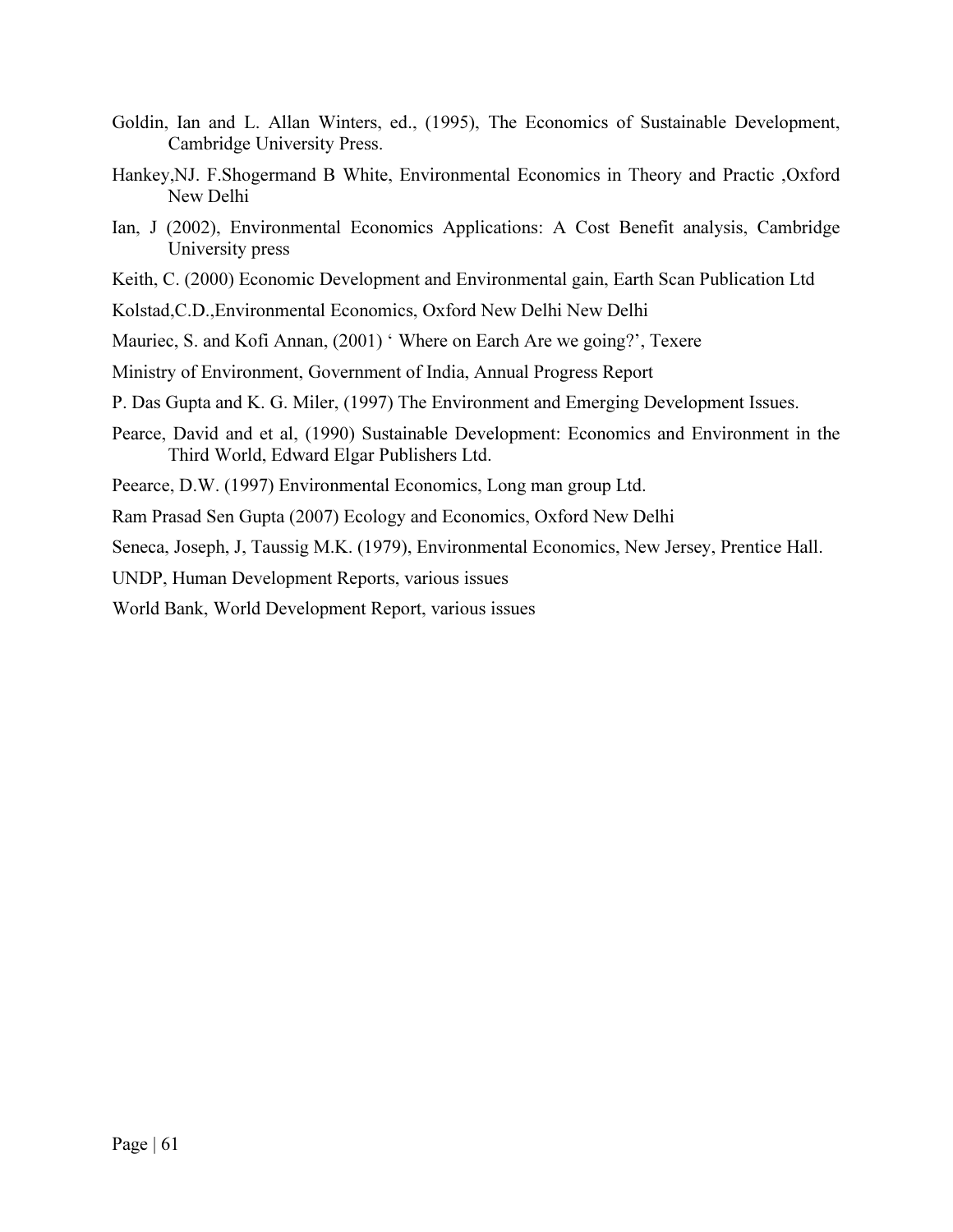# ECONOMETRICS-II

## Course Name: Econometrics-II

Course No: SOS/ECO(E) 404 (f) Maximum Marks: 100

Credits: 3 (Three) (a) Semester Examination: 60 Marks Duration of Examination: 2 Hours (b) Sessional Assessment: 40 Marks

## SYLLABUS

Unit-1: Problems in estimation of parameters with OLS method: Autocorrelation – Nature, consequences, tests ( $DW - d$  test), solutions; Heteroscedasticity – Nature, consequences, tests and solutions.

Unit-2: Problems in estimation of parameters with OLS method: Multicollinearity - Nature, consequences, tests (Frisch's Confluence method, Farrar-Glauber method), Solutions - Method of Restricted Least Squares, Method of Pooling Cross-section and Time-series data.

Unit-3: *Problems of Lagged variables:* Role of time-lags in economics; Estimation of Distributed Lag Models – Koyck model and its rationalization; Almon approach.

Unit-4: ILS, 2-SLS, 3-SLS and Maximum Likelihood methods of estimation.

### Recommended Reading List

Amemiya, T. (1985), Advanced Econometrics, Harvard University Press, Cambridge, Mass. Baltagi, B.H. (1998), Econometrics, Springer, New York. Dongherty, C. (1992), Introduction to Econometrics, Oxford University Press, New York. Goldberger, A.S. (1998), Introductory Econometrics, Harvard University Press, Cambridge,Mass Gujarati, D.N. (1995), Basic Econometrics (2nd Edition), McGraw Hill, New Delhi. Hill R. C., E.G. William and G.G. Judge (1997), Undergraduate Econometrics, Wiley, New York.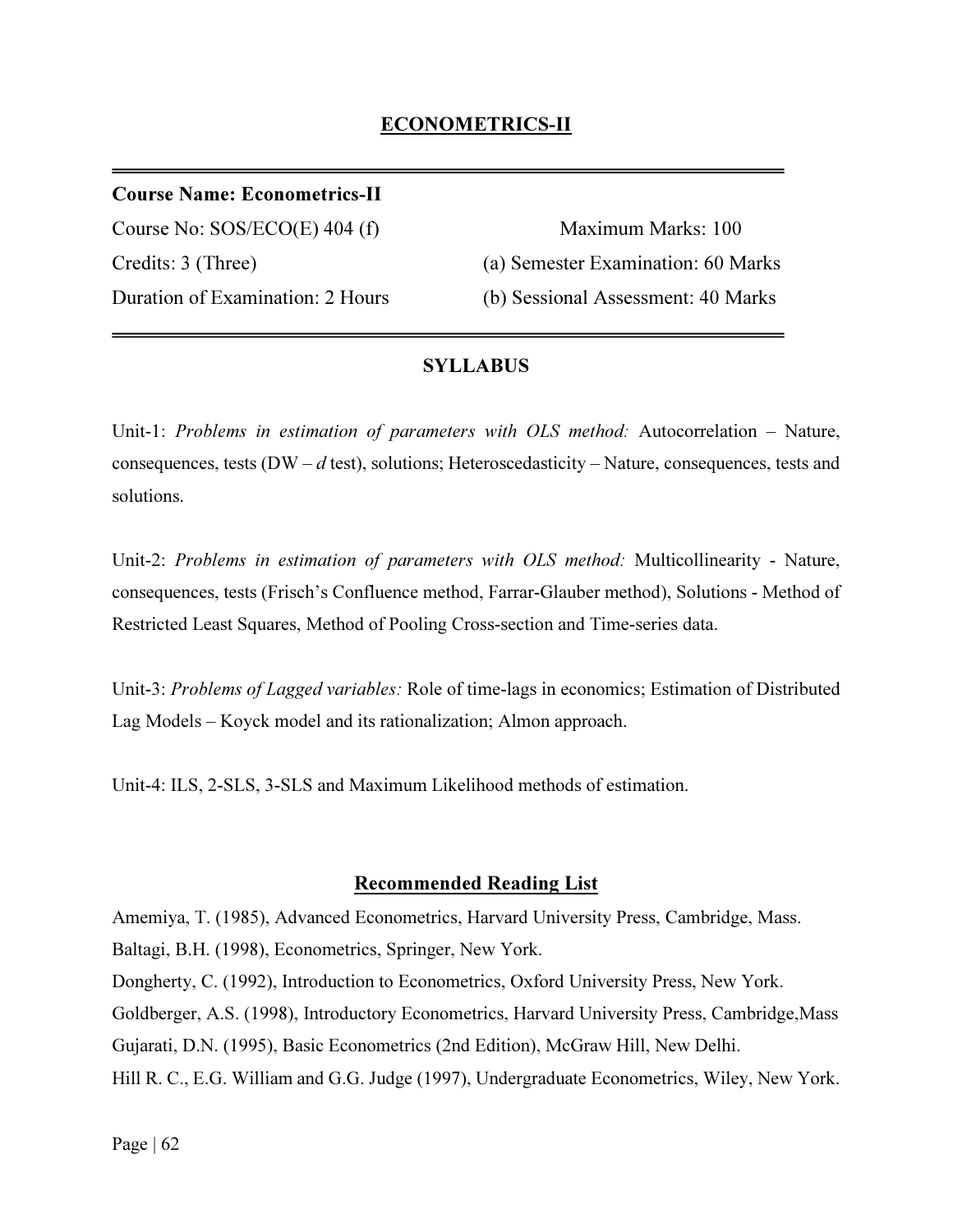Kennedy. P. (1998), A Guide to Econometrics (4th Edition), MIT Press, New York.

Kmenta, J. (1997), Elements of Econometrics (Reprint Edition), University of Michigan Press, New York.

Koutsoyiannis, A. (1977), Theory of Econometrics (2nd ed.), The Macmillan Press Ltd.,

London.

Krishna, K.L. (Ed.) (1997), Econometric Applications in India, Oxford University Press, New Delhi.

Maddala, G.S. (Ed.) (1993), Econometrics Methods and Application (2 Vols. ), Aldershot U.K.

Theil, H. (1981), Introduction to Econometrics, Prentice Hall of India, New Delhi